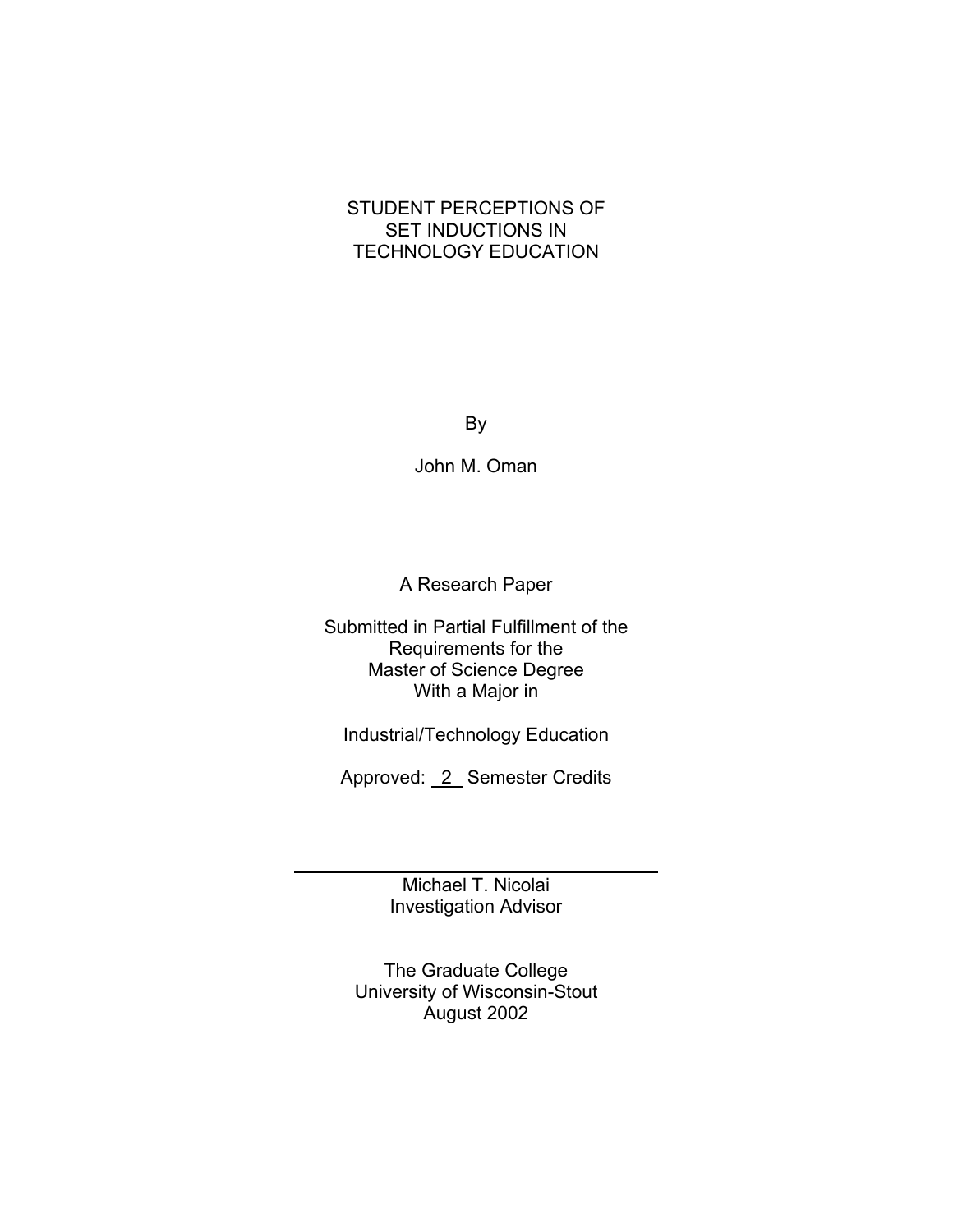## The Graduate College University of Wisconsin-Stout Menomonie, WI 54751

## ABSTRACT

| Oman             |                                 | John                                                                 |              | М.             |
|------------------|---------------------------------|----------------------------------------------------------------------|--------------|----------------|
| (Writer)         | (Last name)                     | (First)                                                              |              | (Initial)      |
|                  |                                 | <b>Student Perceptions of Set Inductions in Technology Education</b> |              |                |
| (Title)          |                                 |                                                                      |              |                |
|                  | Industrial/Technology Education | Michael T. Nicolai                                                   | August 2002  | 56             |
| (Graduate Major) |                                 | (Research Advisor)                                                   | (Month/Year) | (No. of Pages) |
|                  |                                 | Publication Manual of the American Psychological Association (APA)   |              |                |

The purpose of this study was to investigate the impact of set inductions on student interest in the technology education field. A previous study on the characteristics of effective set inductions was conducted in a middle school science classroom. With that study as a foundation, this study was designed to determine the characteristics of set inductions that gather and hold students' interest in a high school technology classroom. The hypothesis for this study is that student interest will increase from the use of set inductions in technology education.

Set inductions are to an educational lesson what an introduction is to a public speech. A set induction introduces an educational lesson to the audience through a variety of techniques. A set's purpose is to change mental gears, promote interest in the lesson, and inform the students of the expectations associated with the upcoming lesson. It may include a demonstration, a review of previously covered material, or an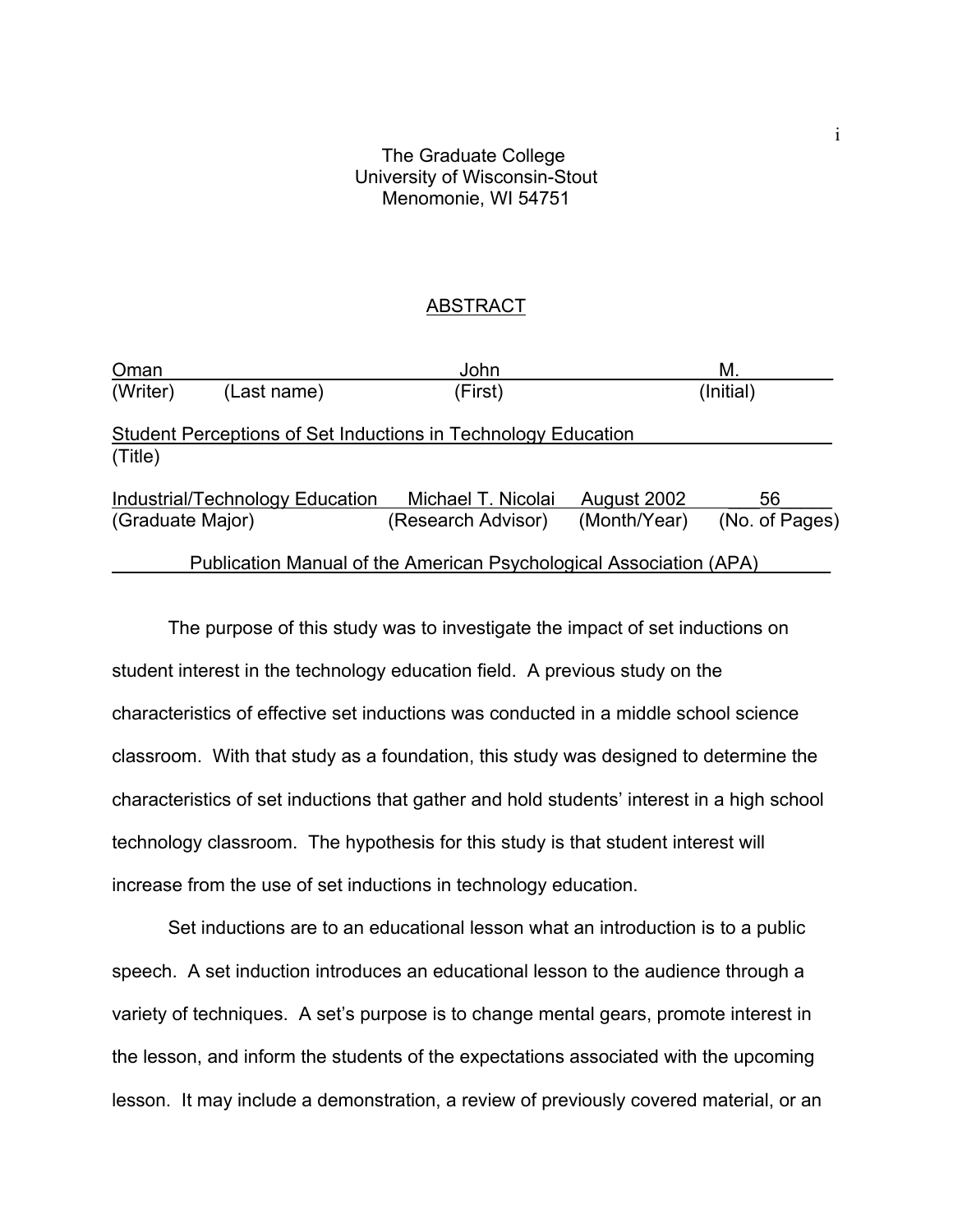activity. Anticipatory sets are generally performed at the beginning of a class and typically last five to ten minutes.

The study involves the presentation by the researcher of ten set inductions. The researcher developed each set according to the course topic, appropriateness to the course, and the timing of each performance. The subjects are students of a high school introductory technology course. Upon completion of each set, the student subjects were asked to respond to a questionnaire assessing their reaction to the set induction of the given topic.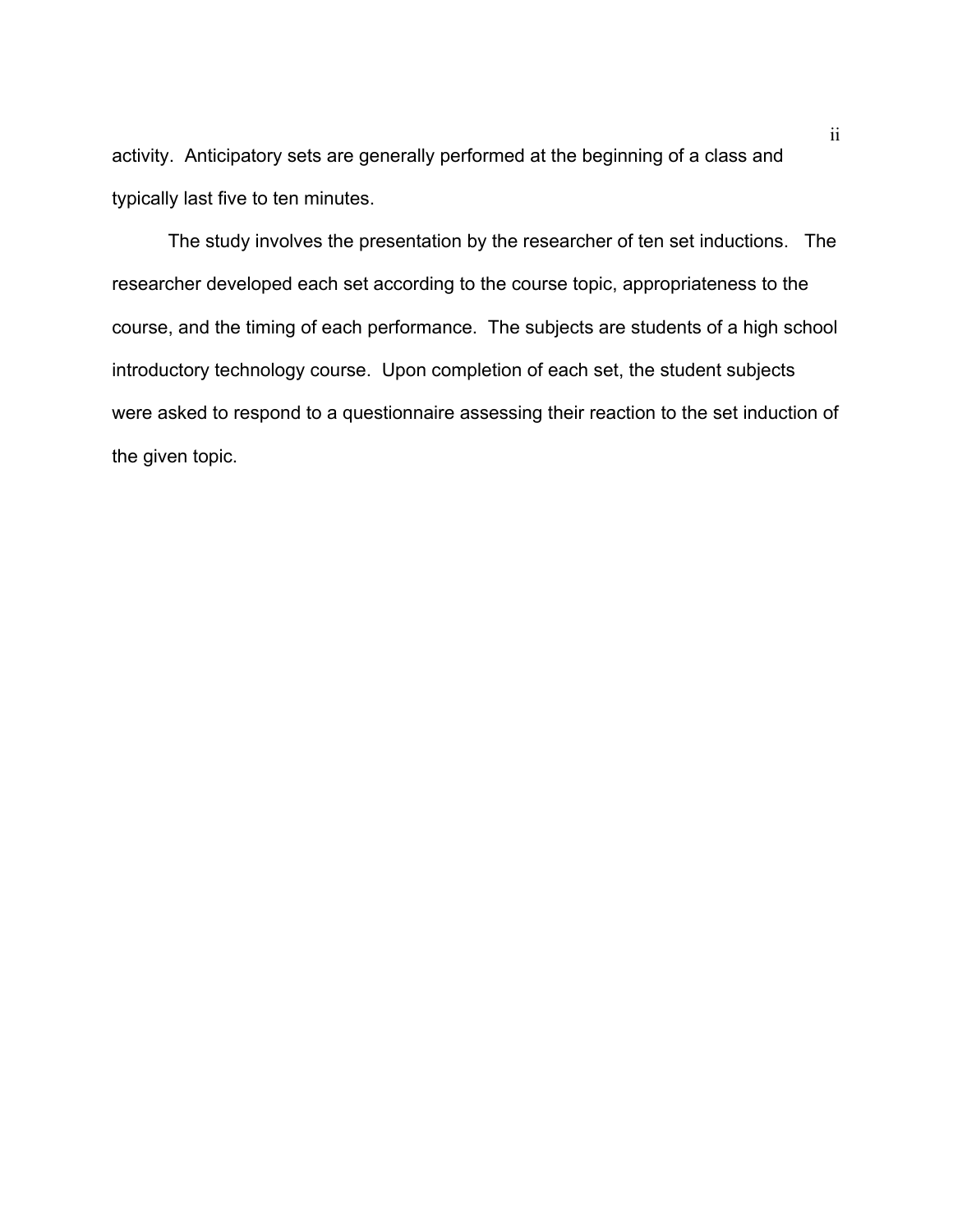## **Acknowledgements**

I would like to thank my research advisor Mr. Michael Nicolai for all his help, direction, and leadership on this project. He guided me enthusiastically through the development, research, and conclusion of the research that is found in this document. Not only has his teaching and writing expertise led me through a valuable research project, he has instilled in me a desire to pursue my teaching career with enthusiasm and determination.

I would also like to thank my fiancée (soon to be wife upon completion of this project), Laura Graversen, for her love and encouragement for me through this last year of research. She has waited patiently for me to complete this project so that we can get married and move on with our lives. This great support has allowed for a successful project to take place.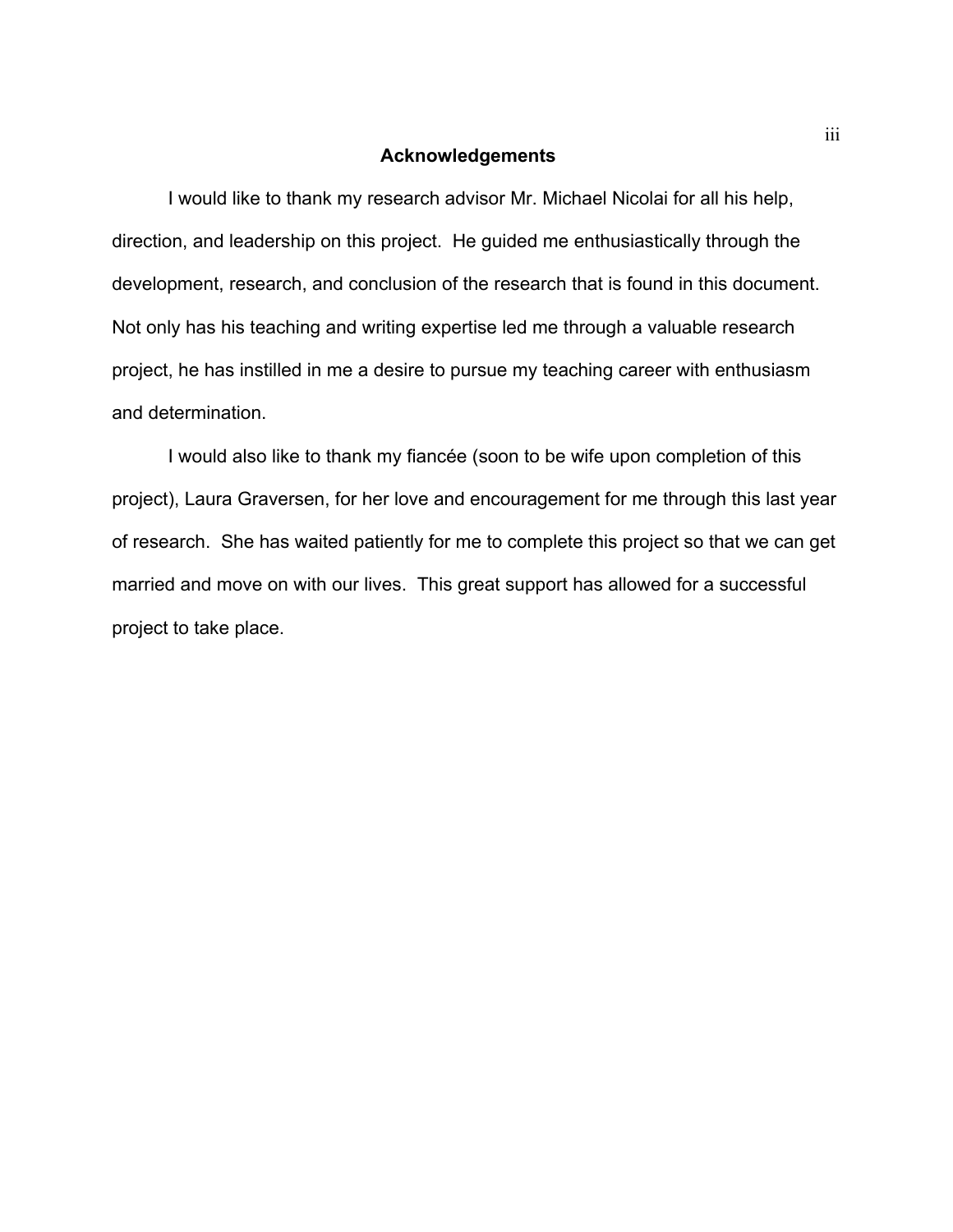## **Table of Contents**

## **CHAPTER**

| $\mathbf{I}$ . |                                                                          |
|----------------|--------------------------------------------------------------------------|
|                |                                                                          |
|                |                                                                          |
|                |                                                                          |
|                |                                                                          |
|                |                                                                          |
|                |                                                                          |
| $\Pi$ .        |                                                                          |
|                |                                                                          |
|                |                                                                          |
|                |                                                                          |
|                | Introducing a Lesson:<br>Advanced Organizers and Meaningful Learning  14 |
|                |                                                                          |
|                |                                                                          |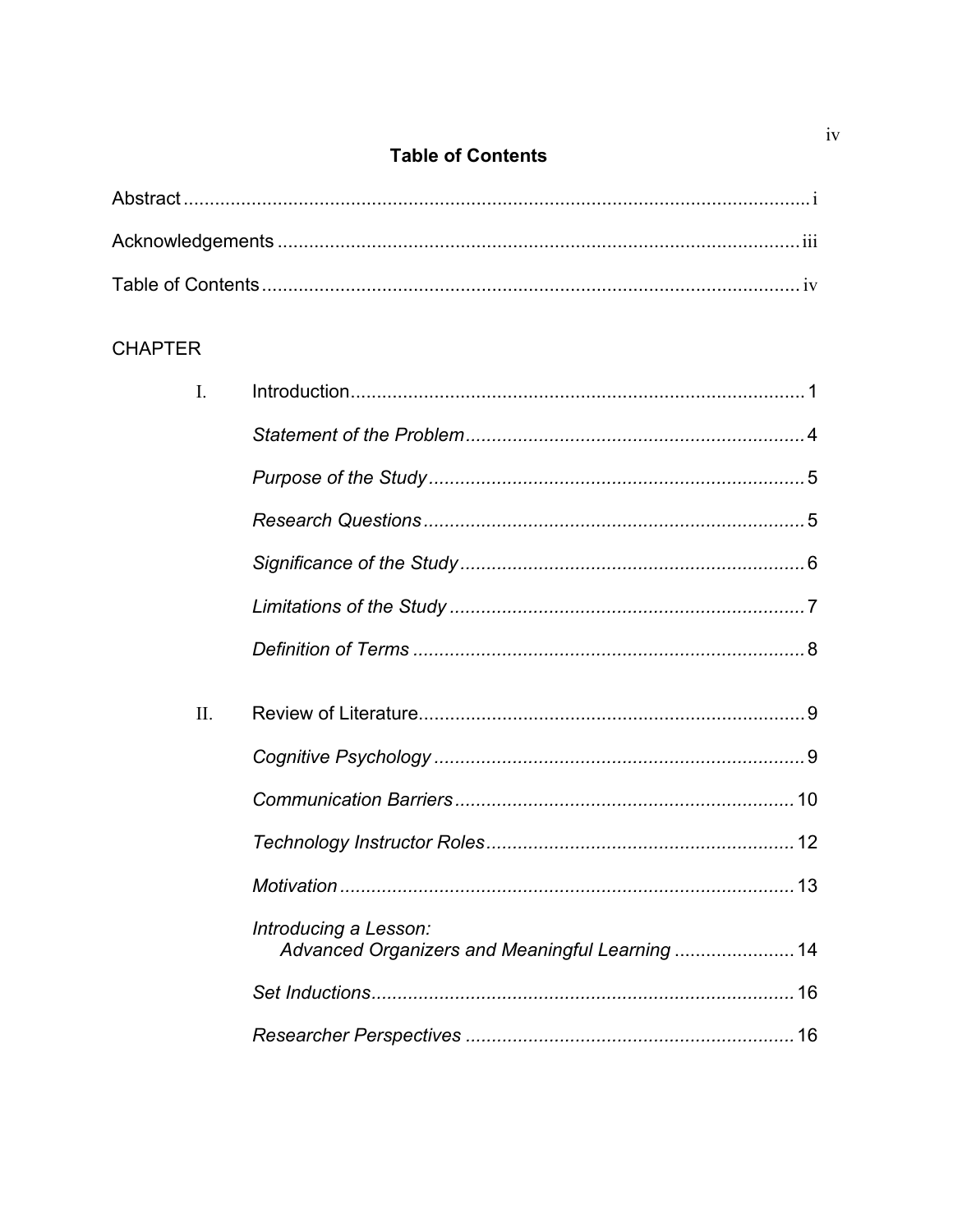| III. |                                             |  |
|------|---------------------------------------------|--|
|      |                                             |  |
|      |                                             |  |
|      |                                             |  |
|      | <b>Procedures Followed</b>                  |  |
|      |                                             |  |
| IV.  |                                             |  |
|      |                                             |  |
|      |                                             |  |
|      |                                             |  |
|      |                                             |  |
|      |                                             |  |
| V.   | Summary, Conclusions, and Recommendations31 |  |
|      |                                             |  |
|      |                                             |  |
|      |                                             |  |
|      |                                             |  |
|      |                                             |  |
|      |                                             |  |
|      |                                             |  |
|      |                                             |  |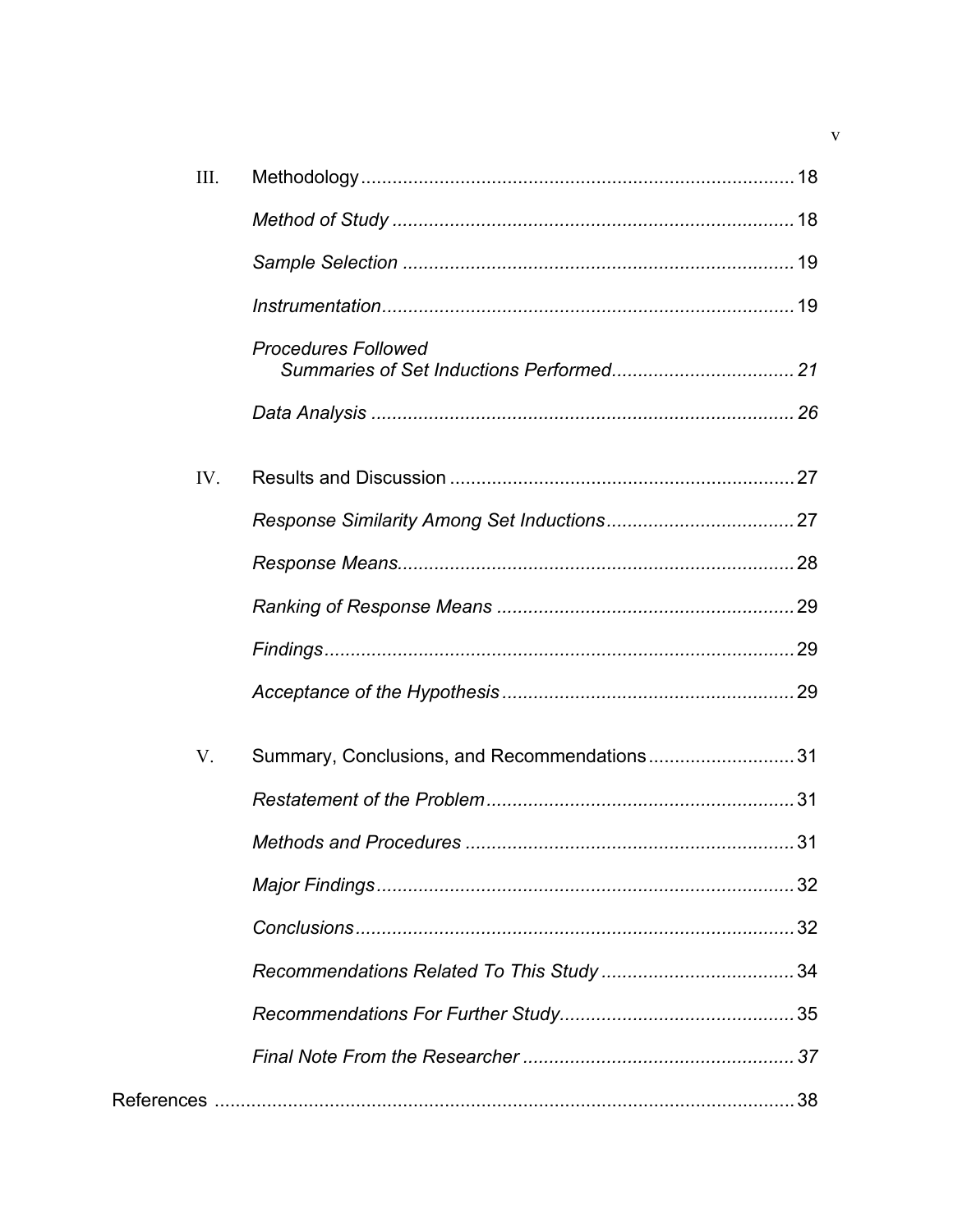# Appendices

| D: Parent/Guardian Consent Form |  |
|---------------------------------|--|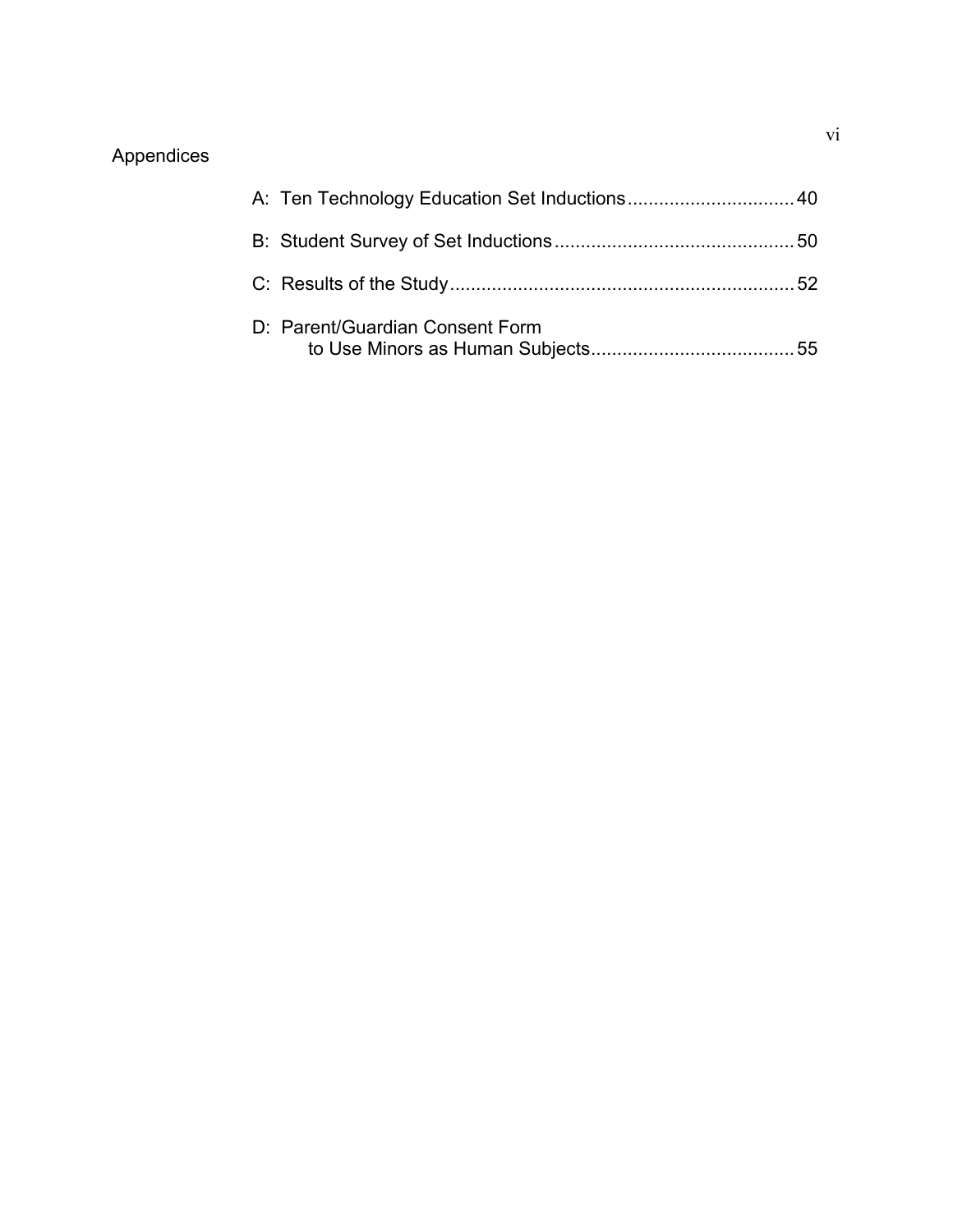## CHAPTER I

## INTRODUCTION TO THE STUDY

## Introduction

Technology education is a discipline that utilizes a problem-based learning approach. This involves research and design, development, and application to society (ITEA, 2001, para 1). Applying up-to-date knowledge creates opportunities for students to solve problems within the students' context, which can ultimately be applied to a global setting (ITEA, 2001, p. 2).

A technology teacher may have valuable information in their presentation but if it is not presented in an inviting manner, the students will not be convinced that their effort will bring success (Dill, 1990, p. 31). Students that are interested in what is being taught are simply more motivated to learn (Oman, 2001).

A challenge for technology teachers is to capture the students' interest in the subject matter from the very beginning of the lesson. The use of anticipatory sets may help the teacher gain early student interest. A set induction is typically performed in the beginning of any effective lesson (Oman, 2001). It allows the instructor to redirect the students' attention and focus it toward the objective (Magruder, 2001, para 1). "Its purpose is to change mental gears, review and expand materials, heighten interest, and state expectations" Mark Oman concludes (2001, p. 6). To focus the students' attention on the technology course and not on other things, the teacher needs to aid them in changing mental gears. A review of previously covered material can take place as well as the expansion of the current lesson into related material. Introducing the class to something new or different during the set induction can heighten their interest to want to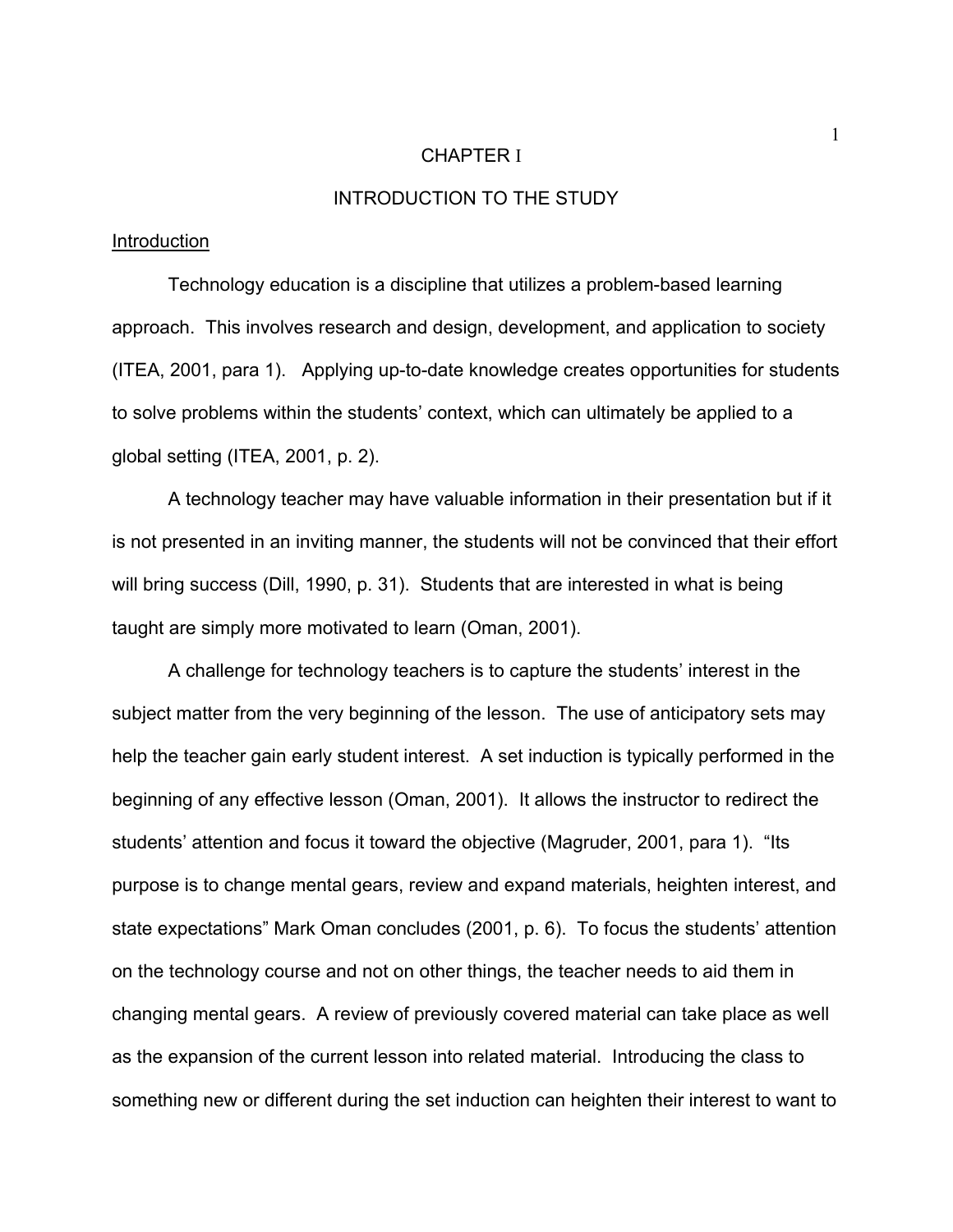learn more. Lastly, expectations can be stated during this set. For example, using the demonstration to illustrate how to perform an upcoming assignment is effective (Oman, 2001).

It is an accepted principle among educators that students cannot be forced to learn, "…but you [the instructor] can arrange conditions that will increase the probability of the motivation to learn becoming stronger" (Hunter, 1995, p. 31). These conditions are what teachers manipulate when they execute a set induction effectively. According to Madeline Hunter (1995) the conditions that affect motivation include: concern, feeling tone, interest, success, knowledge of results, and extrinsic-intrinsic motivation.

Concern deals with the amount of compassion or care had for a subject. Too much concern leads to anxiousness in some, while others may excel in this state (Hunter, 1995).

Feeling tone is the way something is said to a person. It can have a positive, negative, or neutral feel. Increased motivation stems from positive tone used in the delivery of a message (Hunter, 1995).

Interest is a condition that is acquired over time, often due to exposure. It usually can be related to two different things. The first is the meaning of the topic to the person (Hunter, 1995). Learning becomes easier as meaning becomes greater (Hunter, 1976). The second is an outcome of different or unexpected results (Hunter, 1995). Stimuli that is slightly different than what we are accustomed to is interesting to people (Postlethwait, 1977).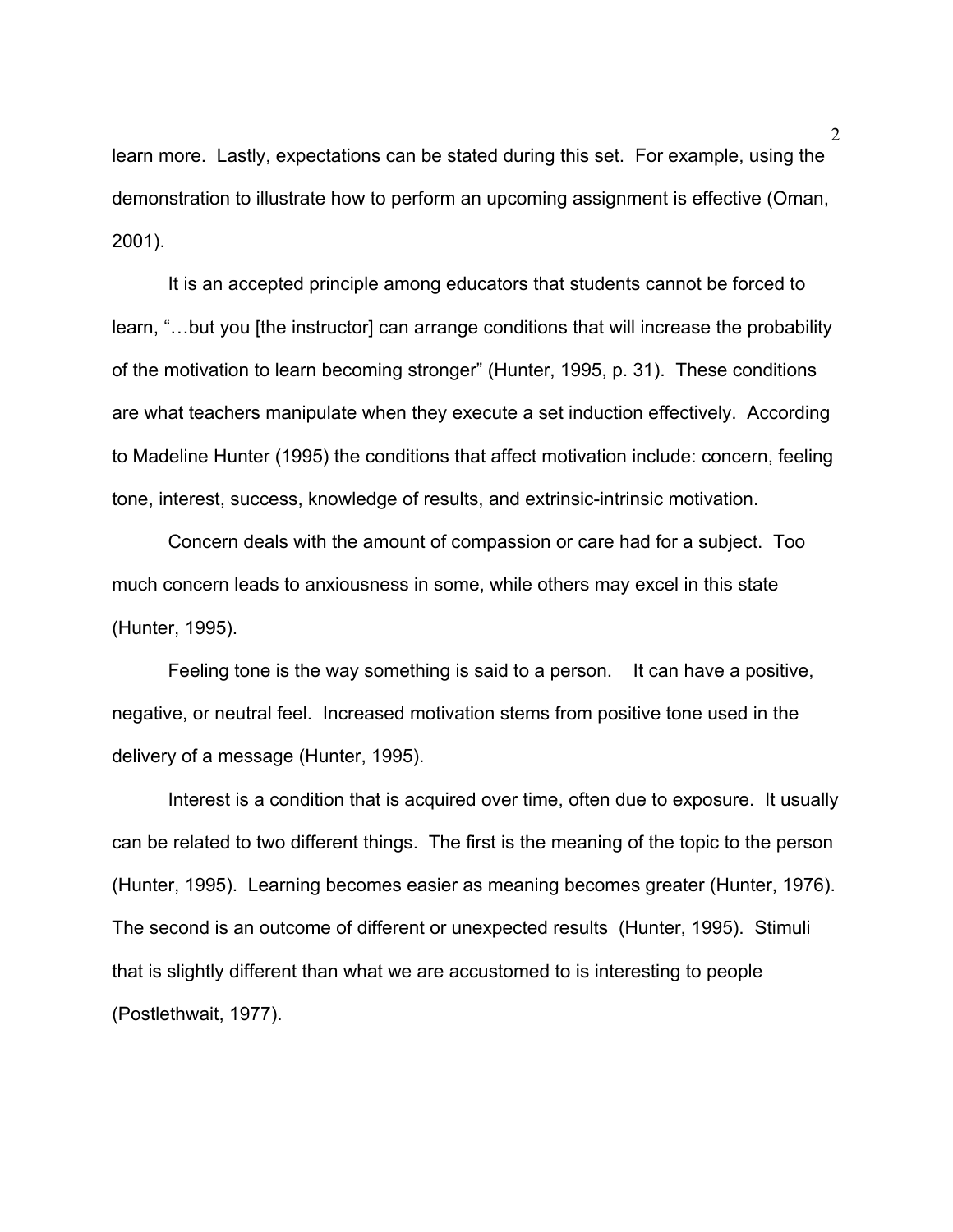Success brings joy and confidence to a student when experienced. If the difficulty level is favorable for a student, success results. Success comes with effort, however. If their effort yields results, motivation is the product (Hunter, 1995).

Having knowledge of results allows students to strive for an even better outcome. Knowing what is done well and what can be improved motivates students when the results are given properly (Hunter, 1995).

The last condition comes from intrinsic and extrinsic motivation. Intrinsic motivation occurs when the student is rewarded from doing the work itself. Knowledge is usually what is gained. Extrinsic motivation is brought about by grades, social status, parental approval, or just to finish it (Hunter, 1995).

It is important to understand the psychology of students when preparing a set induction. Howard Gardner (2000) of the Harvard Graduate School of Education has researched how the mind processes information and identified four key views that influence learning. The first is a constructivist view that refers to how the mind seeks out information, searches for prior knowledge, sets goals, and makes an attempt to build upon prior knowledge to accomplish the goals. The second view is that human minds have many representations for the information it processes. Thirdly, humans are individuals and differences occur between them. Some students have better language skills and others are better visual learners. Last of all, ideas that are formed as a young child are not easy to change. When theories oppose a student's understanding, learning becomes more difficult (Gardner, 2000). These are a few of the psychological challenges that teachers face as they try to create interest in their classroom.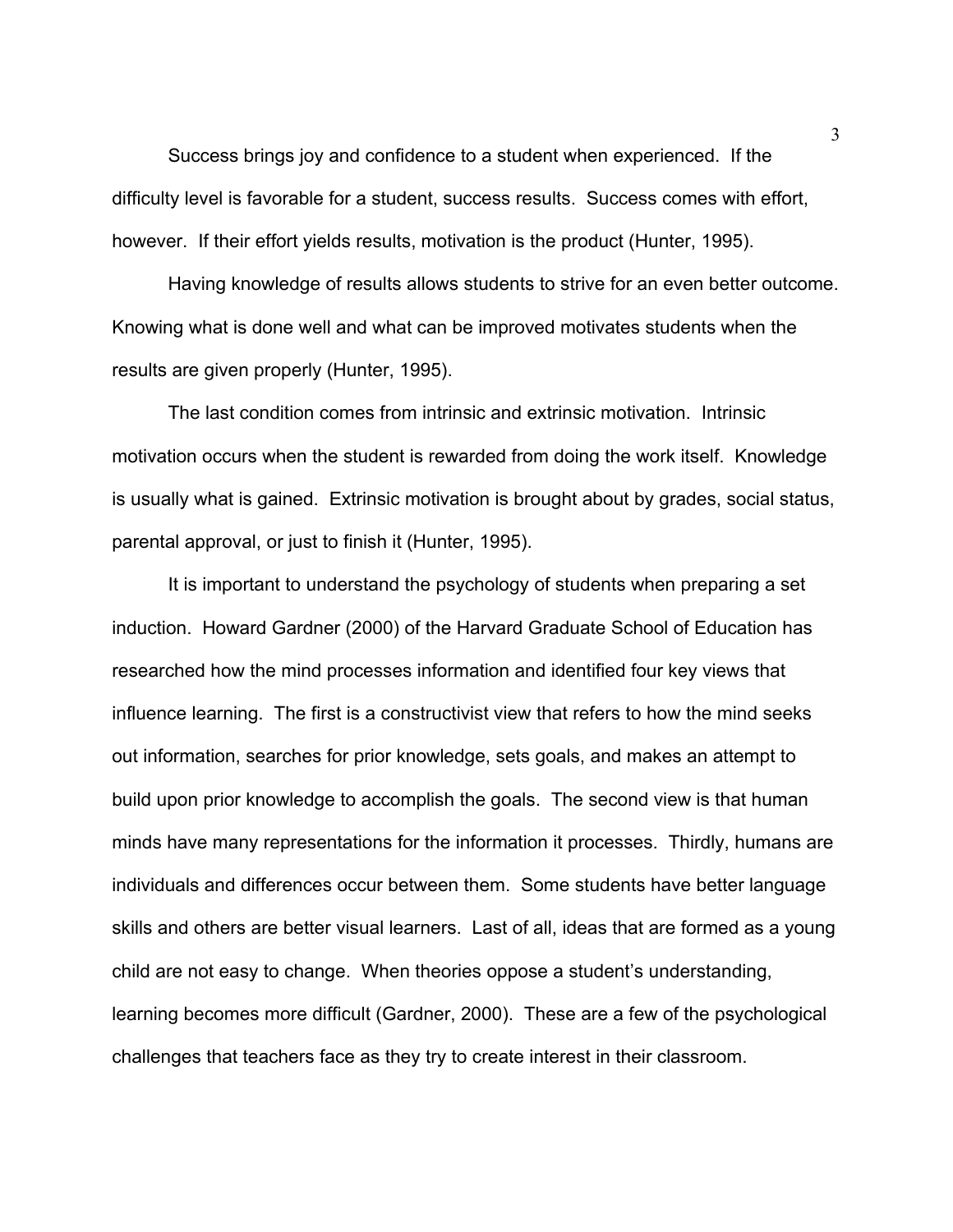Increased attention to a lesson does not result from what we do, but rather how we do it. William Glasser, M.D. (1997) researched this idea in some detail. He believes that our need for power, freedom, fun, and to belong are the psychological motivations for what people want to do. Fulfilling any of these needs is considered pleasurable; if not, learning becomes more difficult. Students' interest increases when the teacher gives them the choices of what and how to learn. If it is presented in a manner that invites students to learn instead of forcing them, the student will subconsciously select one of their needs to fulfill. These four needs bring motivation to a higher level when engaged properly because everyone desires to meet them (Glasser, 1997).

Research supports that set inductions have been used for several decades in educational settings. Studies conducted conclude that when unexpected results occur in a set induction, students exhibit the most interest in a topic. Psychological studies state that the students' minds are motivated by choice.

A review of the literature confirms the benefits of assessing strategies for generating interest in a technology education lesson. Studies have also shown that the set induction is an effective method of building students' interest. Therefore, the research hypothesis for this study is that the use of set inductions in technology education will foster the students' interest in the topic.

## Statement of the Problem

Motivation to learn academic content usually does not occur as the product of an extrinsic system or grades. A need occurs "…to explore more systematically the conditions under which students are motivated to think" (Dill, 1990, p. 31). Minimal

4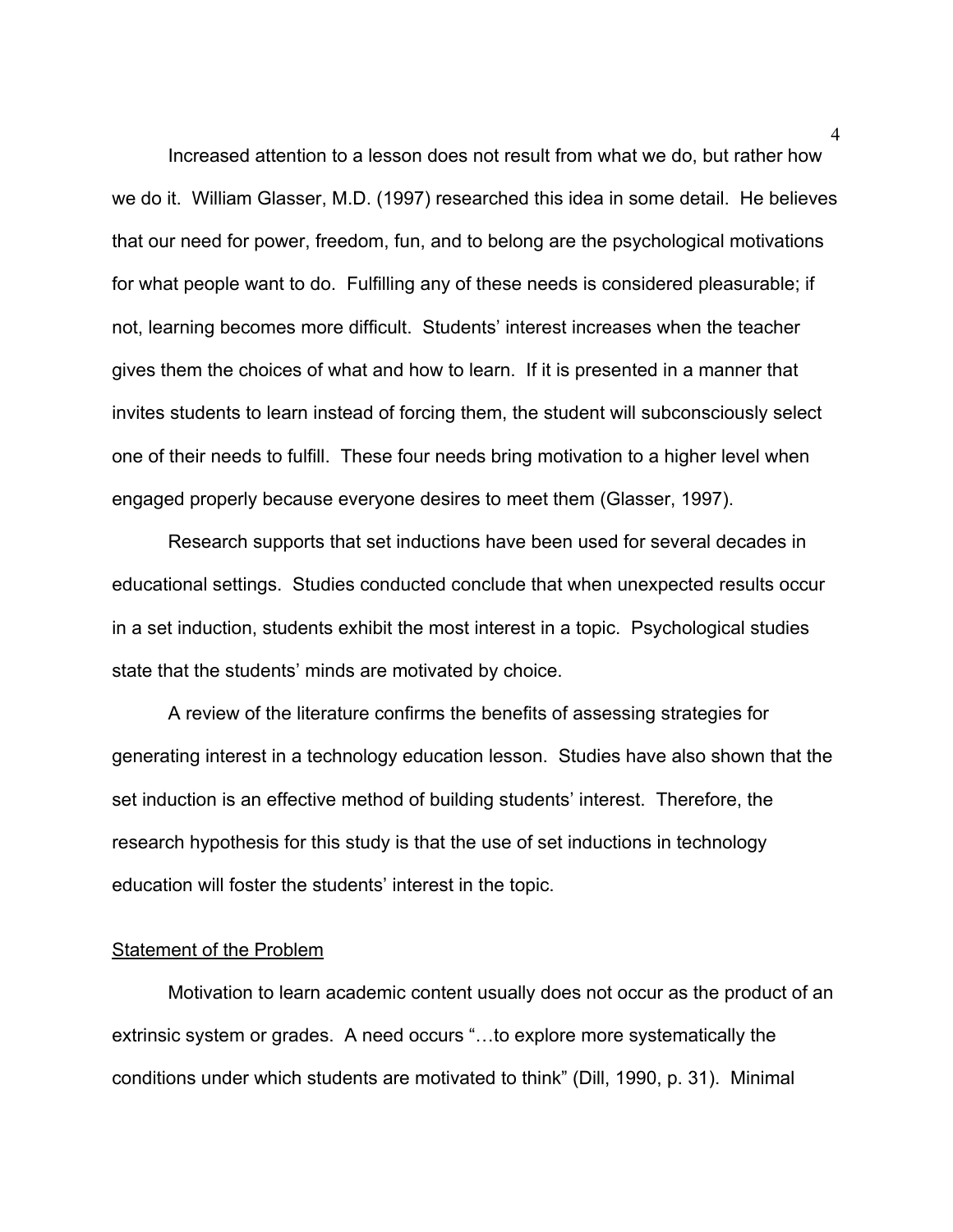research exists to explain if and how successful set inductions conducted in a technology education classroom promote students' interest and motivation to learn.

## Purpose of the Study

The purpose of this study was to determine if set inductions create interest and motivation to learn more in technology education students. Several types of set inductions were demonstrated in a classroom and evaluated by students for the level of interest that resulted in them upon viewing each. The research will include analysis of student interest and an evaluation of teacher enthusiasm. This study examines a high school technology classroom in a rural public school system during the third term of the 2001-2002 school year. Using these results, technology educators can write and prepare set inductions to be used in their classroom.

## Research Questions

This study will focus on the following questions:

1. *Are set inductions favorably received by students in the technology education discipline?* This question was designed to determine if set inductions are an asset to a technology instructor's lessons.

2. *Do set inductions encourage further study of a topic on the part of students?* The purpose of a set induction is to gain interest and ultimately promote the students to want to learn more on their own. This question is designed to determine if the purpose of a set induction is being achieved.

3. *What role does instructor enthusiasm and clarity play in the acceptance of a set induction by students?* Several factors influence the effectiveness of set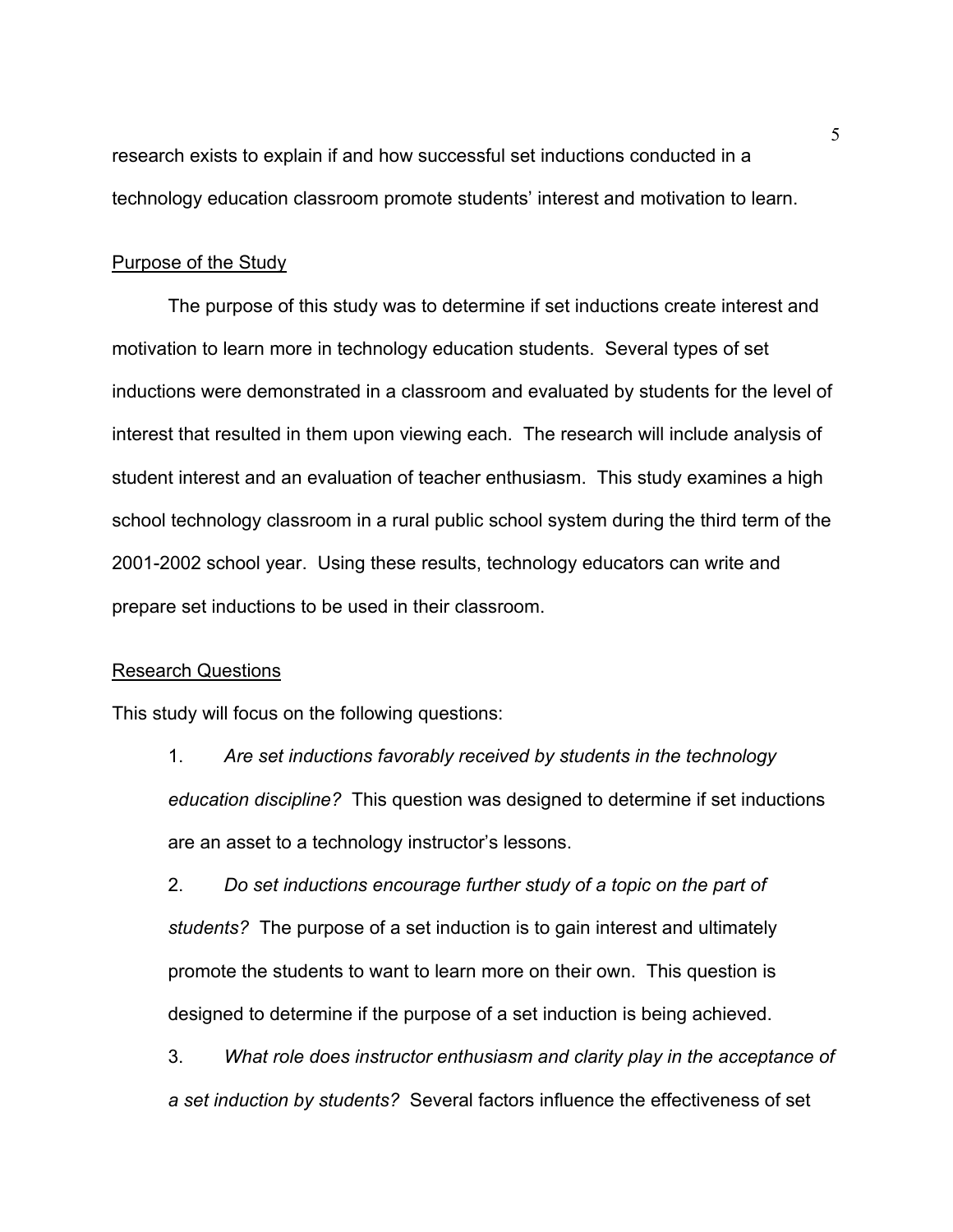inductions. Teacher enthusiasm is typically a prominent factor. The level of influence of teacher enthusiasm on set inductions can be determined in this study.

## Significance of the Study

1. Student performance can increase through improved interest in what is going on in the classroom. If the students enjoy what is taking place, they will tend to work harder towards their goal.

2. Set inductions relate upcoming instruction to previous knowledge. This knowledge provides the motivation to learn more about what they already know. This study will examine effective ways to activate prior knowledge so learning will be enhanced.

3. Technology teachers will benefit from this study. Valuable methods of generating interest, attention, and motivation will be developed for their use in the classroom. Having this model will aid the teacher in producing quality attentiongetters on a daily basis.

4. The more focused the students become on their work, the more efficient classroom management tends to be. A good attention-getting demonstration can draw the students into the subject matter.

5. Teachers, in general, can use these concepts to increase class interest in just about any subject. Curriculum coordinators and learning specialists can use it to enhance their work. Science and math teachers will be able to use these demonstration ideas as well.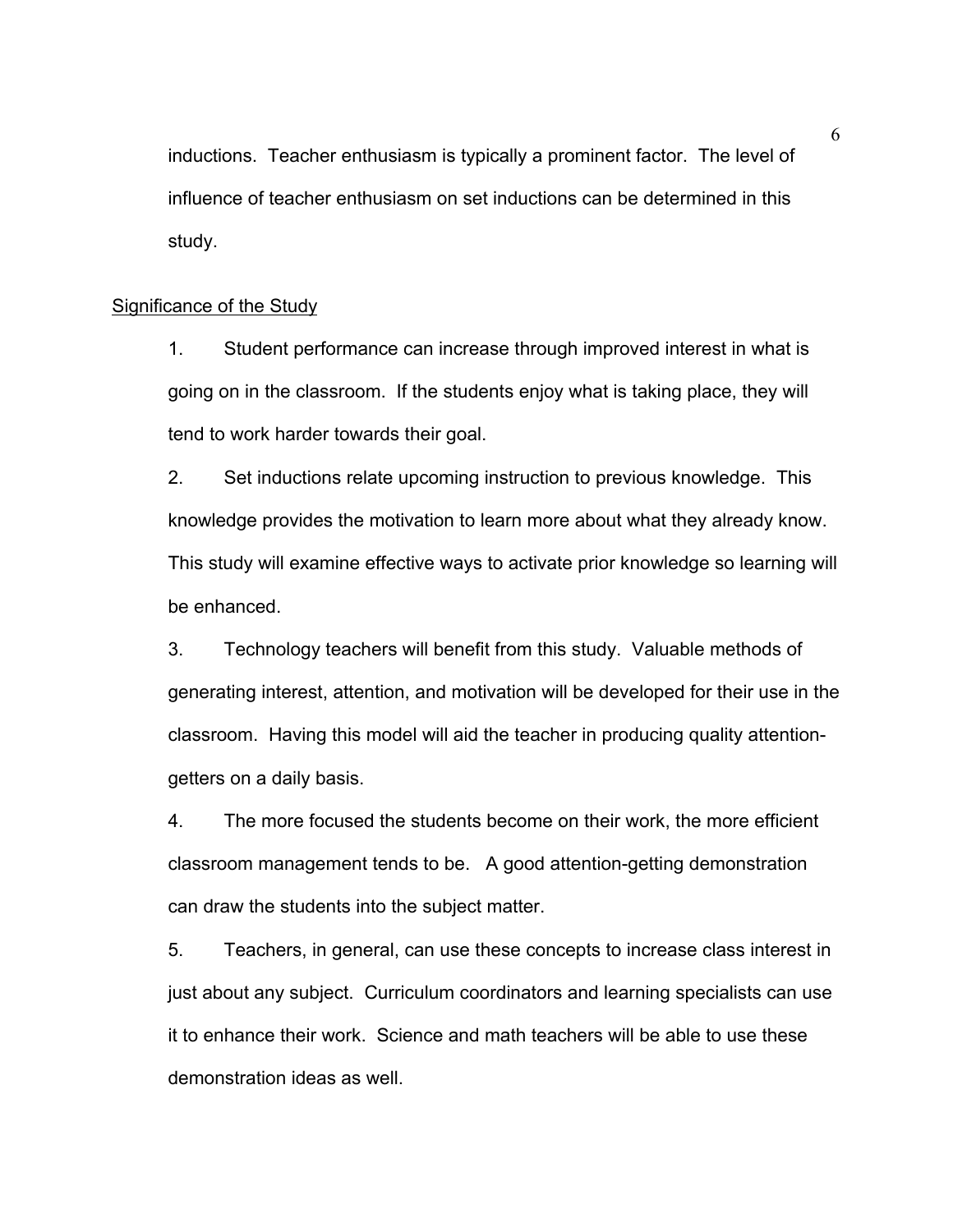## Limitations of the Study

1. Researcher bias is difficult to avoid when believing a certain outcome. The researcher prefers certain set induction methods for teaching. These methods must be evaluated fairly in comparison to the other sets.

2. A certain number of survey responses may not reflect the students' actual perception. A variety of factors may influence the responses. This may affect the validity of this study.

3. This study will be limited to grades nine, ten, and eleven in a public school setting. With a three-year possible age difference in the subjects of the study, the instructor can influence interest differently. Prior knowledge of the students can be significantly different so the demonstrations will be perceived differently.

4. The study will be limited to technology education courses. The results may not reflect solutions for regular education set inductions. The results will reflect only the interest of the students who enroll in these courses.

5. Classroom surroundings and personal issues can influence the measurement of student interest. Other objects in the room can attract the students' attention away from the teacher. What is going on in the students' lives can take their mind off the lesson.

\*\* It should be noted that most of these limitations represent the daily atmosphere in any classroom. In actuality, these issues are going to be addressed by educators regardless of what the class activity is.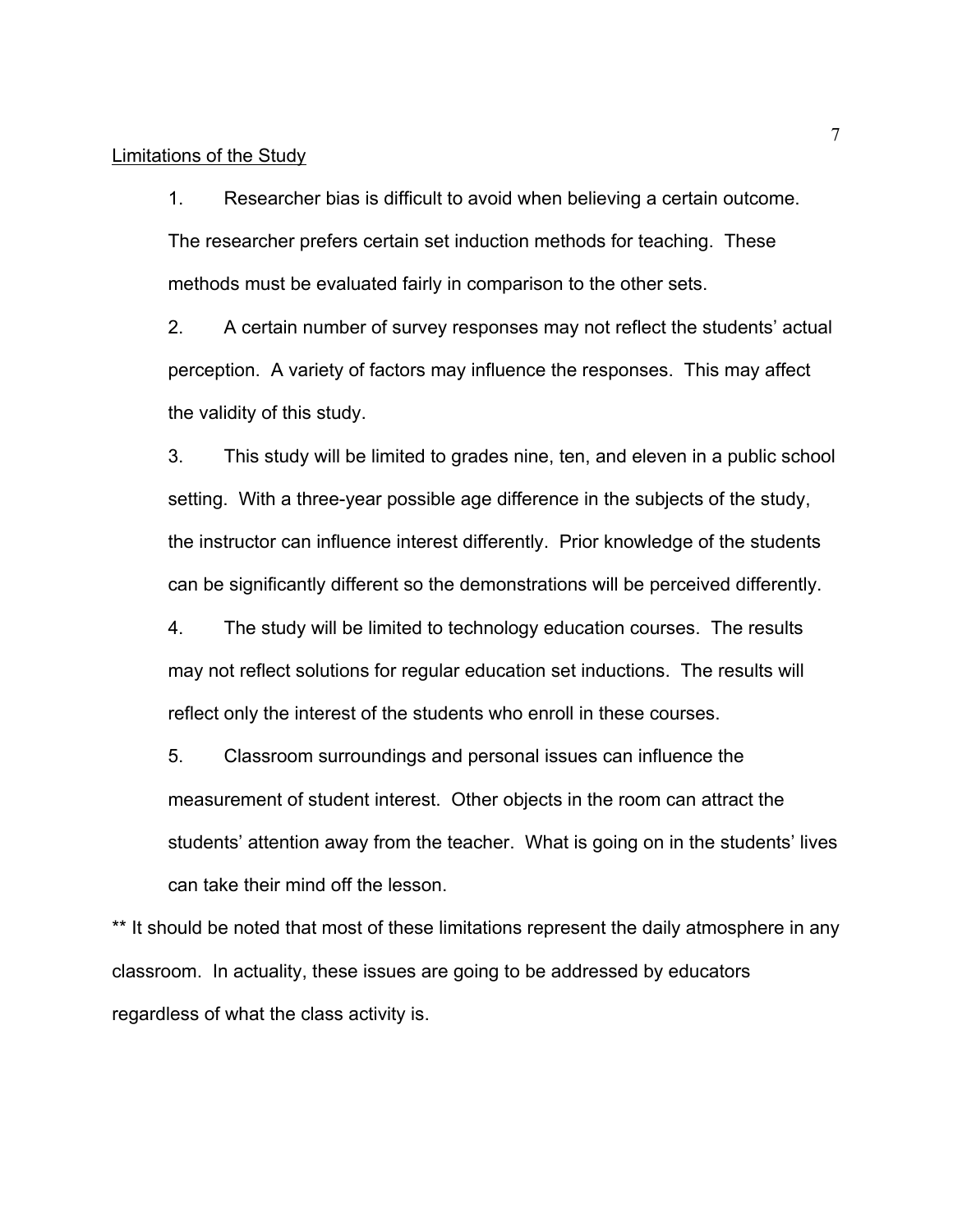## Definition of Terms

- 1. *Set induction* (also known as '*anticipatory set* or '*set*')– "…a focusing event to grab the students' attention…" (Oman, 2001). Normally takes places at the beginning of a class period but is not limited to; can be performed when introducing a topic (Oman, 2001).
- 2. *Interest* "A feeling that accompanies or causes special attention to an object" (Merriam-Webster, 2000, p.609).
- 3. *Motivation* "Something that causes a person to act" (Merriam-Webster, 2000, p. 758)
- 4. *Technology* "The practical application of knowledge"

(Merriam-Webster, 2000, p. 1206).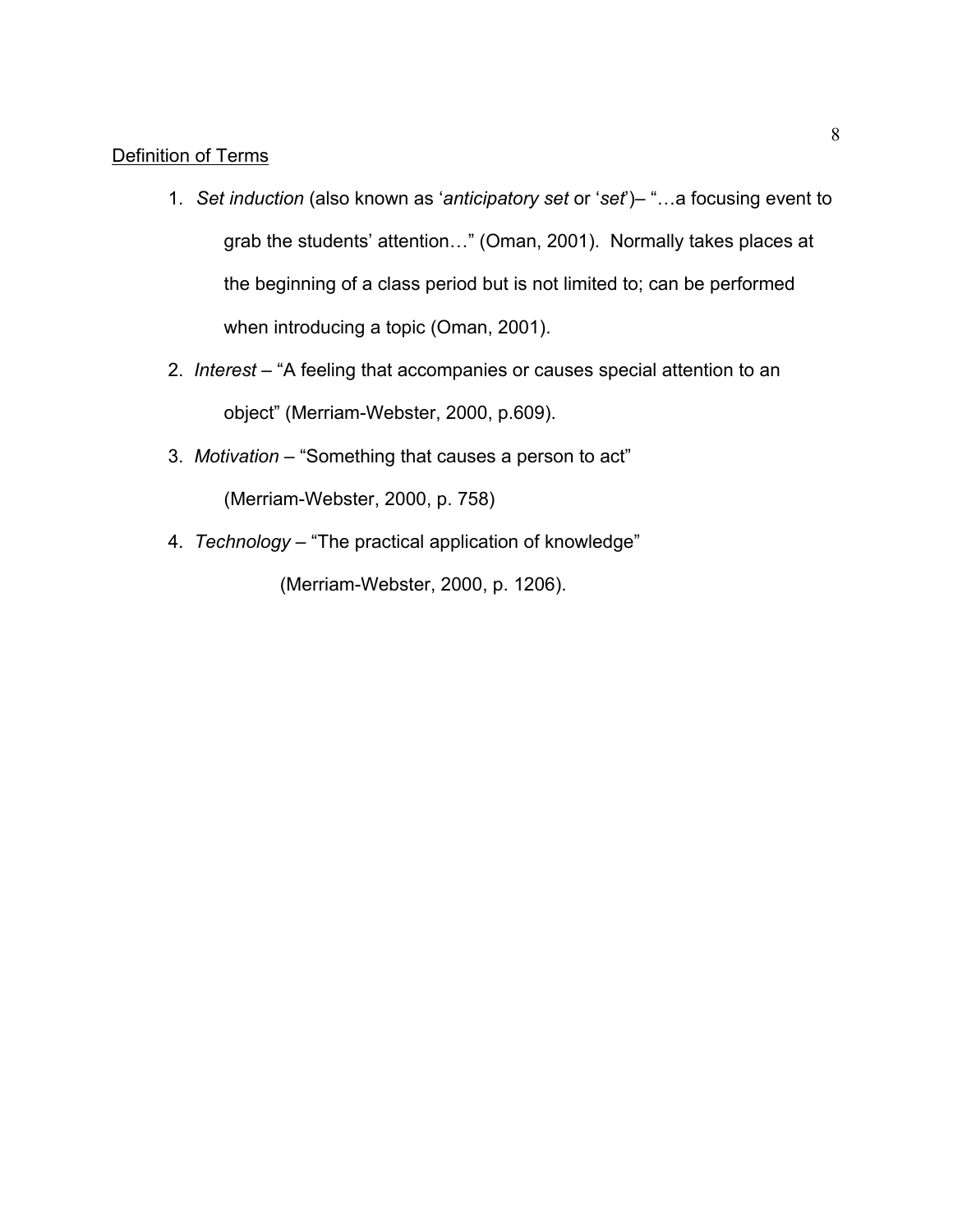#### CHAPTER II

## REVIEW OF LITERATURE

Technology education has had its course objectives, curriculum, and title modified numerous times since its conception to adapt itself to the current needs or beliefs of society (Krueger, 1954). Beginning with the apprenticeship system and moving through the manual training, manual arts, industrial arts periods, the discipline has a current focus on technology education. Throughout these periods, one of the consistent elements is the need for the development and retention of student interest in the subject. The method of reaching this goal has changed over the years but the idea is still the same. A more recent method for gaining interest is through the use of set inductions. The review of literature will cover cognitive psychology, communication barriers, instructors' roles, motivation, advanced organizers and meaningful learning related to set inductions. Research validity will be addressed as the researchers themselves debate it.

#### Cognitive Psychology

Psychologists believe that learning is a process of change. The change may be behavioral or in the way thinking occurs (Dole and Sinatra, 1998). Either way, knowledge is constructed and reconstructed each time information is learned. This knowledge is constructed upon memory structures that possess an understanding of related content. Reconstruction occurs while the person uses their knowledge and acquires new information (Herschbach, 1998).

9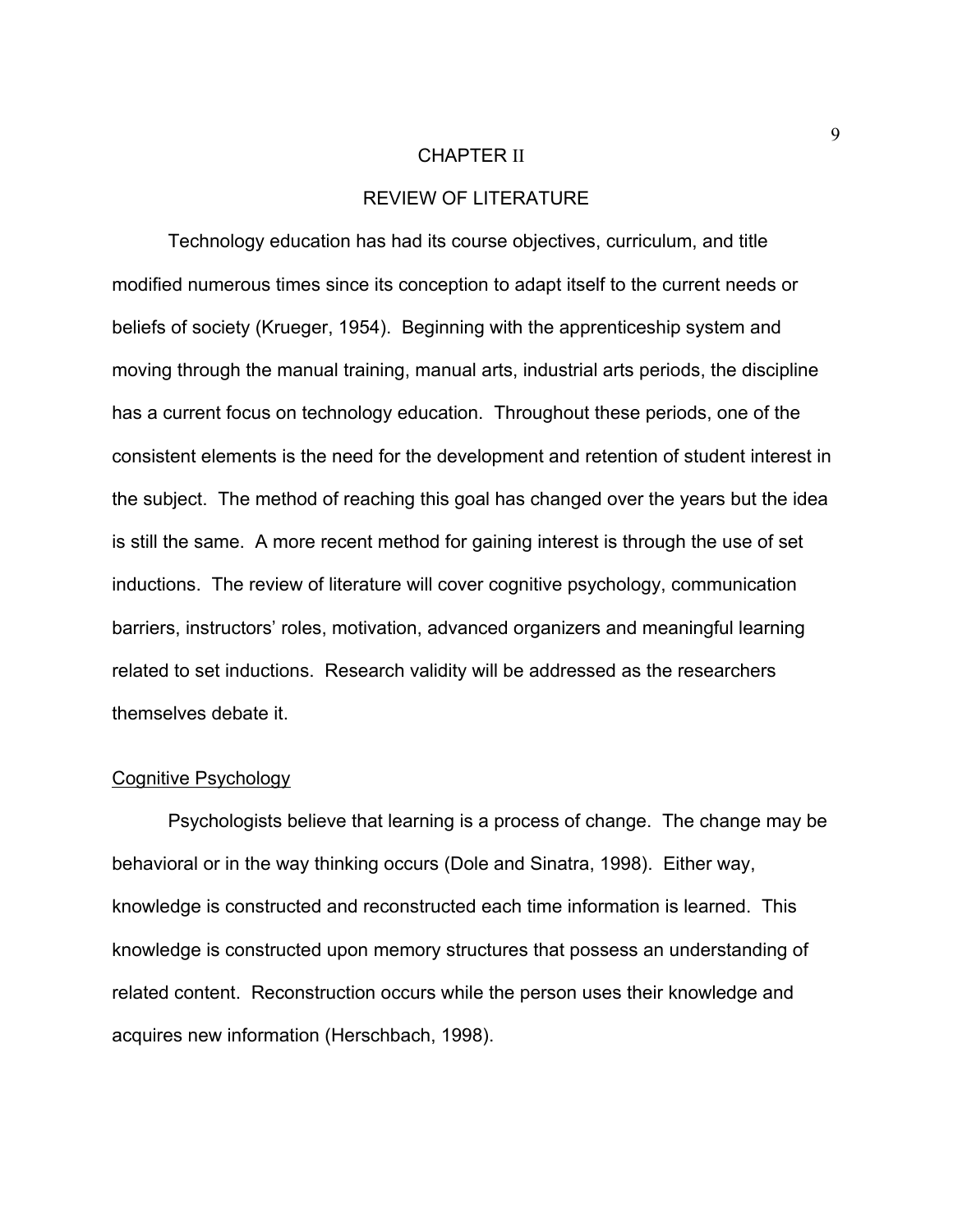Cognitive theorists have developed a number of models in attempt to explain learning. Though differences exist between theories, sensory, memory, and processing components are the common cognitive processes which relate to set inductions (Herschbach, 1998).

Brief processing occurs in the sensory component to analyze information before transferring it to the cognitive system. Audio and visual stimuli are processed. This stage is often affected by distractions and perception difficulties, which result in a lack of attention. To accommodate for this, instruction should take place in a way and at a rate that the student would perceive the information (Herschbach, 1998).

Short-term and long-term memories are both a part of the memory component. Information is held for a moment before it is transferred into long-term memory. It is estimated that three to eight pieces of information can be processed at one time. It is up to the instructor to present the right amount and the right form of information that allows for rapid processing. Information can be lost if it is not processed rapidly or reconstructed (Herschbach, 1998).

#### Communication Barriers

Communication barriers exist in education that prohibit the learner from absorbing what the message was intended to say. To account for this problem, teachers must get the attention of the learner, have the message interpreted properly, and use the information appropriately. Communication barriers come in a number of forms. It could be the result of noise, passive listening, or selective listening. Also, it could stem from a lack of common knowledge between the teacher and the learner,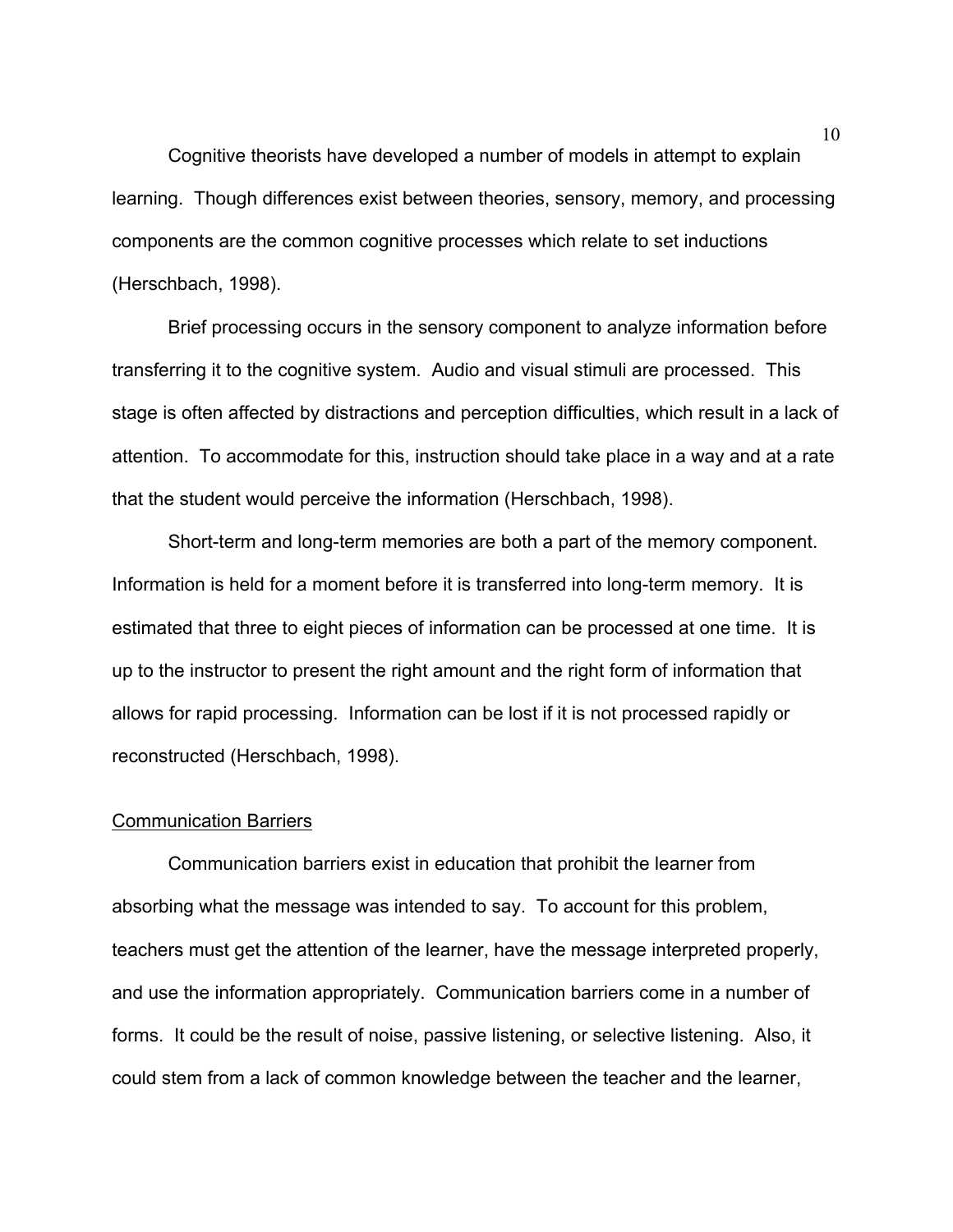misinformation about the correlation of a symbol and what it represents, or the message is presented unclearly (McIntyre-Birkner and Birkner, 2001). It is possible that a message is understandable to one student but not to another. Also, the quality of a message is subject to each individual's interpretation and interest (Dole and Sinatra, 1998).

In order for quality instruction to take place, a two-way learning environment must be developed. This allows for the teacher to know whether their message was understood or not. An effective method to determine if the message was comprehended is for the teacher to ask the following question of him/her self: Upon the completion of the set induction, what will the students be able to do with the information? "Putting yourself in the learner's place can help you analyze the message from his or her perspective" (McIntyre-Birkner and Birkner, 2001, p.13).

Learning transfer takes place when prior knowledge is activated and affects the way that new information is learned and related. "Transfer is generated by the similarity of the situation in which something is learned and the situation to which that learning may transfer" (Hunter, 1973, p. 11). As the complexity of a lesson increases, the number of ways that knowledge is activated must also increase if the learner is to understand. If this knowledge is not activated, the student will not derive meaning. Providing a context for information allows for a connection to be made with previous knowledge. Real-world contexts demonstrate how new knowledge will affect students' lives (Schell and Rojewski, 1993).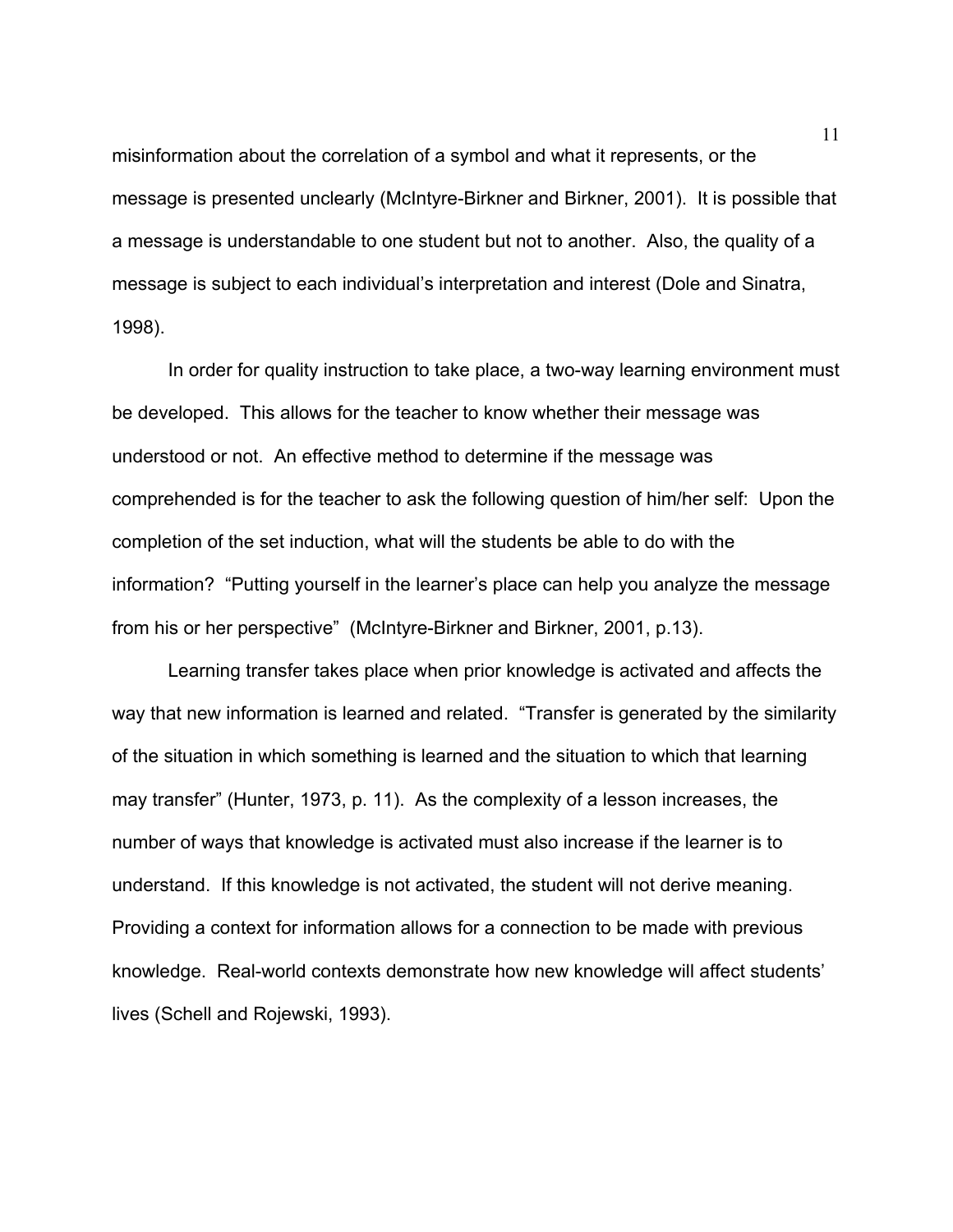#### Technology Instructor Roles

A technology instructor has a wide variety of roles that must be performed in order for his/her students to learn effectively. First, they must perform their job as a professional. Content for their course has to be selected based on their audience's background and the objectives to be met by the class. Along with content, they need to establish an environment that allows for the students to interact (Kellough, 1993). This environment allows for the teacher to guide them through the learning process. Finally, an evaluation of the learning is done to determine if the objectives have been met (Miller, 1990).

Second, teaching requires technical competency. Teachers have to be knowledgeable on the subject and understand the skills required for application. In addition, "an instructor's work experience increases credibility and provides examples that can be used to make instruction interesting and meaningful" (Miller, 1990, p. 3). On the other hand, it is important to understand that high competency can result in basic processes not being recognized as a part of necessary instruction. To present up-todate material, an instructor must continue studying the field and experience the subject first-hand (Miller, 1990).

Third, personal competency is essential to effective instruction. Certain behaviors that teachers have affect their performance as well as the students' behaviors. Instruction is often directly affected from emotional and psychological characteristics. Attitudes result from interactions with others and life experiences. Typically, "…students are more motivated to learn under the direction of an instructor interested in students as individuals and in the particular subject" (Miller, 1990, p.7).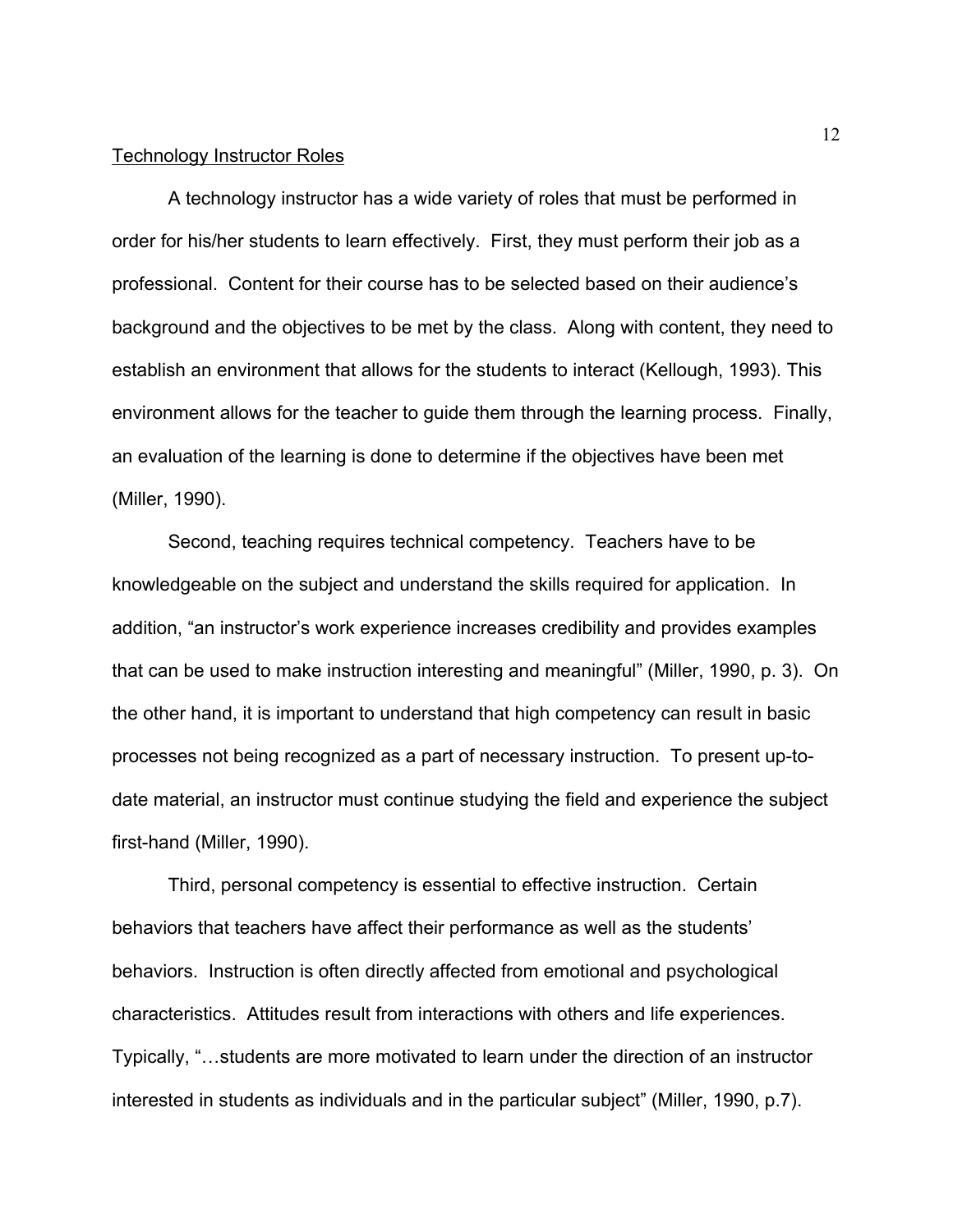When the teacher portrays a positive attitude, reinforcement is given to the student that what they are learning is valuable to them. Another valuable characteristic is to be approachable and available for the students to meet with. This allows for relationships to develop with the students. Being considerate of others impacts learning. Reacting towards a student's comments or actions in a demeaning manner can hinder a student's will to learn more. The last personal competence is friendliness. A teacher cannot expect cooperation if they continually "trick" the class into learning. A smile or greeting is helpful in relieving student apprehension concerning the instructor. Friendliness is often established through patience, self-control, and showing maturity while learning takes place (Miller, 1990).

#### **Motivation**

In addition to using transfer to facilitate learning, motivating students will produce a desire in them to progress in school. A reason for learning is needed before it can begin (Oman, 2001). This may be either an intrinsic or extrinsic reason.

Intrinsic motivation is often found in students with high self-confidence. They enjoy obtaining knowledge and testing what they already know (Dole and Sinatra, 1998). However, not all students are motivated intrinsically. When a teacher shows his/her enthusiasm towards a lesson, learning becomes more efficient. This excitement invites the students to focus their attention and increases their desire to learn more (Oman, 2001).

For those that are extrinsically motivated, a need for effort must be portrayed to the student. In order for effort to be produced, the student must know why they should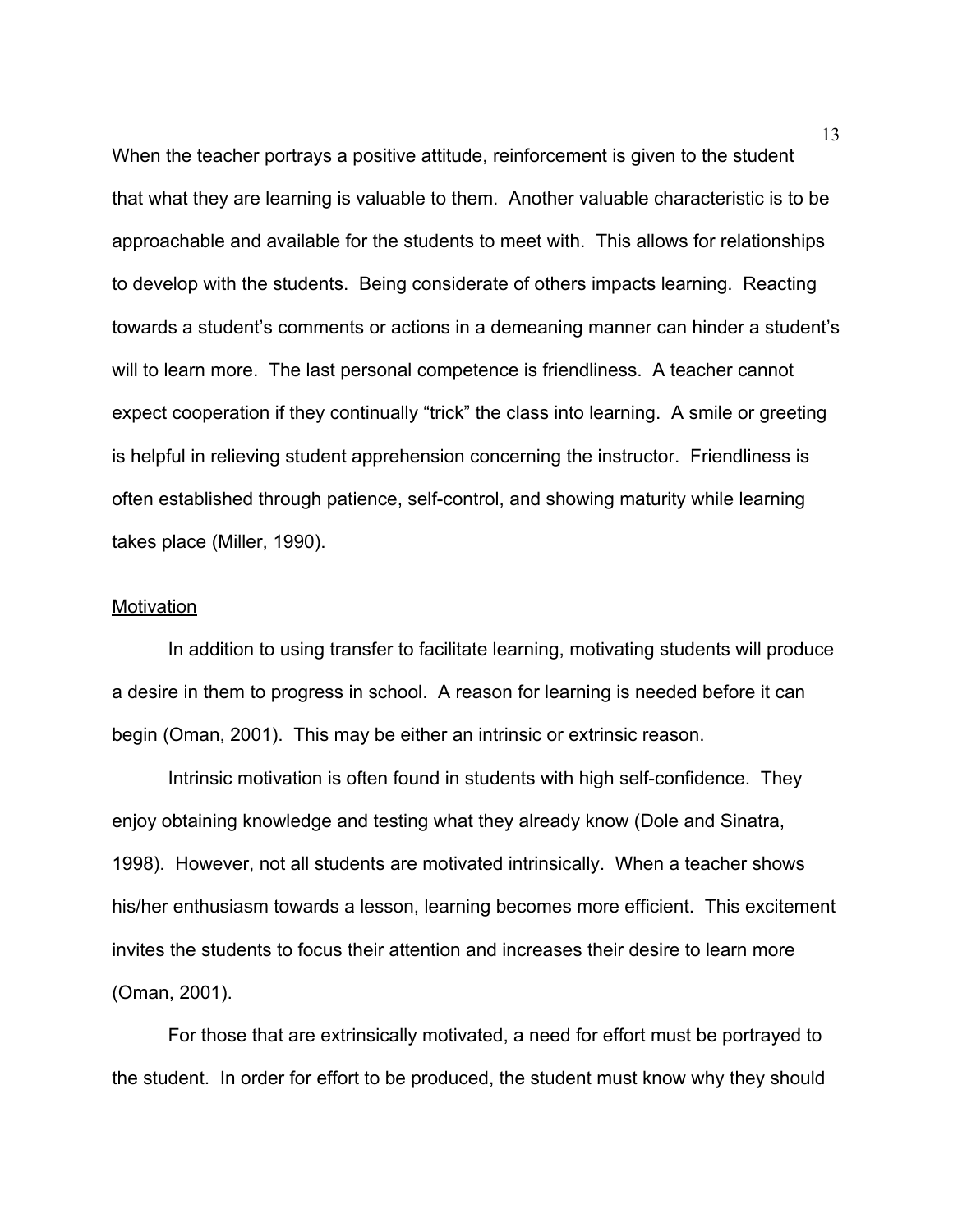be involved. A personal value to the task and a belief that they can accomplish the task are both essential for effort to result. "…The learning task needs to be presented in a way that is engaging and meaningful to the student, and in a way that promotes positive expectations for the successful achievement of learning objectives" (Small, 2000, p.1).

There are four strategies identified by Keller (1983) that create motivating instruction: attention, relevance, confidence, and satisfaction. Attention strategies bring interest to the subject and sustain it. Relevance strategies relate the students' interest. Confidence strategies give a positive outlook on the subject. Satisfaction strategies reinforce why something is important for intrinsic and extrinsic reasons. By using any combination of these strategies, interest will be created in the lesson and the teacher's job will be made easier.

## Introducing a Lesson: Advanced Organizers and Meaningful Learning

An analogy can be made between the introduction of a lesson to the appetizer of a meal. Appetizers prepare palettes for what is to come. Similarly, an introduction stimulates interest in what is to be learned. The purpose of an introduction is the "…(1) orienting your students to the objectives of the lesson, and (2) getting and holding your students' attention" (NCRVE, 1983, p.8).

Advanced organizers are designed to reinforce students' cognitive structures. The cognitive structure that exists in students' minds determines how meaningful information is and to what extent it will be retained. Generally, advanced organizers are presented in an abstract manner in the introduction to the lesson. Effective organizers

14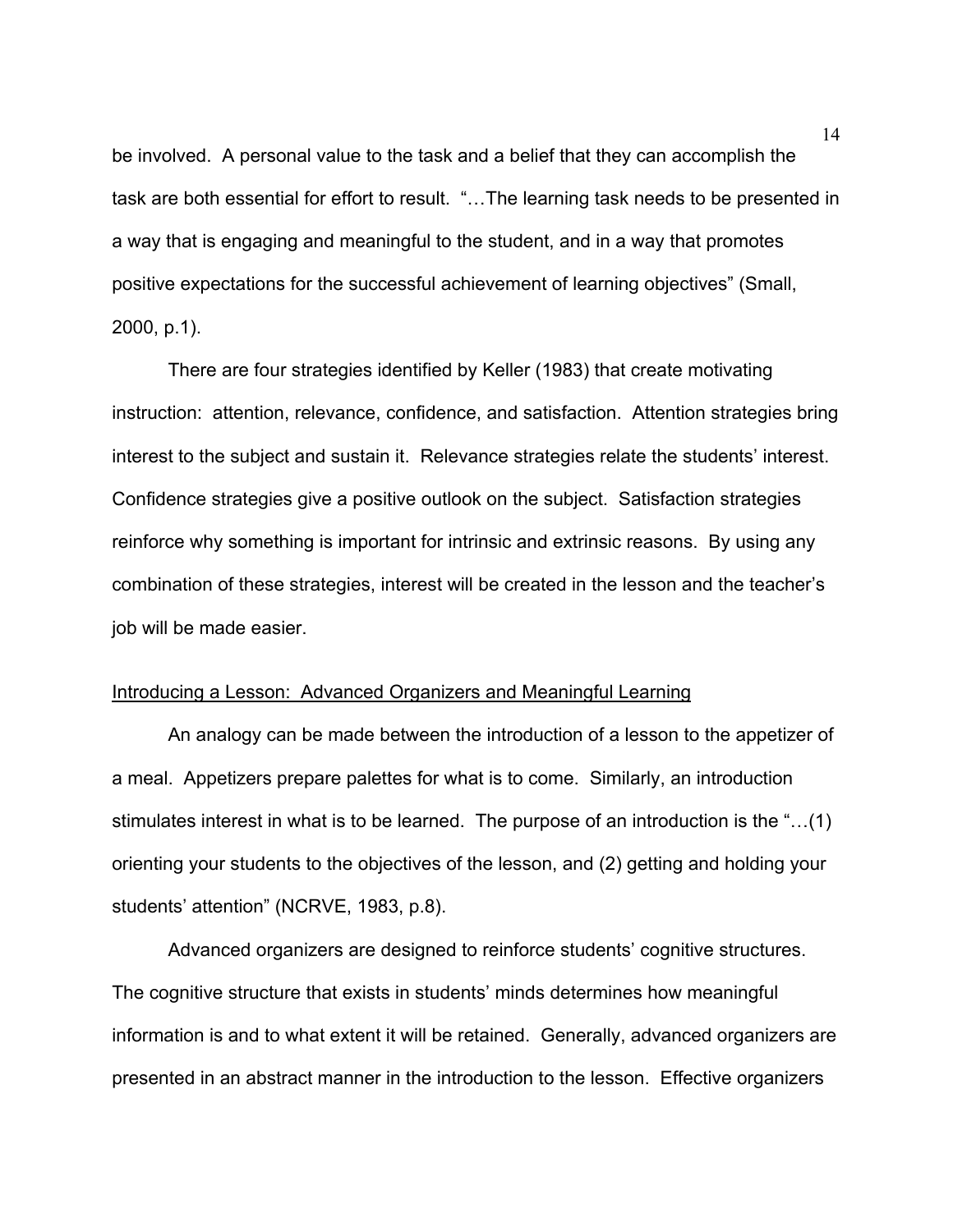include the use of concepts, terms, and analogies that are currently used by the students. Their purpose is to interrelate previously learned material, yet discriminate it from the learning task. They are used to incorporate both familiar and unfamiliar material. (Ausubel, 1960).

By clarifying previous cognitive structures, the acquiring and retaining of information is promoted in the learner. "By making learning meaningful you can reduce the amount of time you need to spend in practice" (Hunter, 1995). Meaningful learning is strongly correlated with previous cognitive structures. The ability to apply this new knowledge creatively is essential when new situations are encountered. Suggested advanced organizers include the providing of related information to a topic, such as a newspaper article, or the explanation of what a topic generally means. For example, to learn about *culture*, the students need to know what defines the term before they can learn about it (Joyce and Weil, 1986).

Ausubel (1960) feels that learning does not depend on the presentational method but rather on the learner and the material. However, more recent research by Joyce and Weil (1986) found that: If the learner begins with the right "set," and if the material is potentially understandable, then meaningful learning can occur. The key to meaning involves solidly connecting the new learning material with existing ideas in the learner's cognitive structure. In other words, we must relate and reconcile what we know with what we are learning. A meaningful learning set implies that the learner must be ready to comprehend and relate what is being presented, rather than to memorize it verbatim (p. 73).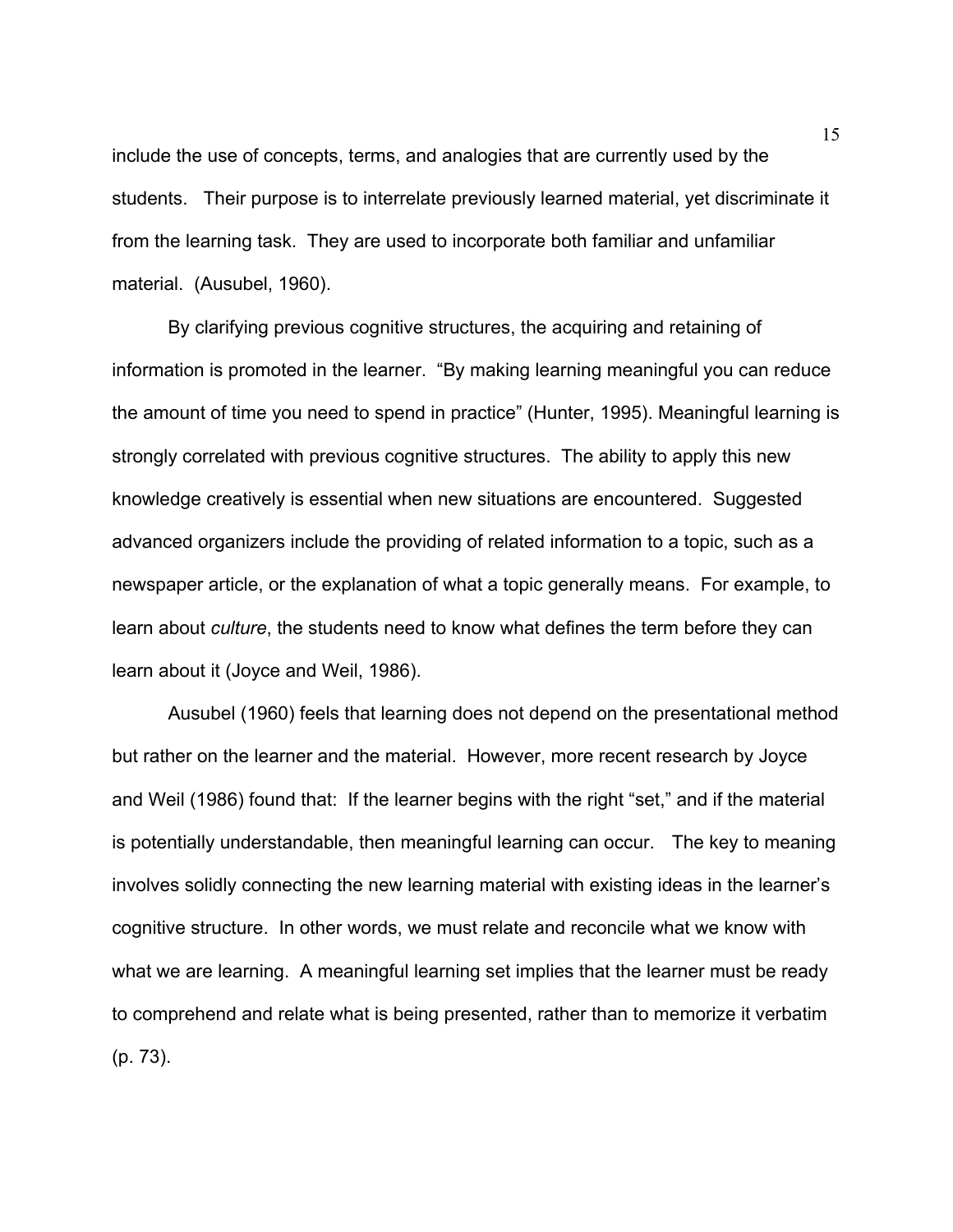#### Set Inductions

Set inductions have not been researched extensively but rather have been included as a part of motivational research. There was one recent study that did focus specifically on the role of set inductions. This study involved students in an  $8<sup>th</sup>$  grade science course. Fifty set induction demonstrations were performed, evaluated, ranked, and analyzed. Mark Oman (2001) concluded that, "Student interest in science was increased by demonstrations that have unexpected results, unusual results, and those that involve rapid stimulus changes" (p. 15). His findings are supported by a variety of educational research studies.

## Researcher Perspectives

As it was introduced in Chapter 1, set inductions accomplish a number of tasks. Including everything from changing mental gears to heightening interest, set inductions give a class a head start on learning. Stirring motivation inside a student to learn is a key element to a successful set induction as well. Madeline Hunter is a well-known educational practitioner who has addressed several ways in which motivation is influenced, which are cited in this work. She is an advocate of using the set induction. Her writing and educational models have been a part of an on-going debate among researchers and educators.

Madeline's validity has been questioned by a number of people in the field. The claim is that her work does not cite supporting evidence or research. One of several anti-Hunter activists, Richard A. Gibboney (1987) states that, "Hunter has not produced the research evidence to support her claim for improved learning" (p.49). He goes on to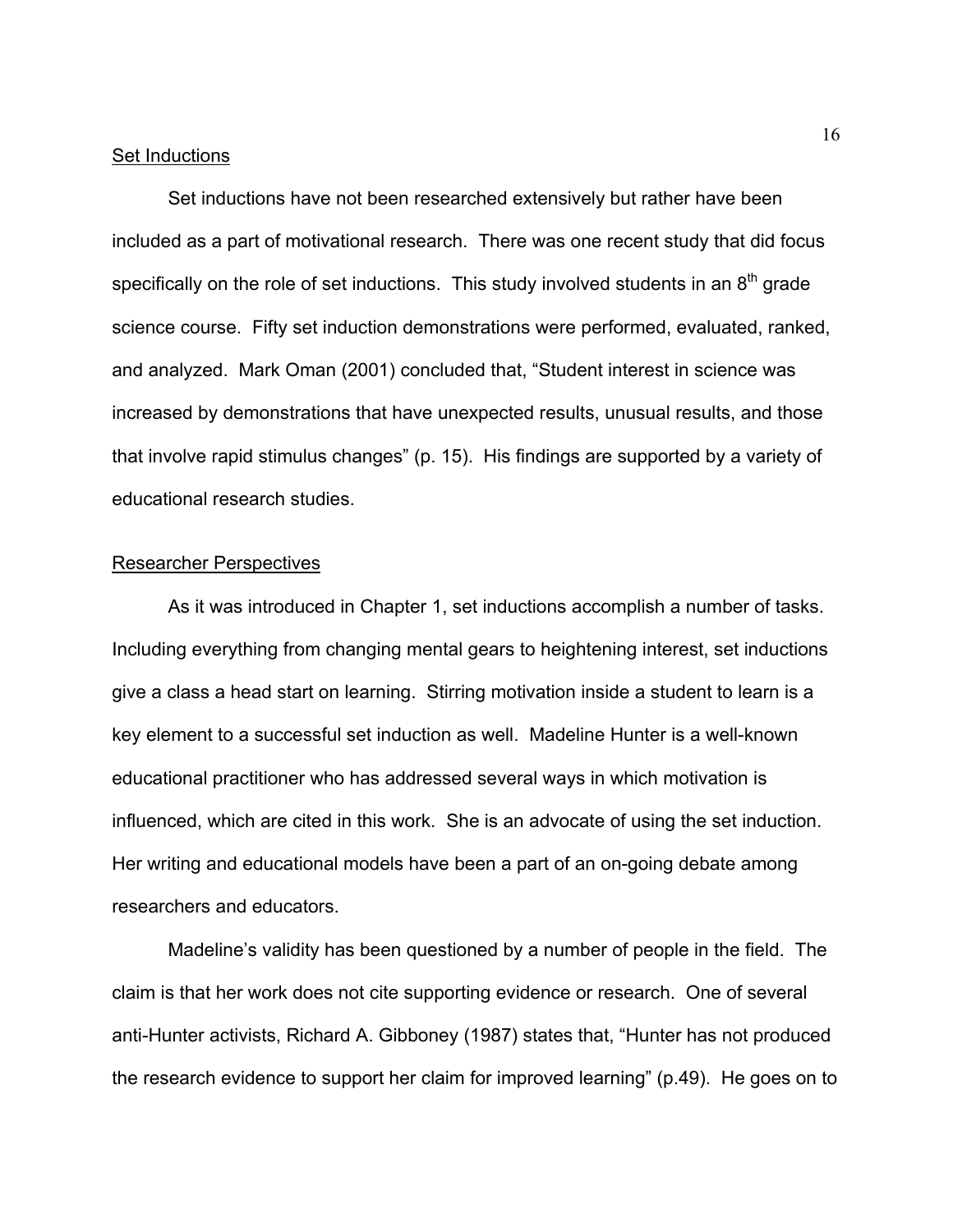say that in her book, *Using What We Know About Teaching,* no bibliography or research citations were provided.

Hunter (1987) responded to Gibboney by saying, "It seems odd for Gibboney to be so adamant about the research behind my model and yet fail to cite any research to support all the recommendations he derives from Dewey." Gibboney (1987) is a follower of Dewey's idea that "the primary aim of teaching is to cultivate thought." Hunter (1987) questioned his support for Dewey's position. She is in agreement with this statement but does not know of any support for it. This battle of research validity went back and forth in the 1980s.

One of the many Hunter supporters was Pat Wolfe (1998). She used neuroscience as a support for Hunter's work. In regards to set inductions: This emphasis on setting the stage for learning fits precisely with the research on the attentional mechanisms of the brain…a set induction increases the possibility that the brain will search through the right networks and attend to the information that is relevant for a particular topic or issue (p. 61).

Neuroscience does not support one particular method of teaching but believes that it does add to a knowledge base for learning. Wolfe (1998) concludes that Hunter's positions are in alignment with current research of the brain.

These differing viewpoints of Hunter's work suggest the need for the study of set inductions.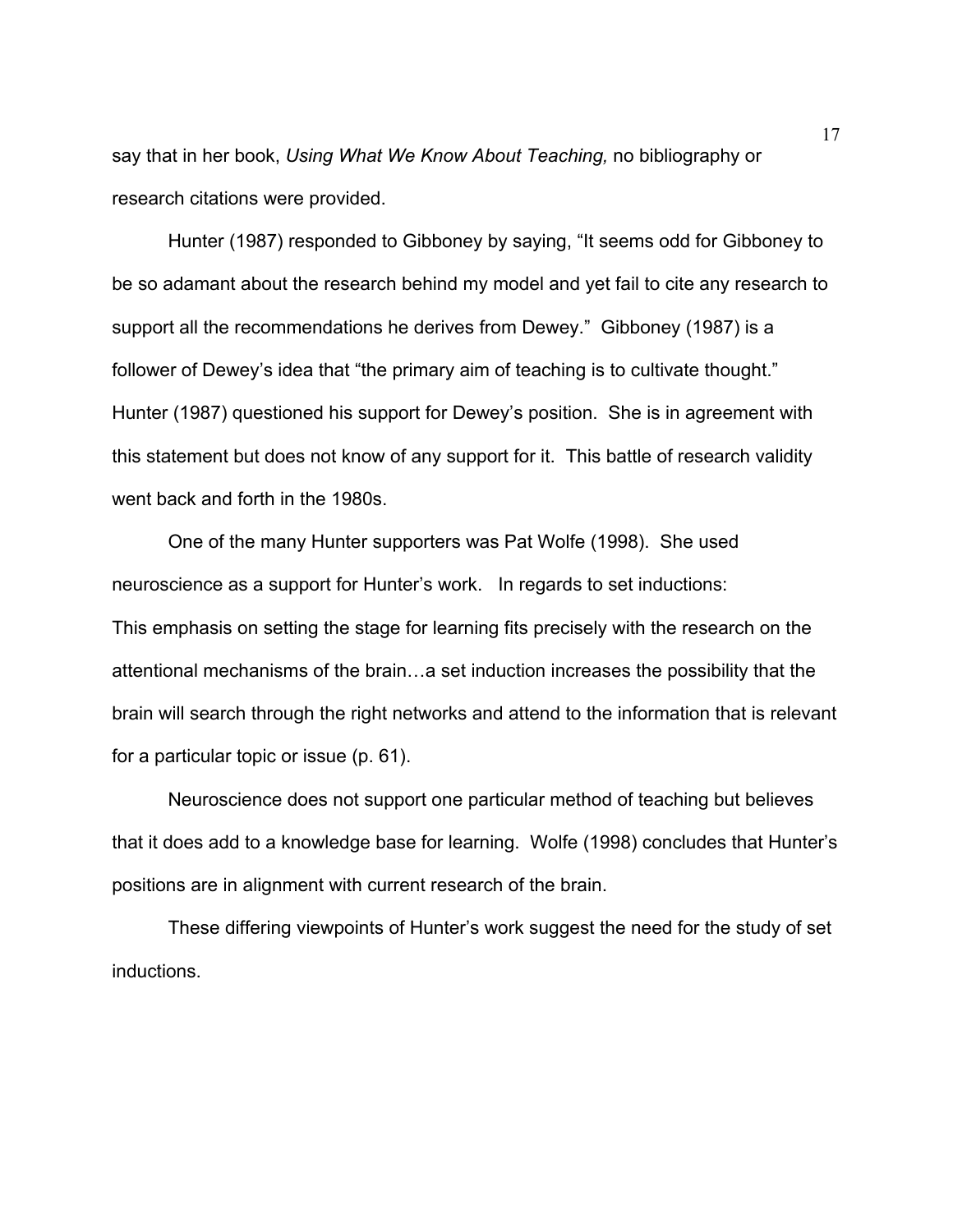#### CHAPTER III

## METHODOLOGY

 The methods and procedures used in this study of Student Perception of Set Inductions in Technology Education are explained in this chapter under the headings of (1) method of study, (2) sample selection, (3) instrumentation, (4) procedures followed, and (5) method of analysis.

## Method of Study

 The study of Student Perception of Set Inductions in Technology Education stems from a previous study that was conducted in an  $8<sup>th</sup>$  grade science classroom. The researcher, in that case, was a science educator who wanted to know which type of set induction would stimulate student interest in the topic of the lesson. Fifty set inductions were performed and evaluated. Upon viewing each set induction, the students were asked to respond to the statement, "This demonstration increases my interest in science" (Oman, 2001) with their level of agreement. A Likert scale was used to measure their agreement with the statement.

 The study of set inductions in science education allowed for further study of set inductions in the technology education field. Assuming that science concepts are commonly integrated into technology courses, the researcher, in this case, determined that basing a study in technology education off of the research that previously took place in a science classroom would create a platform for comparison.

Similar to the science study, ten set inductions were performed over the course of a ten-week class. The students viewed each set. Immediately following, they were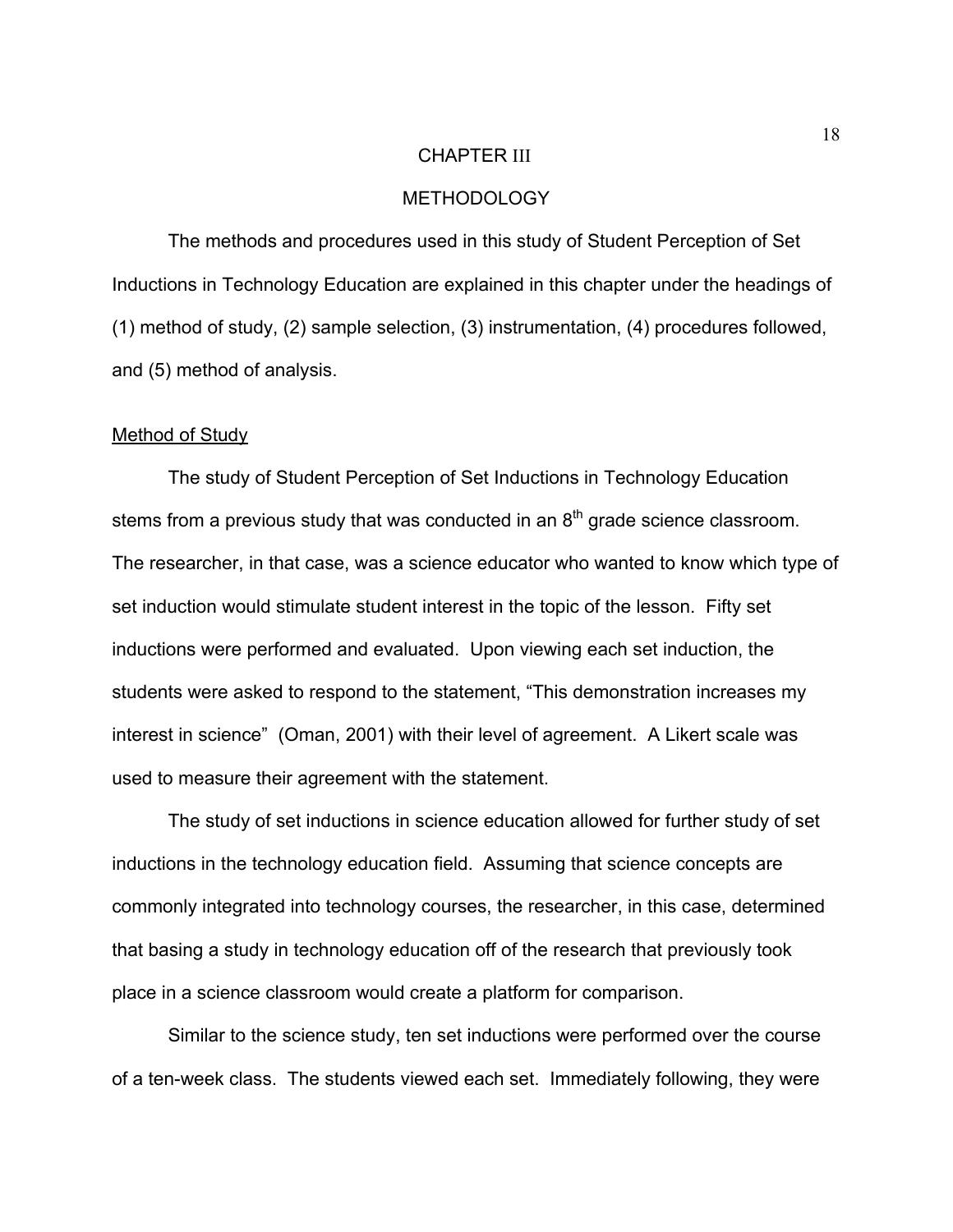given a questionnaire containing a series of statements (See *Instrumentation* below). They were to mark the appropriate selection to indicate their level of agreement with each statement. The statements were designed to determine whether interest was generated, what the influencing factors were on their interest, clarity of the purpose, and whether it promoted further learning.

#### **Sample Selection**

The science study took place in three sections of  $8<sup>th</sup>$  grade science in a rural Wisconsin school district. There were 61 student participants.

This follow-up Technology Education study occurred in another rural Wisconsin district. Limited by the classes that the researcher was assigned to teach, the technology set inductions were performed in one section of a high school Principles of Technology I class. The course curriculum was designed to introduce a variety of topics of technology to the students that they should know before they enroll further in advanced technology courses.

#### Instrumentation

For each set induction, the survey instrument contained five statements to which each student would respond to with their level of agreement (See *Appendix B*). The statements were designed to allow little room for interpretation by the subjects, produce data that demonstrates the value of each set, and to create efficient data tabulation. Outlined below are the statements used for each set induction. Following each statement is an explanation of the purpose of the statement.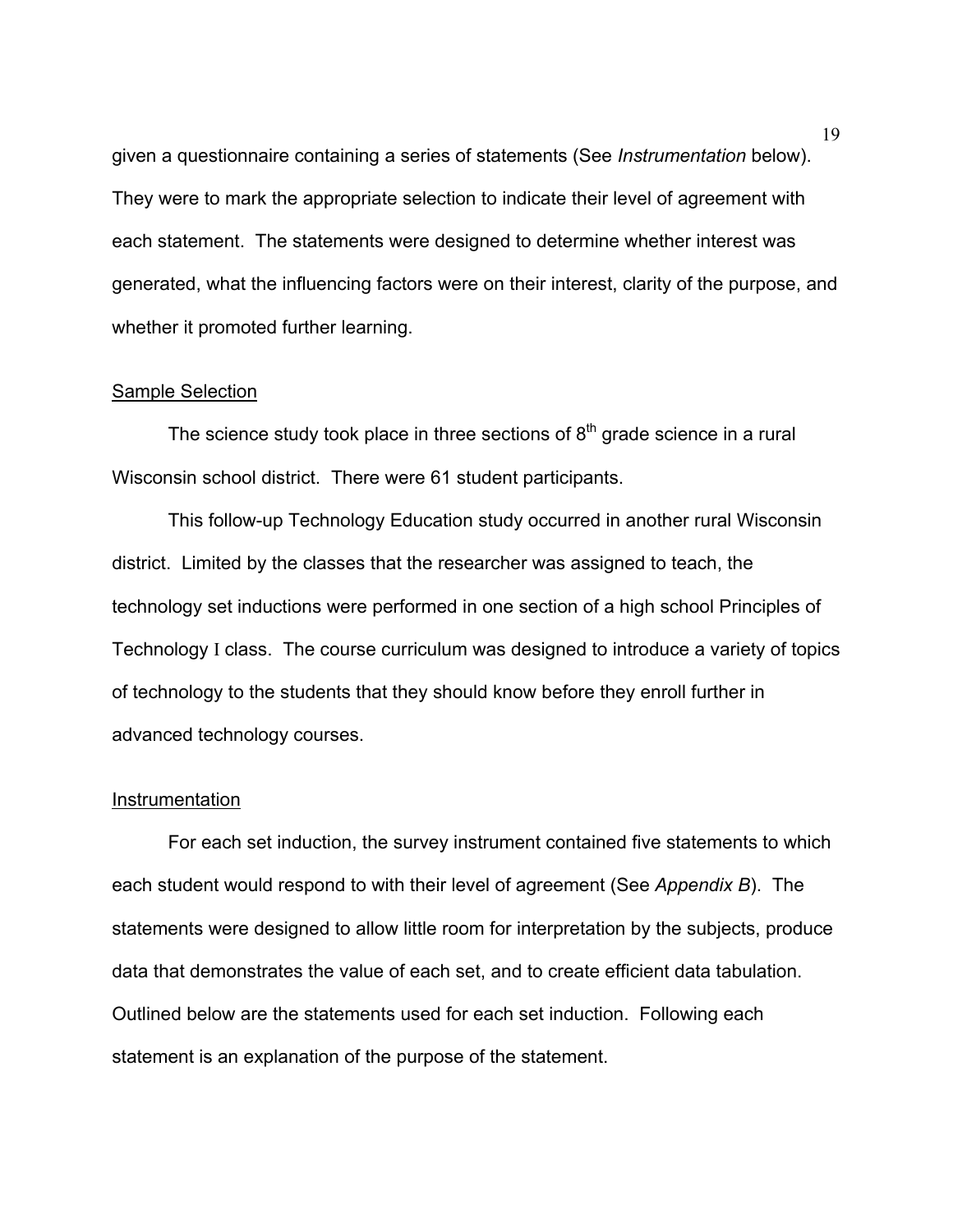- 1*. I found the activity to be interesting.* This statement was necessary because it immediately established an overall opinion towards the set induction by the student.
- 2. *The introduction showed me something that I had not seen before.* This statement was designed to determine the amount of prior knowledge that the student had and whether or not viewing the set induction activated it.
- 3. *The teacher was enthusiastic about teaching the activity.* There are many external influencing factors on students' attention. The teacher's enthusiasm was identified as one major influential factor (positive/ negative) that could alter the results of the survey. Therefore, this statement was developed to determine how the teacher's enthusiasm played a role in interesting the students to learn.
- 4. *It was clear to me what the introduction was trying to teach.* Generally, the teacher attempts to make his/her point clear for better understanding. Sometimes, provoking related thoughts is their purpose and the point will be made later. This statement was written to determine if the students understood the content of the set induction.
- 5. *The introduction made me want to learn more about the topic.* A determination of whether the set induction was successfully performed was necessary. In accordance with the literature review, the researcher determined success to be whether the students became interested enough to learn more about the topic.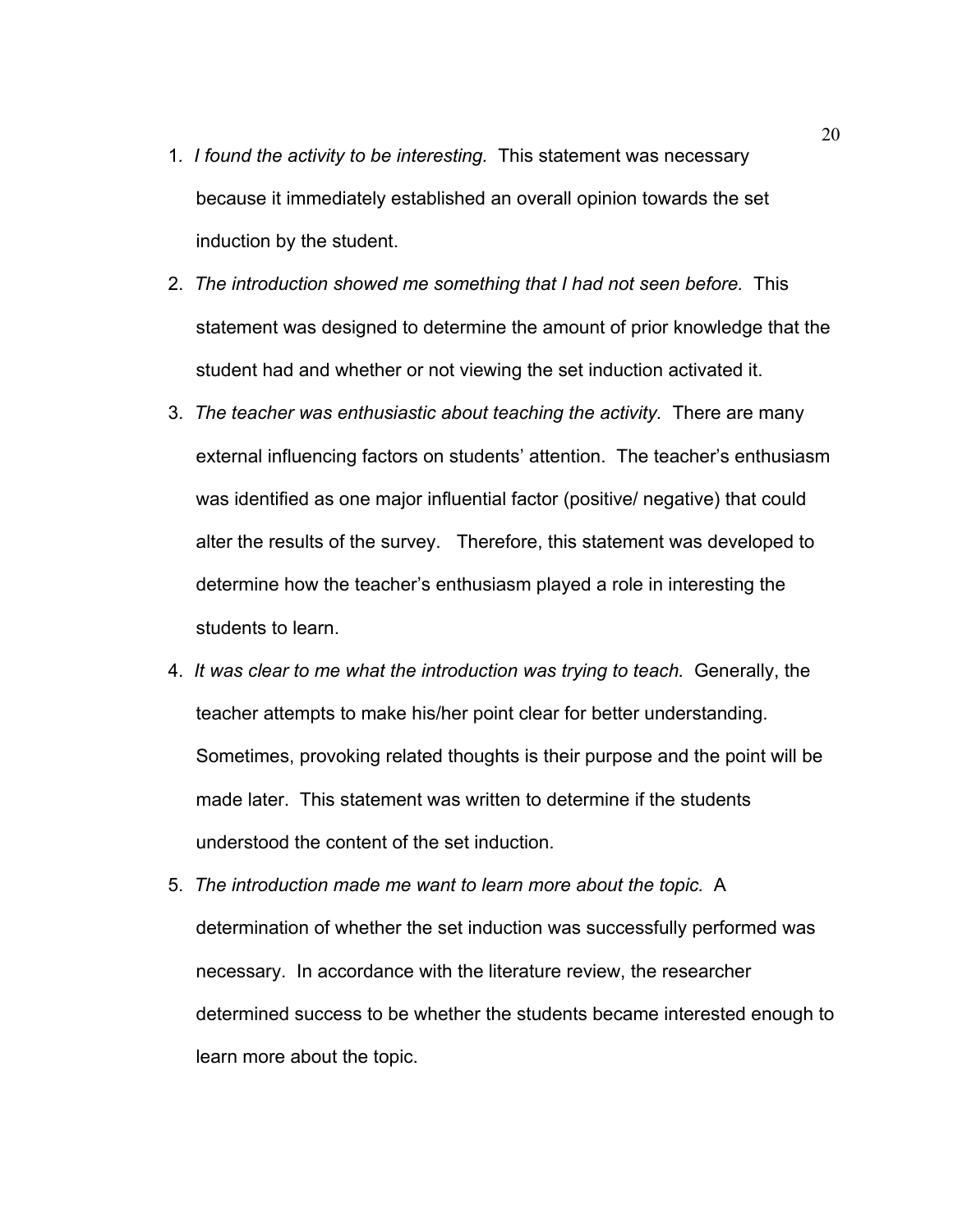The subjects responded to each statement by marking the following criteria:

- 1.) Strongly Agree
- 2.) Somewhat Agree
- 3.) Somewhat Disagree
- 4.) Strongly Disagree
- 5.) No Opinion

The "No Opinion" option was designed to allow students to express that the set had no impact positively or negatively on them.

## Procedures Followed

Parental consent was obtained prior to the start of the set inductions in order for the students to be able to participate in the study (See *Appendix D).* The school principal and district superintendent were contacted for permission and approval to do the study in their school. Their approval was given prior to commencement of the study.

The survey contained instructions that described what the students should evaluate and how they should score this evaluation. The surveys were distributed after each set induction was completed. The students were asked not to compare sets to sets that they had previously witnessed, but to evaluate how they felt about each individual set induction.

Set inductions used in technology education are commonly used to gain attention and interest of the students in a lesson. The set inductions studied in this case were designed for that sole purpose. As stated earlier, the objectives for this study are to identify the characteristics of quality set inductions that can be used by technology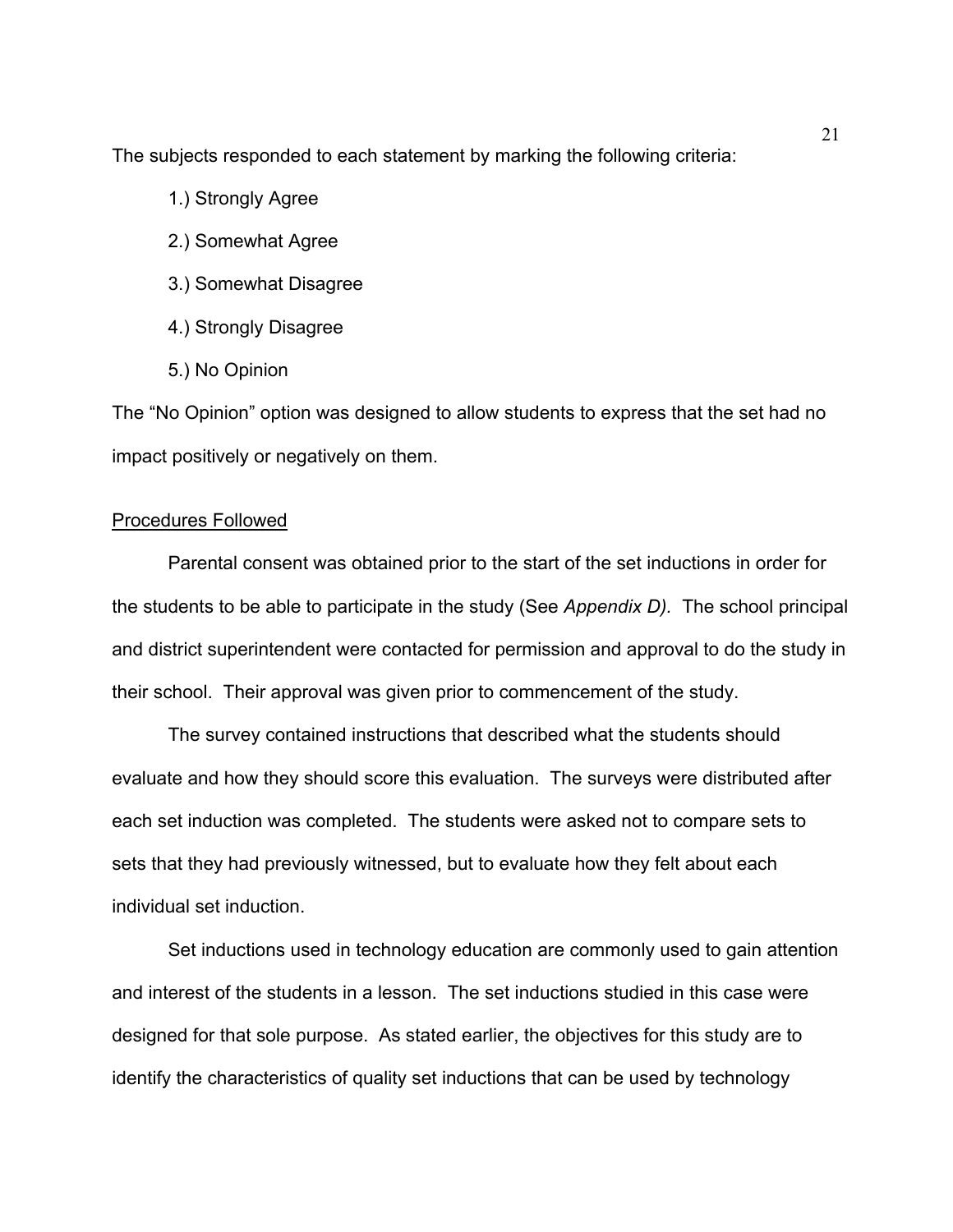educators and what interests technology students the least and the most about set inductions. When designing each of the ten different sets, the research objectives were focused upon in order to maintain continuity throughout the entire study. Each set was designed to occur in approximately five minutes of time, activate students' prior knowledge of the topic, and initiate discussion that leads into the body of the lesson. Outlined below is a summary of each of the set inductions. For a complete explanation of each set induction, see A*ppendix A.*

## **A.) Packaging Shipping Simulation**

Set Induction Objective: To show students something that they had not seen before.

This set induction simulated the shipping environment that a basic package would encounter in transit with Federal Express. It demonstrated a variety of potential damaging situations to a package as well as where a package must go between the source and its destination.

## **B.) Introduction to Air Transportation**

Set Induction Objective: To demonstrate the upcoming project prior to any lecture on the topic.

By demonstrating what the students would be doing later in the

laboratory portion of the class, the set induction was intended to generate

interest towards the upcoming lesson. The instructor created an airplane

propeller and mounted it to a DC motor. An instrument was also built to measure

wind speed. With the students observing, the propeller was engaged and the

wind speed was measured.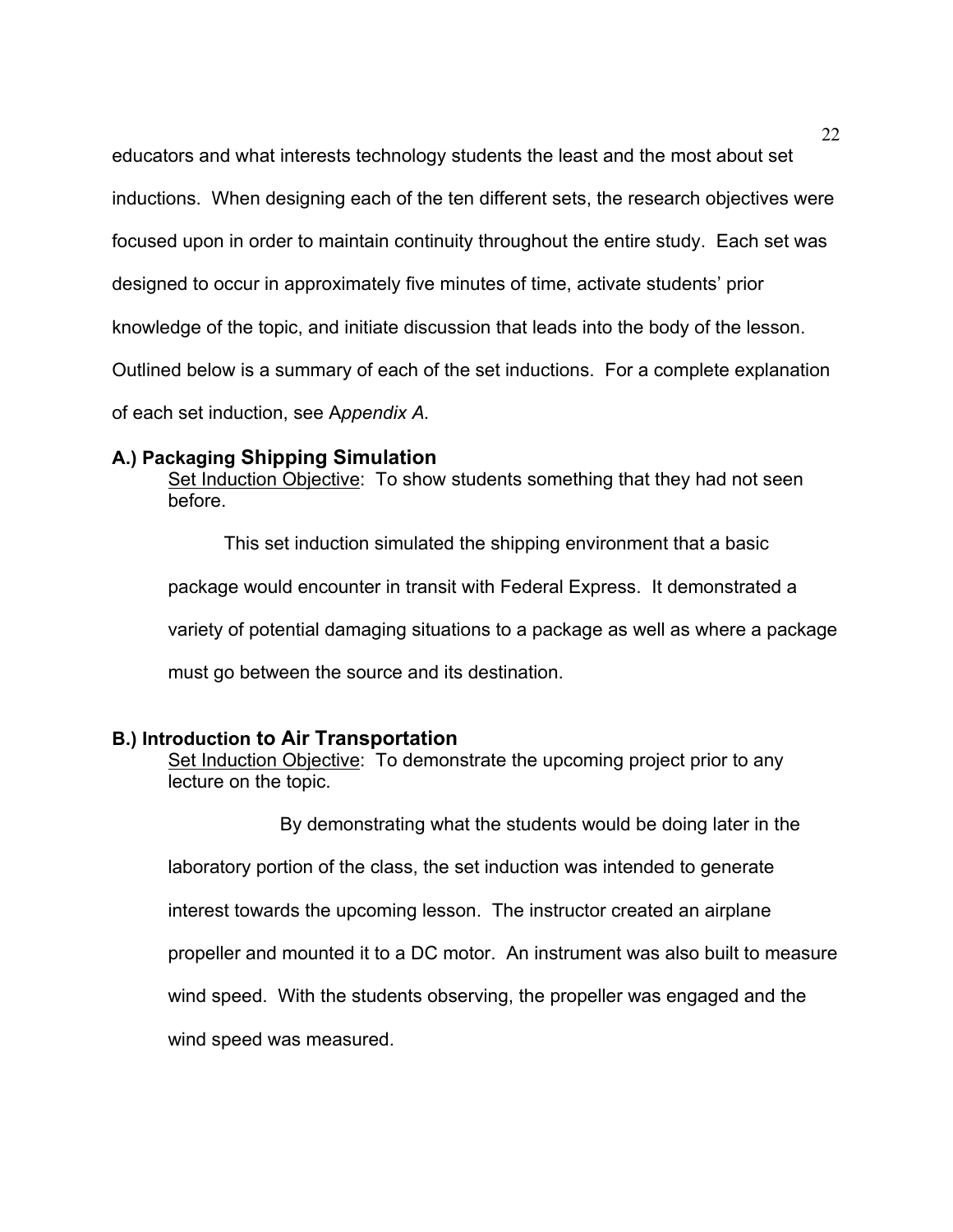## **C.) Bernoulli's Principle**

Set Induction Objective: To show students something that they had not seen before.

This lesson was introduced with a set induction that required the teacher

to have a few essential pieces of equipment; a hair dryer and a ping-pong ball.

The hair dryer was turned on and aimed upward, towards the ceiling. A ping-

pong ball was placed in the path of the moving air. The result was that the ball

was suspended in air from the difference in air pressure created.

## **D.) Introduction to Drafting**

Set Induction Objective: To help students access previous knowledge by activating their schemata.

From the use of a series of questions and statements, the instructor attempted to have the students attach their own meaning to what they already

know about the topic. The questions were designed to be relevant to the

students' lives and pertinent to the lesson.

The students were asked about the types of measurement that they had

done previously, whether it was with a ruler or another measuring device. They

were also asked why measurement is important to them and the world around

them. A floor plan was displayed to provide an example of how measurement is

critical to the people who read drawings.

## **E.) Dimensioning CAD drawings**

Set Induction Objective: To show students why it is important to have dimensions on a drawing.

The students had being using AutoCAD software to draw various objects

assigned by the teacher. Their drawings, at this point, did not include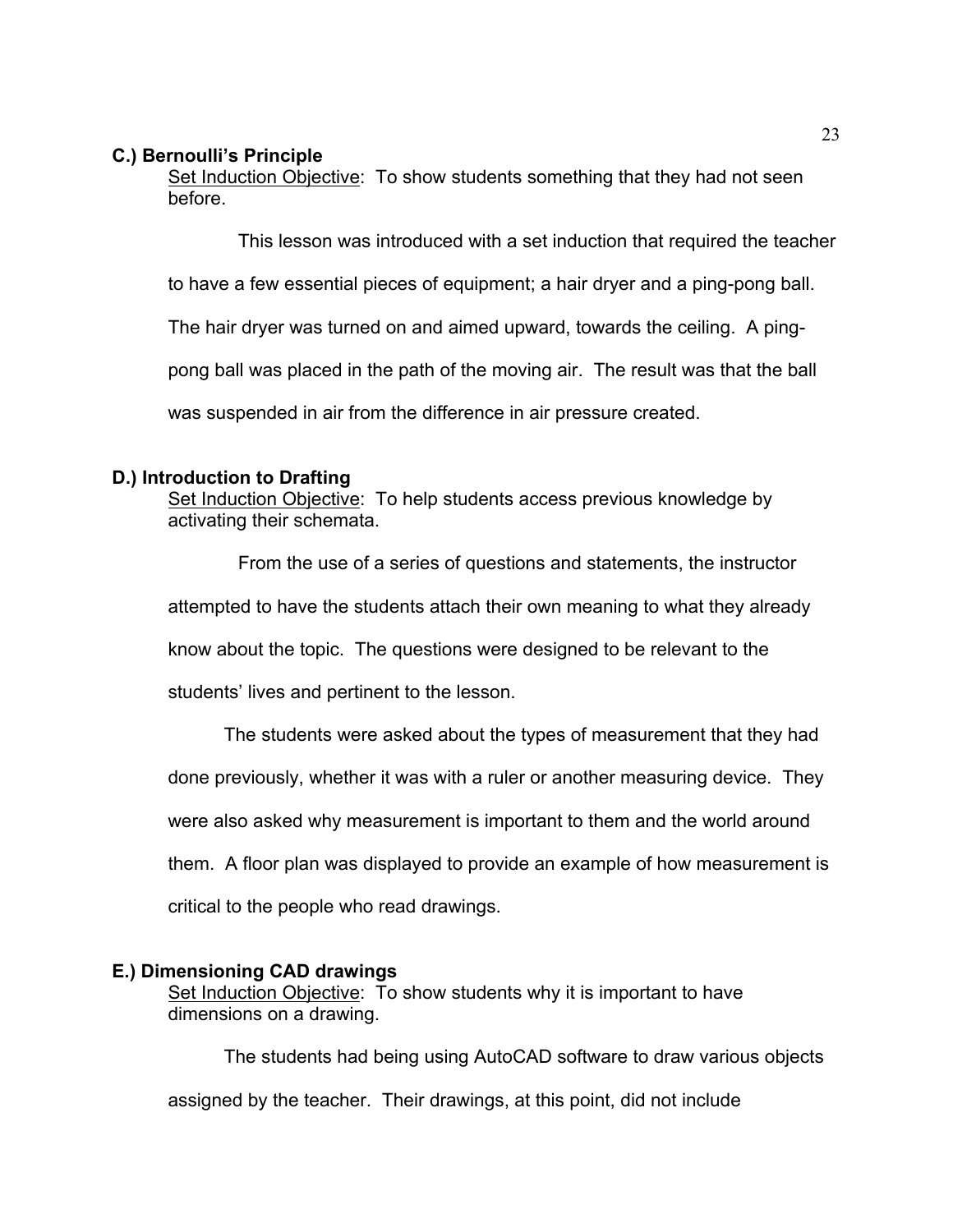dimensions. The set induction included questions, which asked how someone would use their drawings to make the object accurately. The example of the floppy disk manufacturer 3M was used to show how the dimensional information on their drawings needed to be accurate in order for someone to make the disk properly.

## **F.) Rule of Thirds**

Set Induction Objective: To pique the students' interest to learn more about proper photography techniques.

 The set induction consisted of a series of questions along with two pictures being displayed. One pictured was the original, which had a person standing in the very center of the photo. The second photo was the same photograph, except that it had been cropped. The person now appeared to lie about one-third of the width of the photo from the right and from the bottom. This photo complied with the Rule of Thirds. These two photos were displayed and the students were asked to determine what was the difference between the two. This led into a lesson on proper photography techniques.

## **G.) Introduction to Space Transportation; Model Rocketry**

Set Induction Objective: To demonstrate the upcoming lab activity that the students would be participating in during that class period.

 This set induction came as a part of a review from previous lecture material and as a way to show the students what they would be doing later on in the laboratory. The progression of stages that a rocket goes through while in flight was demonstrated. This was performed with a model rocket that the students would be constructing later on. By showing them the lab activity to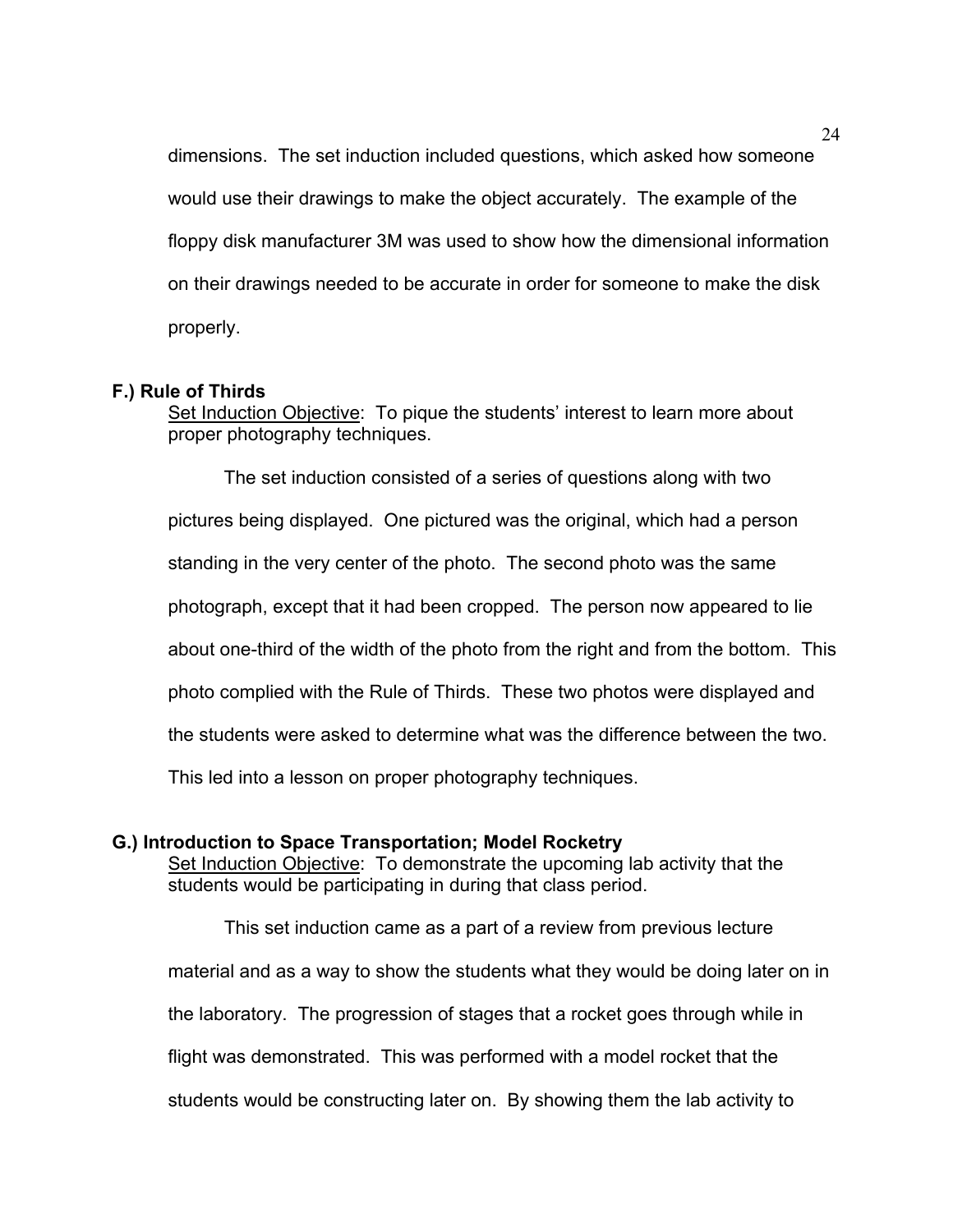come, the intention of the set induction was that the students would become

interested in the subject of the following lecture.

## **H.) Fixed Route Vehicles; Brain Teaser**

Set Induction Objective: To obtain the students' attention, but not directly on the topic at hand.

This set induction was intended to activate the students' minds in a way that

they would find enjoyable, in a non-academic way. It also was designed to direct

the students' thoughts away from whatever they were previously doing/thinking

about before class and on to the lesson.

The students were asked, "How can you cut a doughnut into 12 pieces using

only 3 cuts?" They worked towards the answer in groups. The question was

totally unrelated to the topic of land transportation.

## **I.) Bridge Structures**

Set Induction Objective: To show something to the students that they had never seen before.

Set inductions do not always involve a lot of teacher interaction. In this

case, the set induction primarily consisted of a brief video clip about bridges.

The video contained a segment about the Tacoma Narrows Bridge, which tended

to sway severely in the wind. This was not a common occurrence, so it was

designed to show the students something new.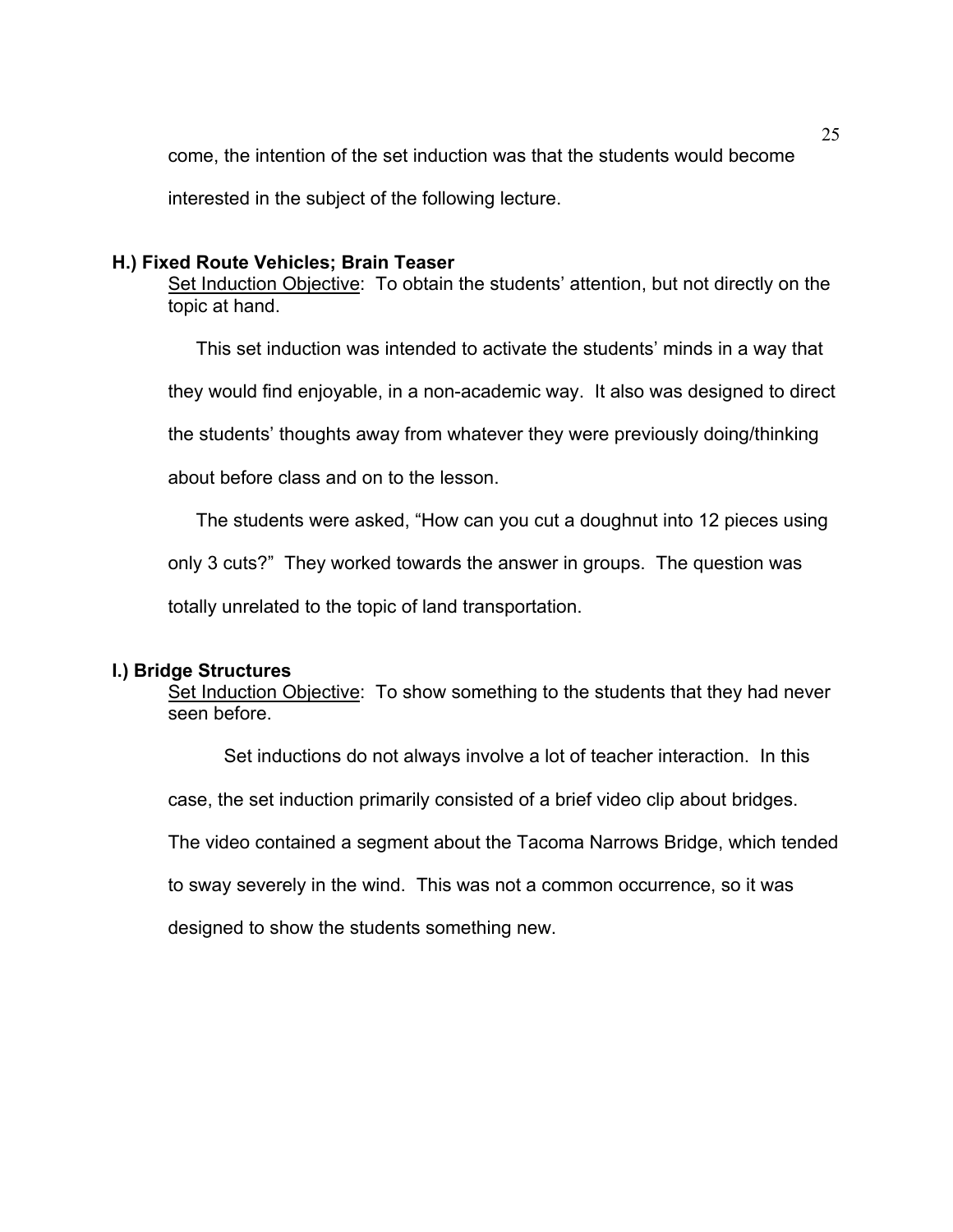## **J.) Basic Energy: Torque**

Set Induction Objective: To demonstrate a concept that the students have previous experience with.

Since most students have seen a racetrack, they should have an understanding that the person in the outside lane has to start farther ahead in order to make up the extra distance that they would have to run.

 The teacher demonstrated this concept in the classroom with the help of a student. The teacher walked a small circle in the middle of the room while the student walked the perimeter of the room, trying to keep up with the teacher. The student had to run much faster. This idea was applied to the concept of torque.

## Data Analysis

A one-way analysis of variance of the data was completed. This type of analysis allows for a comparison of the individual statements. A cross tabulation of the results was performed to detail the number of responses to each statement for each set induction.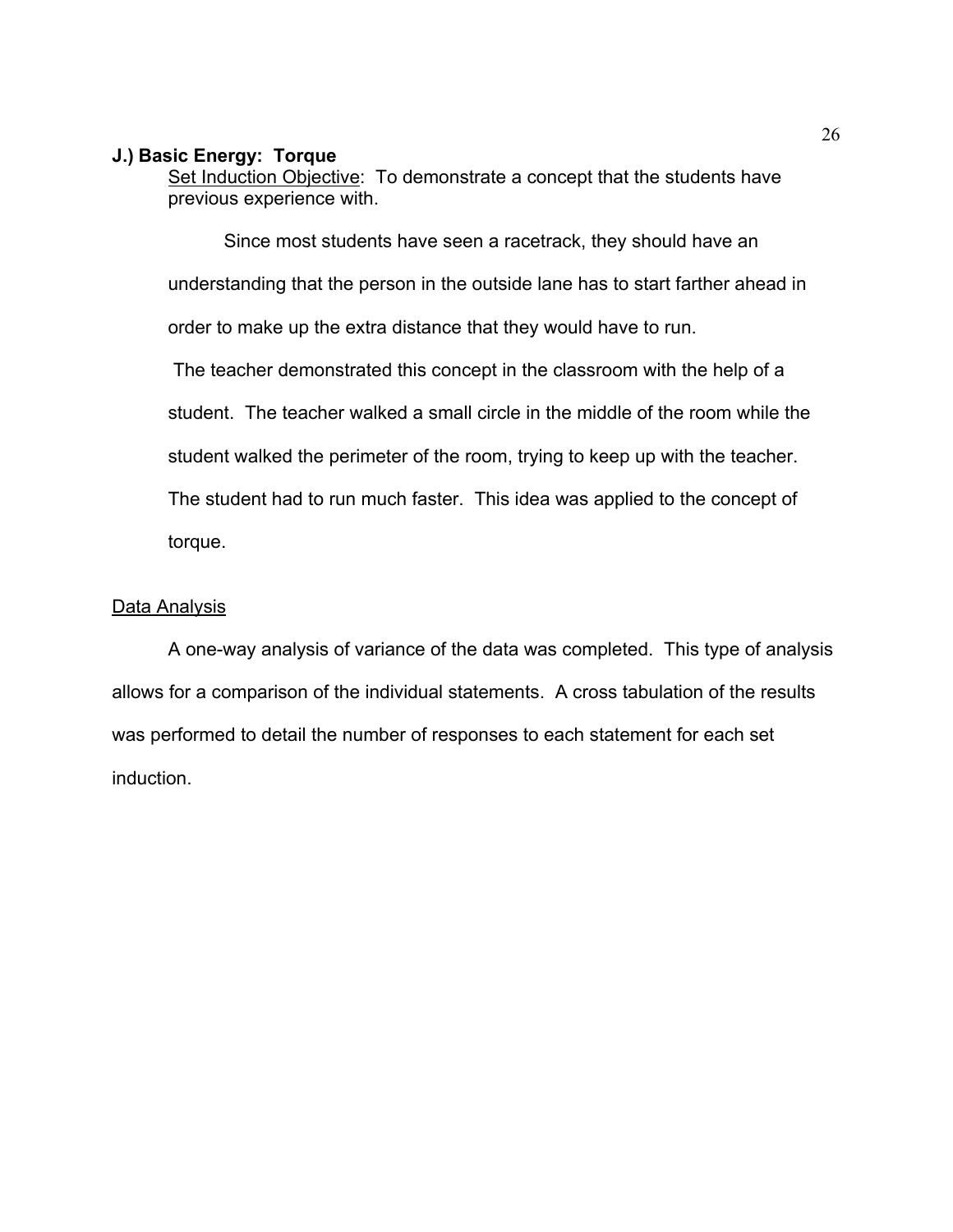#### CHAPTER IV

## RESULTS AND DISCUSSION

 This study involved a survey of high school students enrolled in an introductory technology course. The respondents were given a survey containing five statements for which they were to respond to according to their level of agreement. The agreement levels were assigned the following number values; strongly agree = 4, somewhat agree  $= 3$ , somewhat disagree  $= 2$ , strongly disagree  $= 1$ , no opinion  $= 0$  (missing). No opinion responses were indicated as missing and were not included in the respondent sample.

## Response Similarity Among Set Inductions

An analysis and discussion can take place on all ten set inductions as a single entity because of the high level of statistical similarity in responses. *Table 1* demonstrates the similarity of responses through the one-way analysis of variance of the results. It also confirms the fact that the means are statistically similar. The F-value indicates the analysis of variance. All five values are not significant, therefore a single analysis can take place. A complete summary of the raw data of each set induction is found in *Appendix C.*

| Table 1                                                      |       |      |
|--------------------------------------------------------------|-------|------|
| Statement                                                    |       | Sig. |
| I found the activity to be interesting.                      | 1.81  | .313 |
| The intro showed me something that I had not seen before.    | .942  | .492 |
| The teacher was enthusiastic about teaching the activity.    | 1.384 | .203 |
| It was clear to me what the intro was trying to teach.       | .878  | .547 |
| The introduction made me want to learn more about the topic. | 1.423 | .187 |

Exact Probability Value = .0500 at .05 level, .0100 at .01 level Critical Value = 1.96 at .05 level, 2.575 at .01 level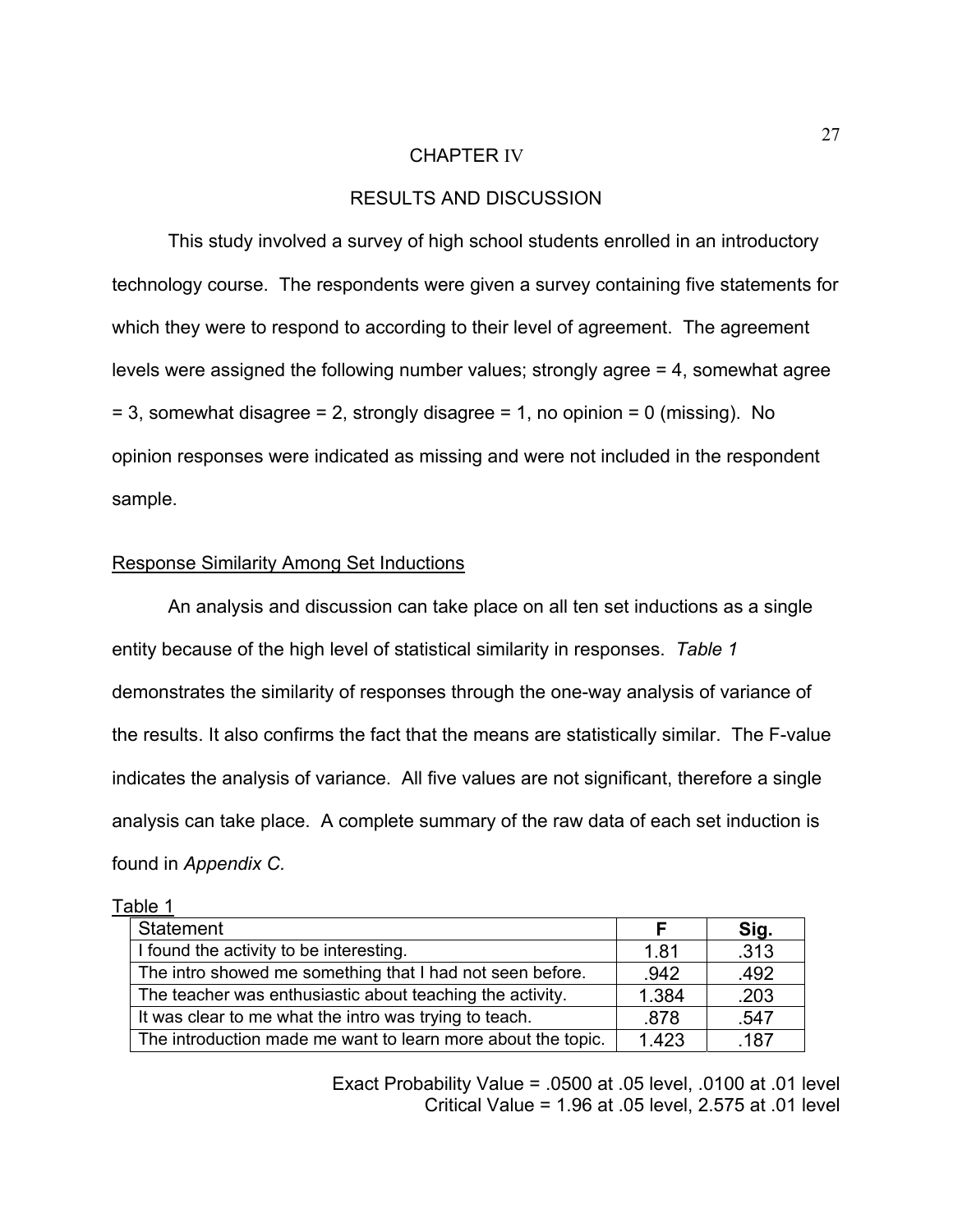## Response Means

*Table 2* displays the response means to the level of agreement with each of the statements on the survey for the individual set inductions. Forty-seven of the fifty response items scored at the 3.00 or higher level. The range of response means was from a low of 2.83 to a high of 3.83. For each of the response statements the range of means was as follows: The response means of the statement *I found the activity to be interesting* scored a range of 3.08 to 3.83. *The introduction showed me something that I had not seen before* scored 2.83 to 3.54. *The teacher was enthusiastic about teaching the activity* scored 3.00 to 3.67. *It was clear to me what the introduction was trying to teach* scored 3.08 to 3.67. *The introduction made me want to learn more about the topic* scored 2.85 to 3.73. These levels suggest a high level of favorable reaction to set induction activity.

## Table 2

|                              |             |                              |                 | It was clear                | The intro  |
|------------------------------|-------------|------------------------------|-----------------|-----------------------------|------------|
|                              |             | I found the The intro showed | The teacher was | to me what                  | made me    |
|                              | activity to | me something                 | enthusiastic    | the intro was want to learn |            |
|                              | be          | that I had not               | about teaching  | trying to                   | more about |
|                              | interesting | seen before                  | the activity    | teach.                      | the topic. |
| <b>Packaging Shipping</b>    | 3.50        | 3.18                         | 3.67            | 3.58                        | 3.27       |
| Air Transportation           | 3.58        | 3.42                         | 3.25            | 3.67                        | 3.17       |
| <b>Bernoulli's Principle</b> | 3.31        | 3.31                         | 3.45            | 3.54                        | 3.42       |
| Drafting                     | 3.21        | 2.93                         | 3.07            | 3.33                        | 2.85       |
| <b>CAD Dimensioning</b>      | 3.08        | 2.92                         | 3.30            | 3.46                        | 3.17       |
| Photography - Thirds         | 3.46        | 3.00                         | 3.38            | 3.33                        | 3.31       |
| <b>Model Rocketry</b>        | 3.62        | 3.18                         | 3.23            | 3.42                        | 3.25       |
| <b>Fixed Route Vehicles</b>  | 3.83        | 3.54                         | 3.67            | 3.08                        | 3.73       |
| <b>Bridge Structure</b>      | 3.21        | 3.21                         | 3.00            | 3.08                        | 3.46       |
| <b>Basics of Torque</b>      | 3.15        | 2.83                         | 3.33            | 3.15                        | 3.54       |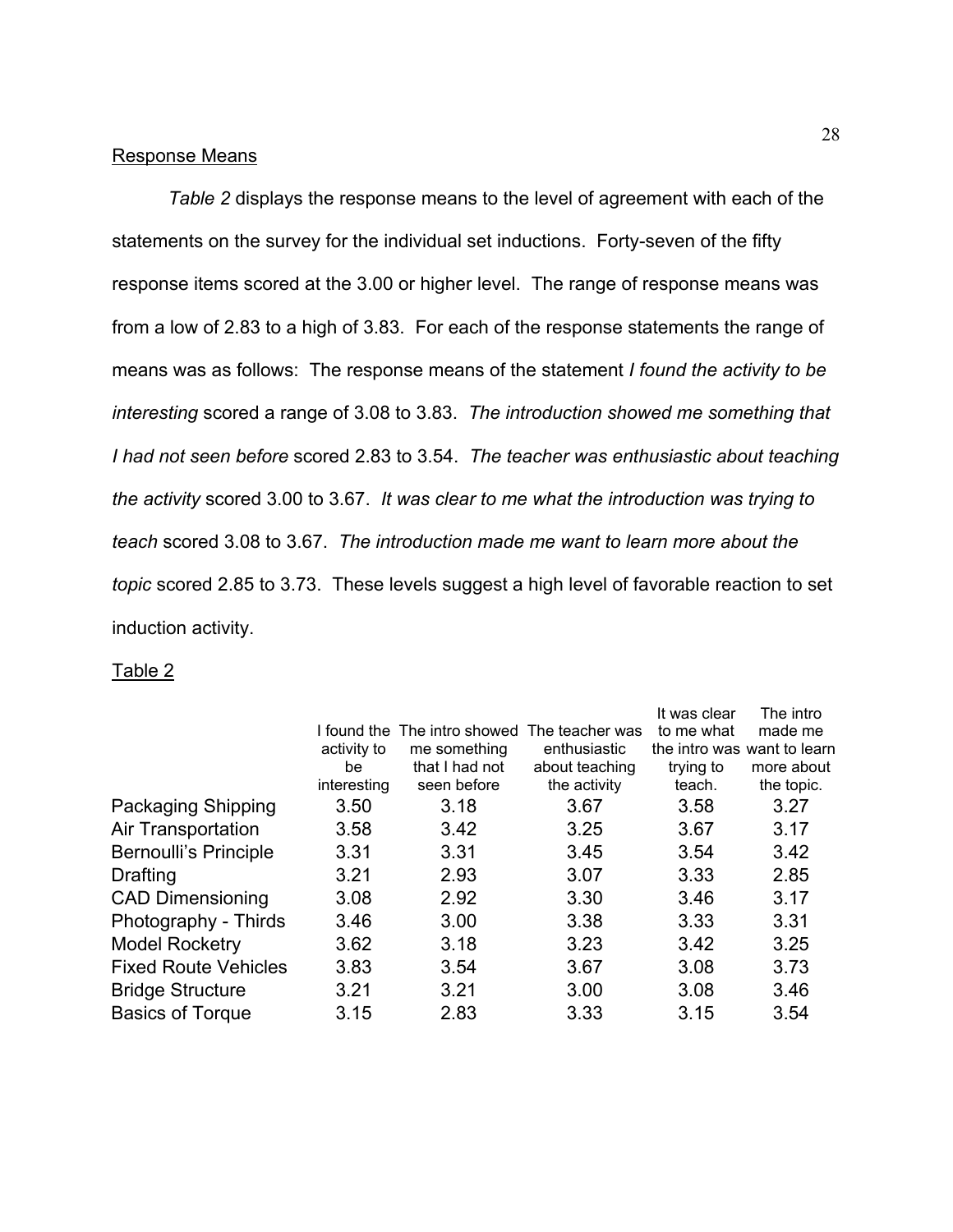## Ranking of Response Means

*Table 3* ranks the response means of the set inductions of each statement. Keep in mind that the difference in means between the "most" and "least" favorable responses for each statement is minimal.

## Table 3

|                              |             |                            |                 | It was clear                | The intro  |
|------------------------------|-------------|----------------------------|-----------------|-----------------------------|------------|
|                              |             | found the The intro showed | The teacher was | to me what                  | made me    |
|                              | activity to | me something               | enthusiastic    | the intro was want to learn |            |
|                              | be          | that I had not             | about teaching  | trying to                   | more about |
|                              | interesting | seen before                | the activity    | teach.                      | the topic. |
| <b>Packaging Shipping</b>    |             |                            |                 |                             |            |
| Air Transportation           |             |                            |                 |                             |            |
| <b>Bernoulli's Principle</b> |             |                            |                 |                             |            |
| <b>Drafting</b>              |             |                            |                 |                             | 10         |
| <b>CAD Dimensioning</b>      | 10          |                            |                 |                             |            |
| Photography - Thirds         | 5           |                            |                 |                             |            |
| <b>Model Rocketry</b>        |             |                            |                 |                             |            |
| <b>Fixed Route Vehicles</b>  |             |                            |                 |                             |            |
| <b>Bridge Structure</b>      |             |                            | 10              | 10                          |            |
| <b>Basics of Torque</b>      |             |                            |                 |                             |            |

## **Findings**

 The findings of this study show a high level and a similarity of responses. This includes the levels of influence of teacher enthusiasm and clarity, prior knowledge and the overall favorable level of the responses to set inductions. The similarity of the responses allows for conclusions to be drawn about set inductions as a whole.

## Acceptance of the Hypothesis

As stated earlier, *the research hypothesis for this study is that the use of set inductions in Technology Education will foster the students' interest in the topic.* The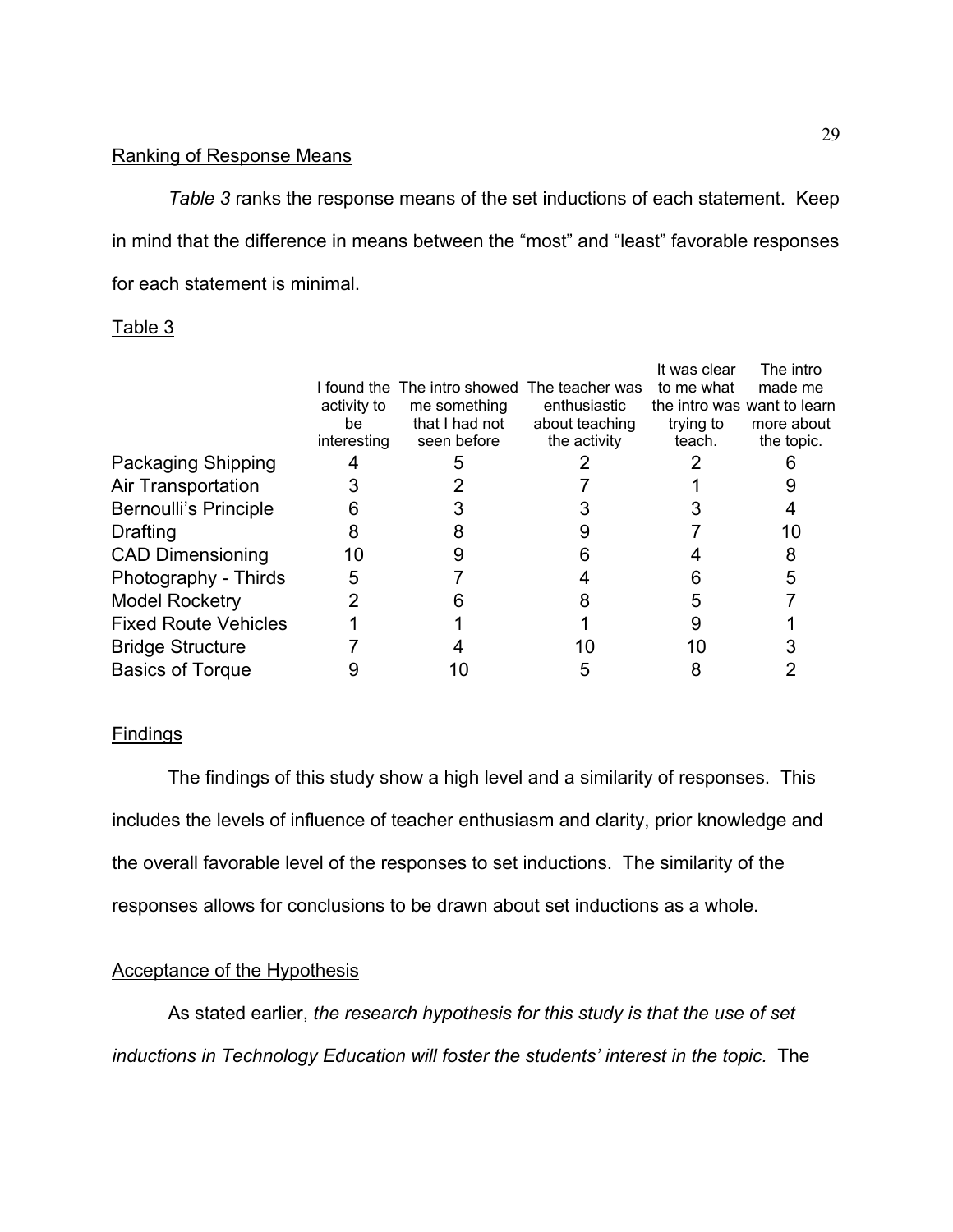hypothesis for this study is accepted as the results demonstrate a statistically significant level of agreement between the mean responses and the hypothesis.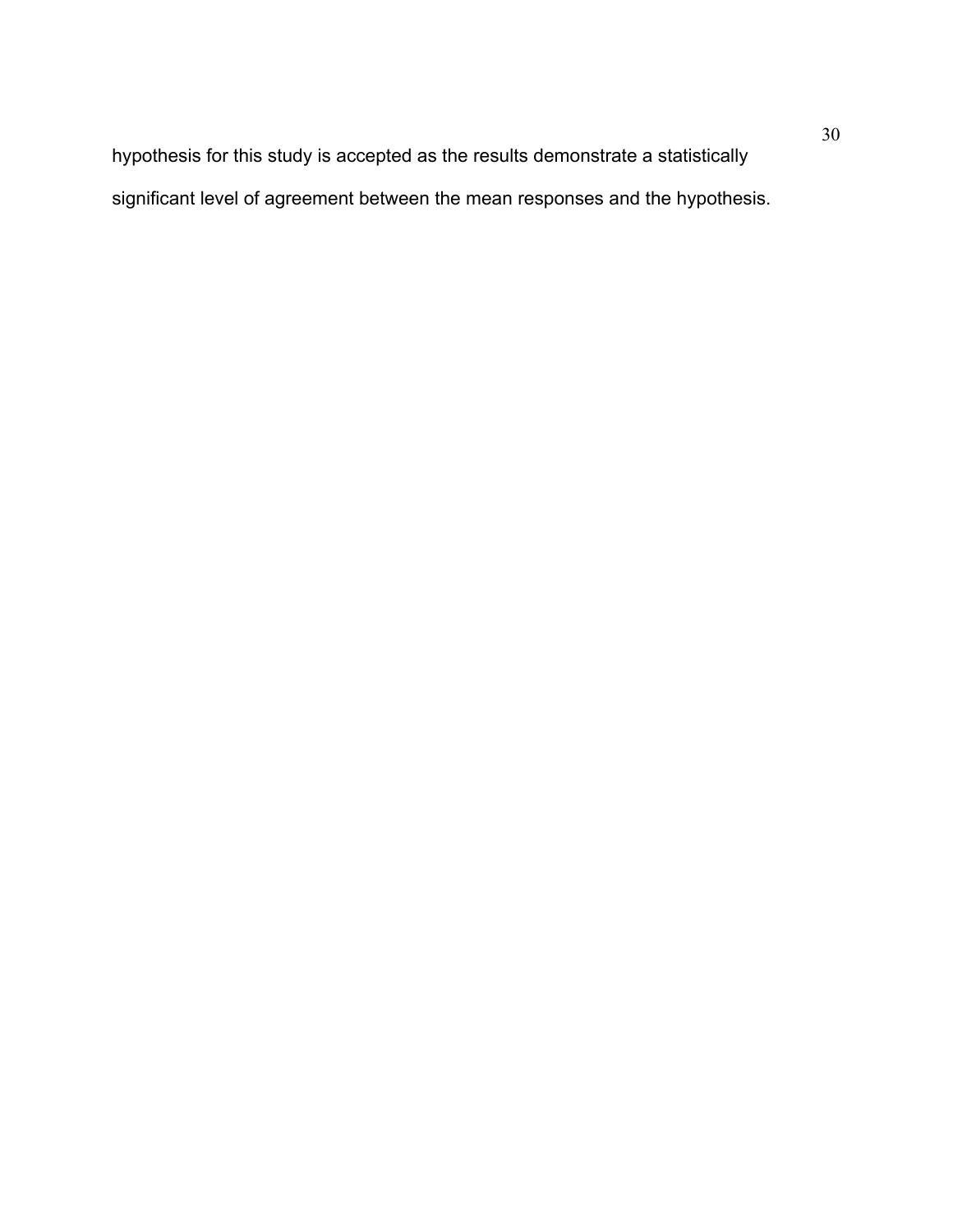#### CHAPTER V

## SUMMARY, CONCLUSIONS, AND RECOMMENDATIONS

 This study was based on a previous study conducted in a science classroom. The study of anticipatory sets (set inductions) in a science classroom setting indicated that "student interest in science was increased by demonstrations that have unexpected results, unusual results, and those that involve rapid stimulus changes" (Oman, 2001). The purpose of studying set inductions in technology education was to determine if set inductions create interest and motivation in this discipline.

#### Restatement of the Problem

Motivation to learn academic content usually does not occur as the product of an extrinsic system or grades. A need occurs "…to explore more systematically the conditions under which students are motivated to think" (Dill, 1990, p. 31). Minimal research exists that suggests why successful set inductions conducted in a Technology Education classroom promote students' interest and motivation to learn.

## Methods and Procedures

The study took place in an introductory technology course at a rural Wisconsin high school of about 400 students. The researcher performed a set induction at the beginning of ten different class periods. There were 16 students enrolled in the course. Since the subjects were minors, they required parental permission to participate in the study. Only 14 returned their parental permission form so this became the subject pool. The students were surveyed immediately upon completion of each of the set inductions. The survey included five statements concerning student interest created from the set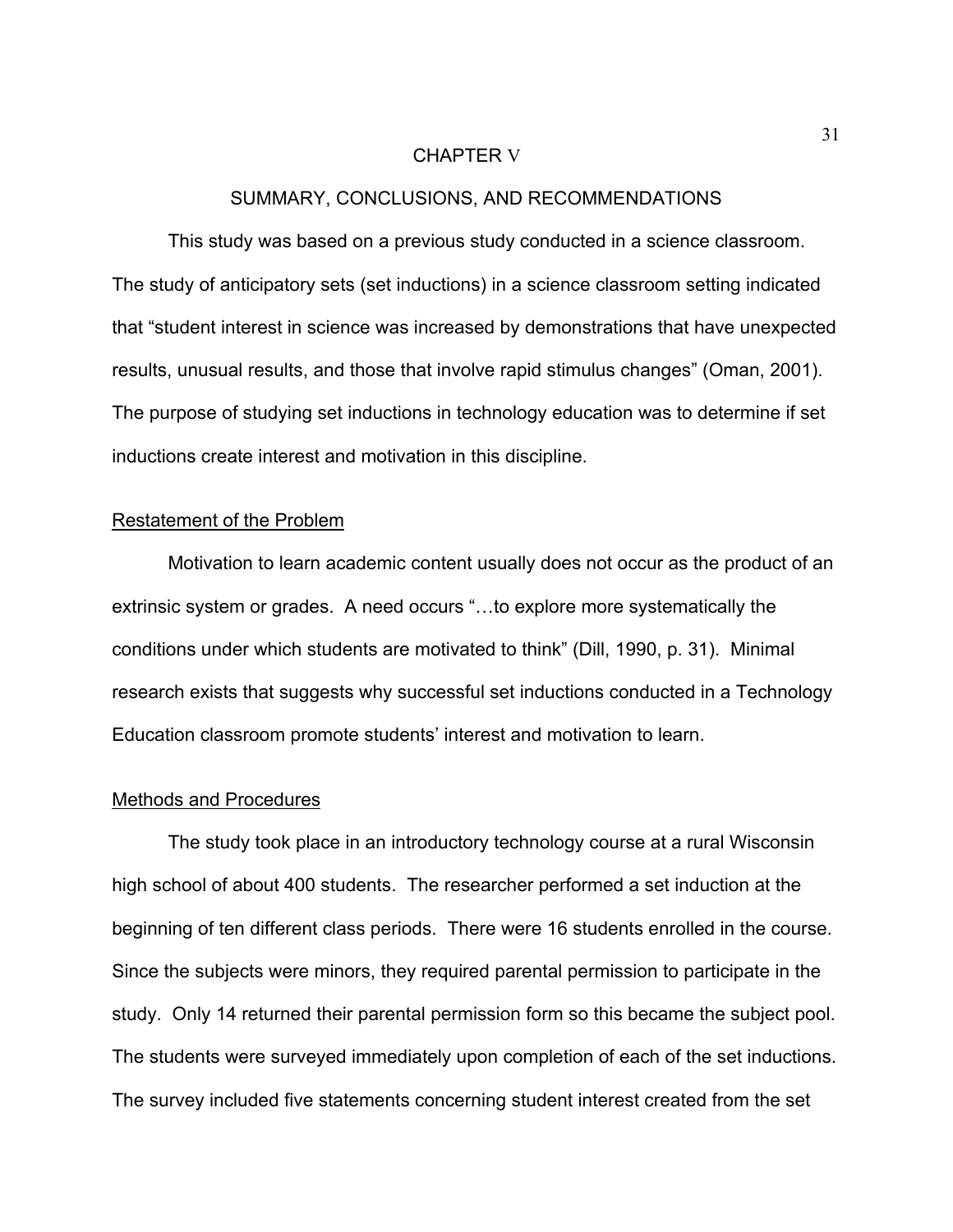induction, prior knowledge, teacher enthusiasm and clarity, and whether the set promoted further learning.

#### Major Findings

 The responses generally scored above three on a four-point scale (1=low, 4= high). The responses also scored in a narrow range. A small amount of variability can be found in the results. The range of response means was from a low of 2.83 to a high of 3.83.

#### **Conclusions**

 The conclusions for this study are based on the research questions that were stated in Chapter 1. Each conclusion will stem directly from its corresponding question.

1. *Are set inductions favorably received by students in the technology education discipline?* The results suggest that set inductions are received favorably. All of the response means to the ten sets scored higher than the "somewhat agree" level (3.00) for the statement *I found the activity to be interesting*. Of these results, the lowest scoring sets also ranked low in *the introduction made me want to learn more about the topic* category. *Student interest* scores were relative to the level of results for *teacher enthusiasm*. Two conclusions can be drawn from these results. First, if a student finds interest in a topic from viewing a particular set induction, they are likely to become more motivated to want to learn further about the subject. For example, in the set induction called "Bernoulli's Principle", the instructor demonstrated how fast moving air traveling around a ping-pong ball creates a low-pressure area above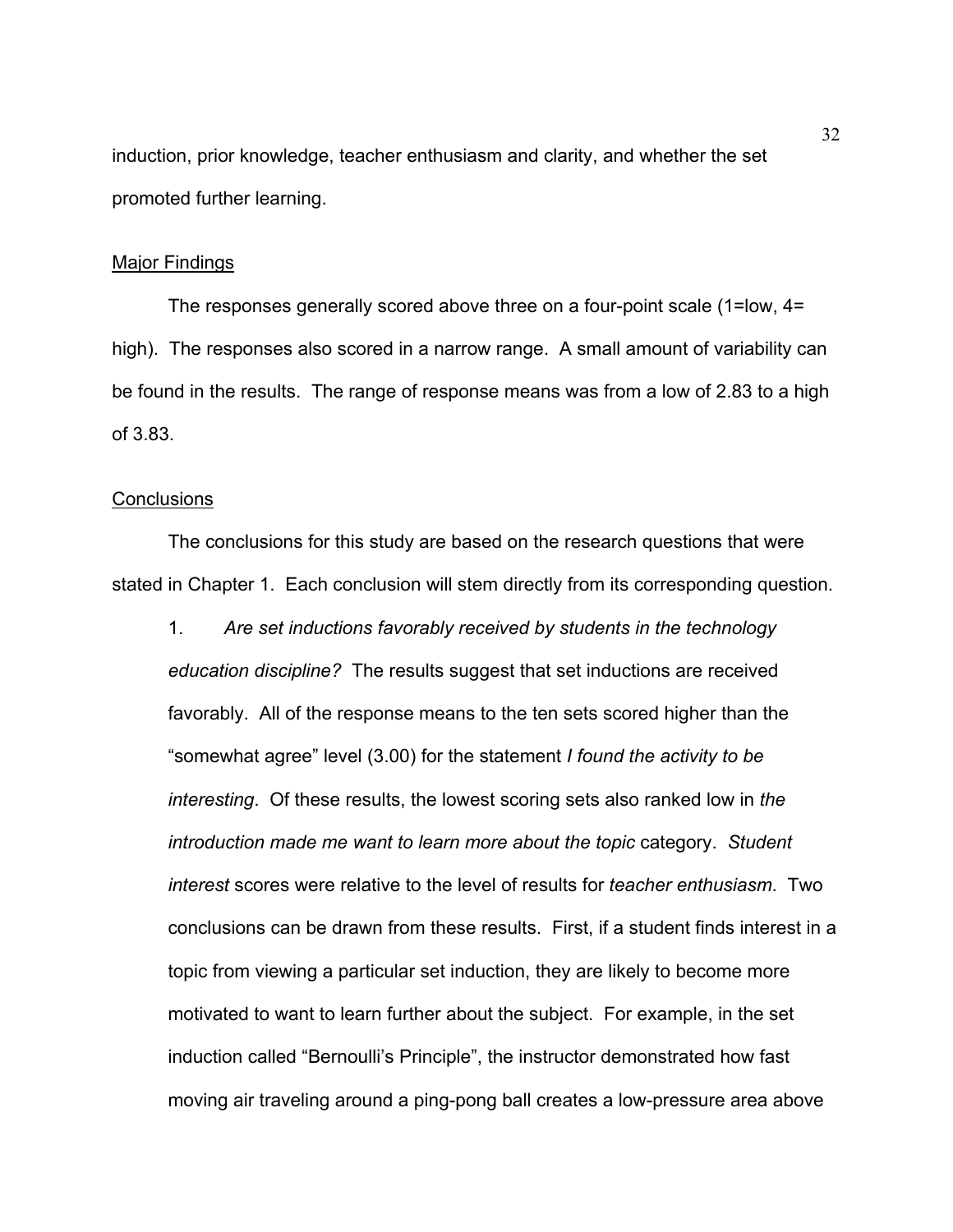the ball. As a result, the ball is suspended in air. From the results, this set induction produced a high level of interest and a high score of student motivation to want to learn more. Second, the level of student interest correlates with the amount of enthusiasm a teacher has for teaching the set induction. For example, teacher enthusiasm also scored high in the Bernoulli's Principle set induction. This suggests that when the teacher is enthusiastic, the students are more likely to become interested. It is possible that the inverse is true as well; as student interest increase instructor enthusiasm also increases. The set inductions that had the four highest response means to *teacher enthusiasm* also scored in the top six in *interest* in the topic.

2. *Do set inductions encourage further study of a topic on the part of students?* The *teacher enthusiasm* category ranked similarly to the *motivation to learn more* ranking. This indicates that how motivated to learn students become is relative to the amount of enthusiasm the teacher has. The clarity of the lesson did not correlate with their desire to learn more. The results were inconclusive as to whether clarity played a role in further learning. In conclusion, the high levels of scores indicate that set inductions should promote further learning about a topic. Other than teacher enthusiasm, the reasons for such high scores could not be determined from this study.

3. *What role does instructor enthusiasm and clarity play in the acceptance of a set induction by students?* As concluded above, the teacher's enthusiasm is relative to the level of motivation to learn more that a student has. The results were inconclusive as to whether clarity played a role in further learning.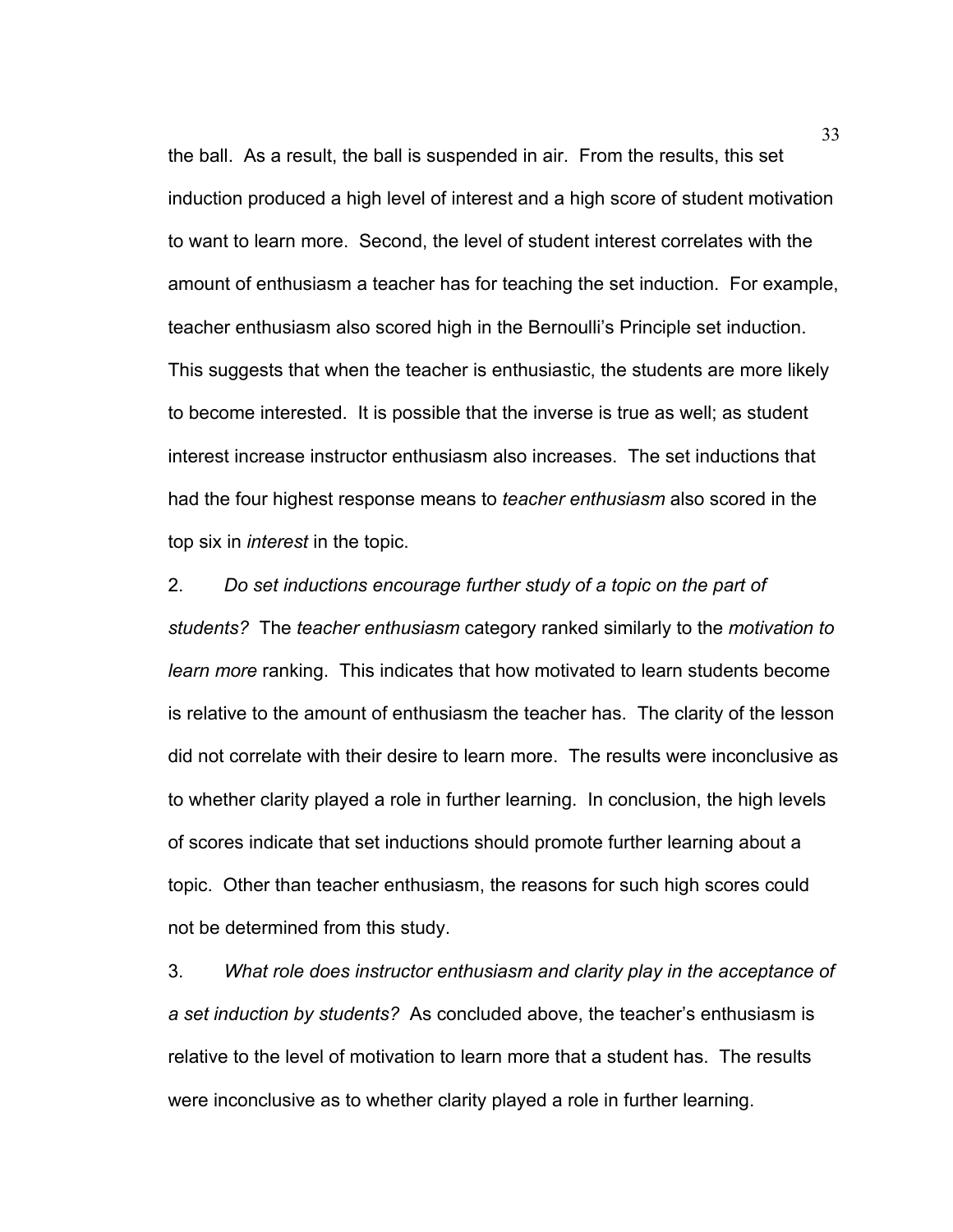However, one interesting finding was in the Fixed Route Vehicle; Brain Teaser set induction. The purpose of this set was to stimulate creative thinking in broad terms rather than introduce a specific technology concept. A simple brainteaser was used to change the students' mental gears. This was done in an entertaining, non-academic way. This set ranked highest in four categories; *I found the activity to be interesting*, *the introduction showed me something that I had not seen before, the teacher was enthusiastic about teaching the activity, and the introduction made me want to learn more.* In the, *it was clear to me what the introduction was trying to teach* category, it ranked ninth overall. Given that the goal of this set was attitudinal rather than topic competency-based, it is logical that the students would find the goal vague. This suggests that clarity of set inductions is not a major factor in the interest and motivation of students. It is, of course, critical that the instructor understands the goal of the set induction. Determining the influence of clarity is a suggestion for further study (see *Recommendation for Further Study #2*).

## Recommendations Related to this Study

1. The highly favorable responses suggest using a variety of set inductions in educational lessons. Repetition of similar set inductions will prove to be less effective. Variety will give spice to a teaching lesson.

2. Instructor enthusiasm appears to play a critical role. Use enthusiasm while demonstrating a set induction. Regardless of the other factors that influence student interest, enthusiasm should be used when delivering a set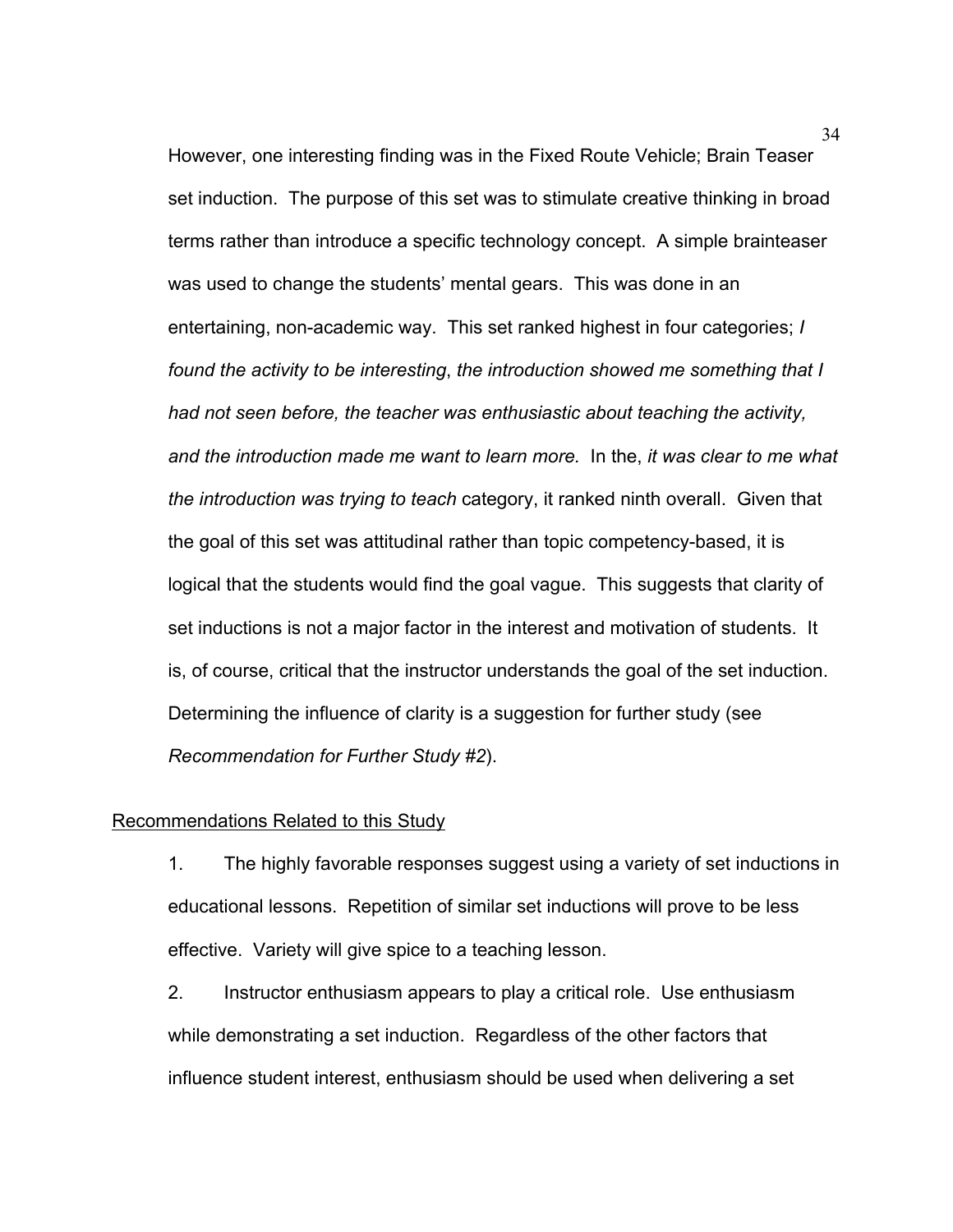induction. As this study shows, enthusiasm is the biggest factor in a student becoming motivated from a set induction.

#### Recommendations for Further Study

1. The sample size for this study was fourteen. The fourteen subjects were taken from one class. For further study, sample multiple sections of a class. This will reduce the tendency of a pattern developing in the responses.

2. The set inductions in this study were designed with a variety of educational objectives. The objectives were directed at each of the statements that the students responded to in the survey. For further study, artificially alter the clarity of the directions. However, be sure not to hinder the students' opportunity to learn. Determine exactly how much this category affects student interest.

3. For further study, intentionally alter the level of enthusiasm exhibited by the teacher. Be sure not to hinder the students' opportunity to learn. Determine exactly how much this category affects student interest.

4. Identify the specific characteristics of effective set inductions that can be used by technology teachers. Understanding how interest is stimulated efficiently through a set induction would be extremely useful in terms of designing the actual set inductions. In essence, it may be helpful to discover what does and does not make for an effective set induction.

5. Identify what interests technology students the least and the most about set inductions. A teacher has to be able to adjust his/her lessons in order to communicate their message better the next time, if it did not go as planned.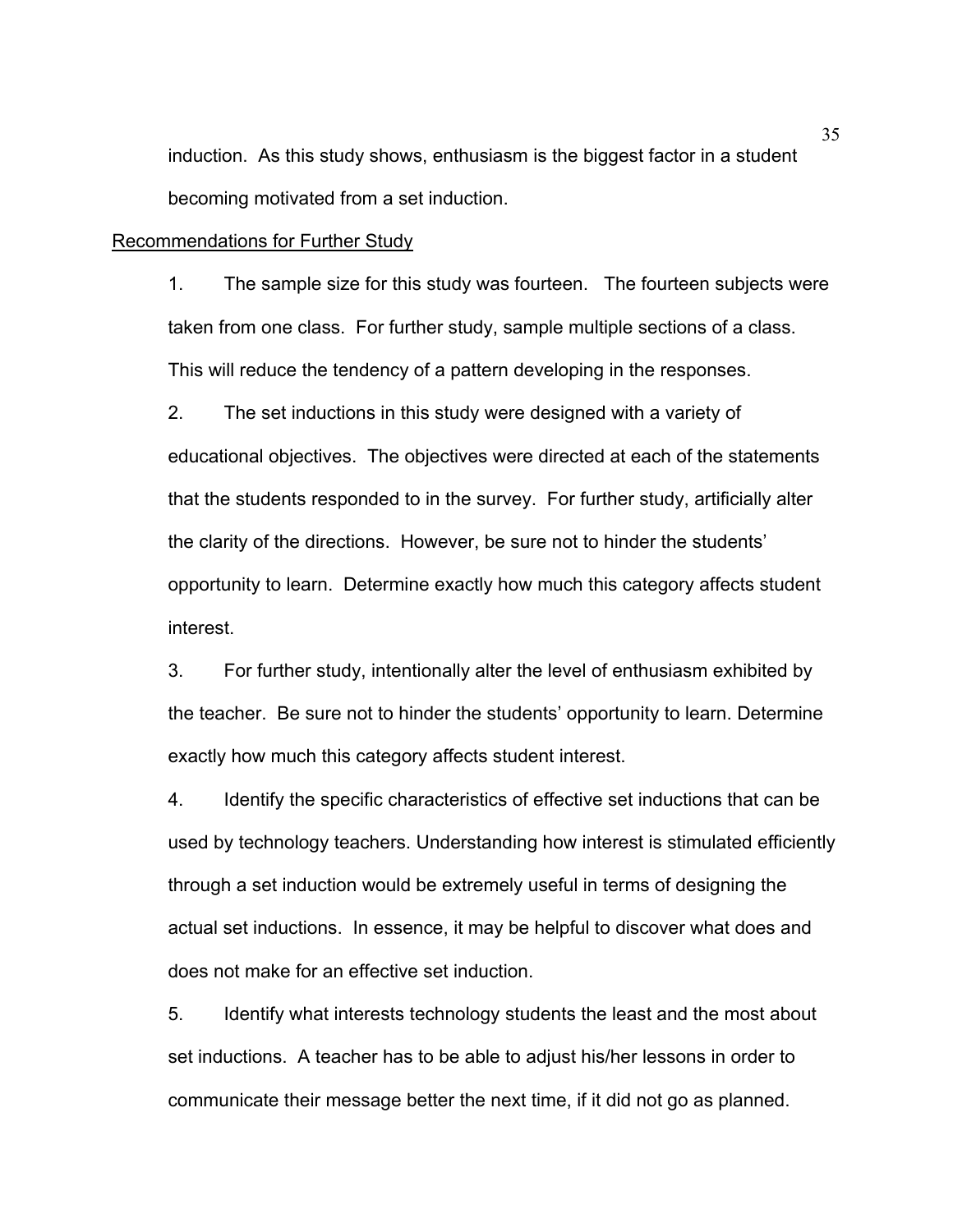Identifying these problems will enable the instructor to deal with them properly when they arise and make adjustments as they happen. On the other hand, knowing which characteristics are already effective in a lesson is beneficial.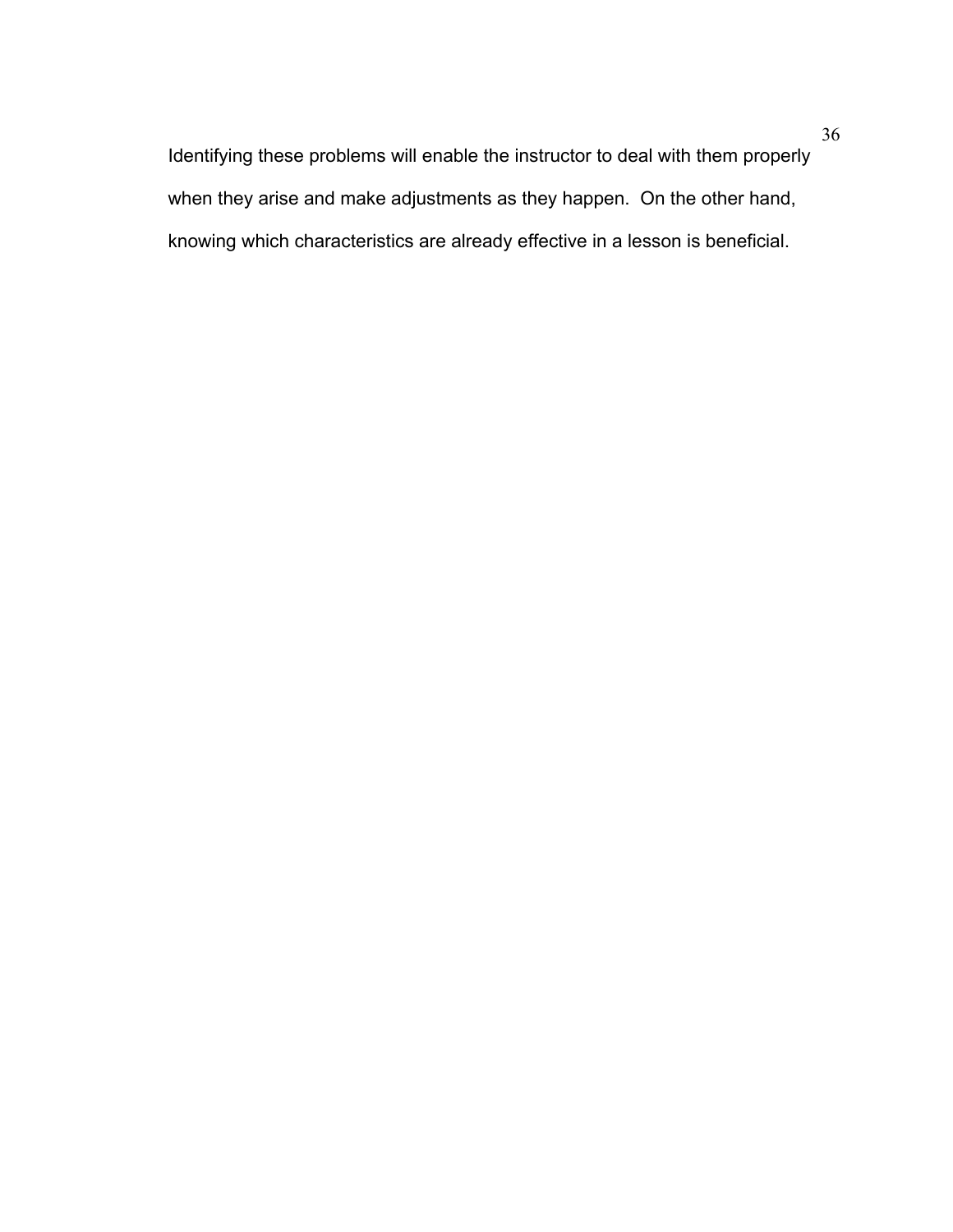## Final Note From the Researcher

 The researcher undertook the study of Student Perceptions of Set Inductions in Technology Education so that the effectiveness of set inductions could be determined. Set inductions have been used for several decades in education. Set inductions have been studied in other disciplines, however, minimal research exists that suggests the effectiveness of set inductions in technology education.

 Set inductions appear to be an effective method for technology educators to use when beginning their lessons. Further studies are necessary to determine the least and most effective characteristics of set inductions in technology education.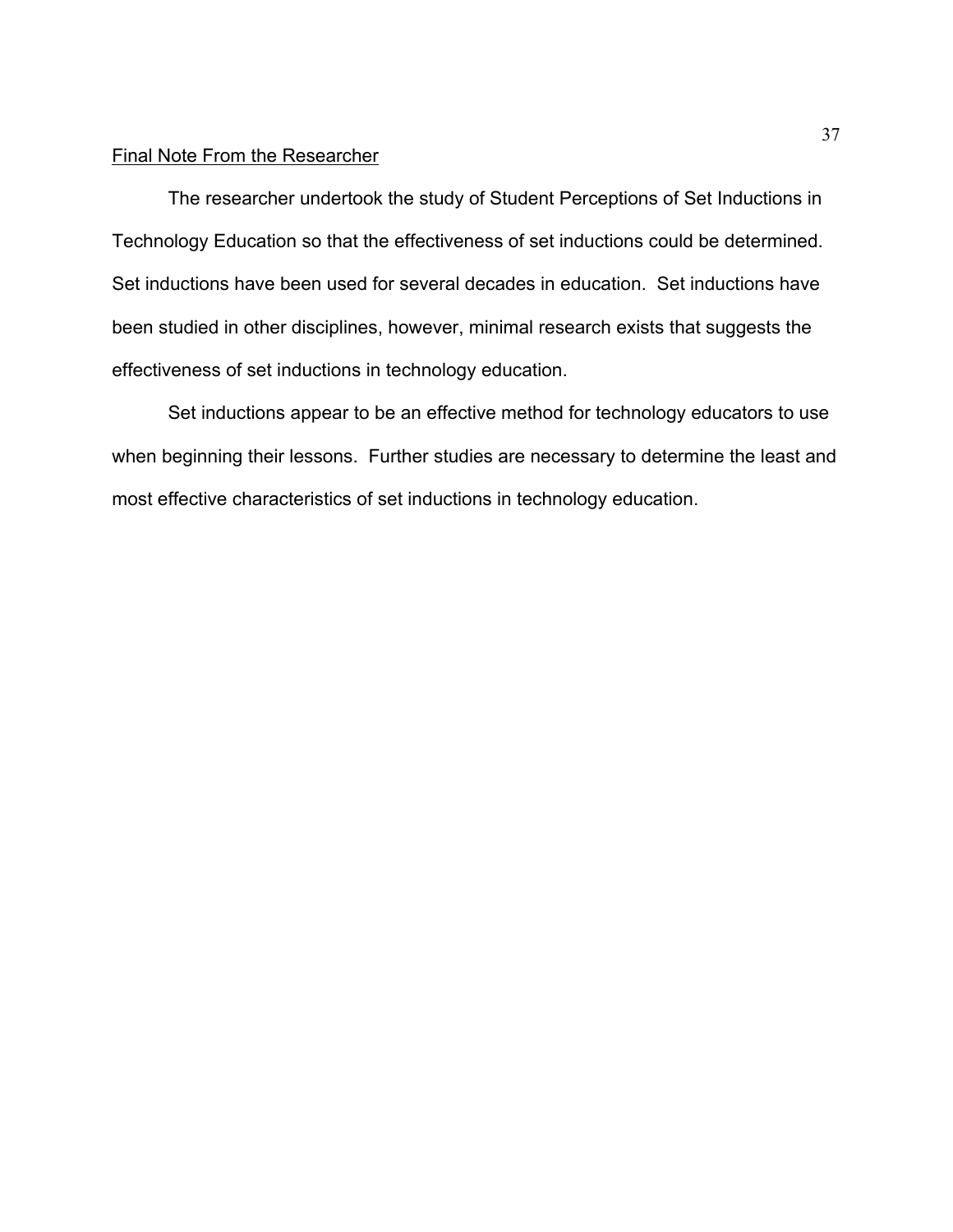## References

Ausubel, D.P. (1960). The Use of Advance Organizers in the Learning and Retention of Meaningful Verbal Material. Journal of Educational Psychology. 267-72.

Dill, D.D. (1990) What Teachers Need to Know. San Francisco: Jossey-Bass.

Dole, J.A. and Sinatra, G.M. (1998), Reconstructing Change in the Cognitive Construction of Knowledge. Educational Psychologist, vol.33(2/3) 109-128.

Gardner, H. (2001). The Complete Tutor. Technos: Quarterly for Education and Technology. Retrieved June 14, 2001 from findarticles.com on the World Wide Web: http://www.findarticles.com/cf\_0/m0HKV/3\_9/66408221/print.jhtml

Gibboney, Richard A. (1987). A Critique of Madeline Hunter's Teaching Model From Dewey's Perspective. Educational Leadership, 46-50.

Glasser, W. (1997). A New Look at School Failure and School Success. Phi Delta Kappan. 597-602.

Herschbach, D.R. (1998) Reconstructing Technical Instruction. Journal of Industrial Teacher Education, vol, 36 no.1, 36-61 (Fall 1998). Retrieved June 20, 2001 from: Wilson Web.

Hunter, M.C. (1973). Teach for Transfer. El Segundo, CA: TIP Publications.

Hunter, M.C. (1976). Teach More – Faster! El Segundo, CA: TIP Publications.

Hunter, M.C. (1987). Beyond Rereading Dewey…What's Next? A Response to Gibboney. Educational Leadership, 51-3.

Hunter, M.C. (1995). Improved Instruction. Thousand Oaks, CA: Corwin Press.

ITEA. (2001). What is Technology Education? Retrieved June 28, 2001 from the World Wide Web: <http://www.iteawww.org/A1.html>

ITEA. (2001). What do students learn in a technology class? An Educational Imperative. [brochure] retrieved June 28, 2001 from the World Wide Web: <http://www.iteawww.org/AdvocacyBro03.pdf>p. 1-2.

Joyce, B. & Weil, M. (1986). Models of Teaching (3<sup>rd</sup> ed.). Englewood Cliffs, NJ: Prentice-Hall, Inc.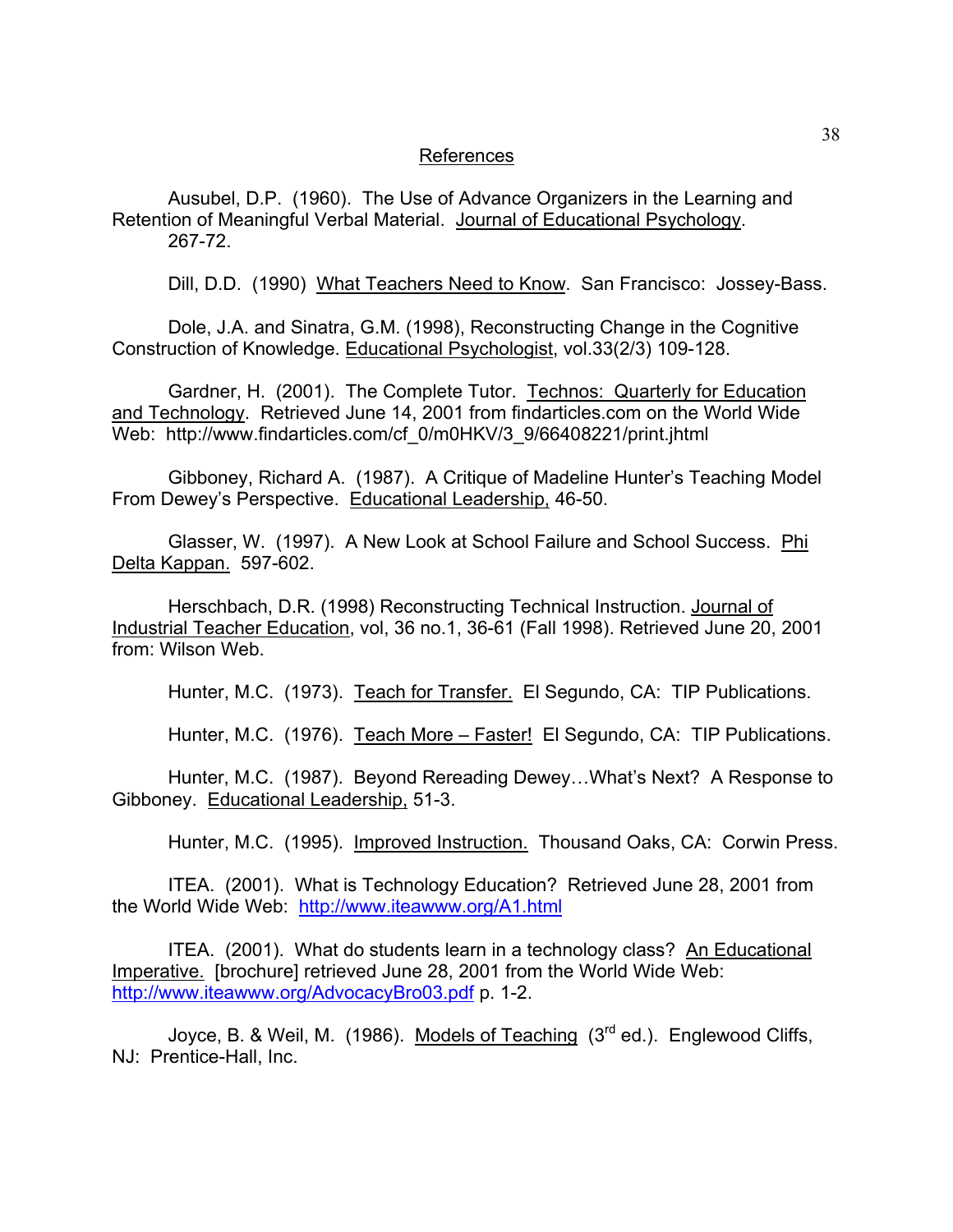Keller, J.M. (1983). Motivational design of instruction. In C.M. Reigeluth (Ed.), Instructional design theories and models: An overview of their current status. Hillsdale, NJ: Erlbaum.

Kellough, R.D. et al. (1993). Middle School Teaching: Methods and Resources. New York, NY: MacMillan Publishing Company.

Krueger, M.L. (1954). Analysis of apprentice enrollments in Wisconsin schools of vocational and adult education, 1927-1953. Master's thesis, University of Wisconsin - Stout.

McIntyre-Birkner, R. & Birkner, L.R. (2001). Overcoming Roadblocks to Effective Learning and Communication. Occupational Hazards, 12-13.

The National Center for Research in Vocational Education (NCRVE). (1983). Introduce A Lesson. (2<sup>nd</sup> ed.). Columbus, Ohio: The National Center for Research In Vocational Education.

Oman, M. D. (2001). Using Anticipatory Set Demonstrations to Promote Interest in Science: An Investigation into an 8<sup>th</sup> Grade Integrated Science Classroom. Unpublished master's thesis, University of Wisconsin – River Falls, River Falls, Wisconsin.

Magruder, K. (2001). Set induction and Closure. Retrieved June 14, 2001 from the World Wide Web: http://www.okbu.edu/academics/natsci/ed/398/set.htm

Miller, W.R. (1990). Instructors and Their Jobs. Homewood, IL: American Technical Publishers, Inc.

Mish, F. et al. (2000). Merriam-Webster's Collegiate Dictionary (10<sup>th</sup> ed.). Springfield, MA: Merriam-Webster.

Postlethwait, S.N. (1977). Exploring Teaching Alternatives. Minneapolis, MN: Burgess Publishing

Schell, J.W. & Rojewski J.W. (1993). Toward Vocational Thoughtfulness: An Emerging Program of Research. Journal of Industrial Teacher Education, 45-61.

Small, R.V. (2000). Motivation in Instructional Design. Teacher Librarian, June 2000, vol.27, Issue 5, p.29. Retrieved June 20, 2001 from Eric Digest. Wolfe, P. (1998). Revisiting Effective Teaching. Educational Leadership, 61-4.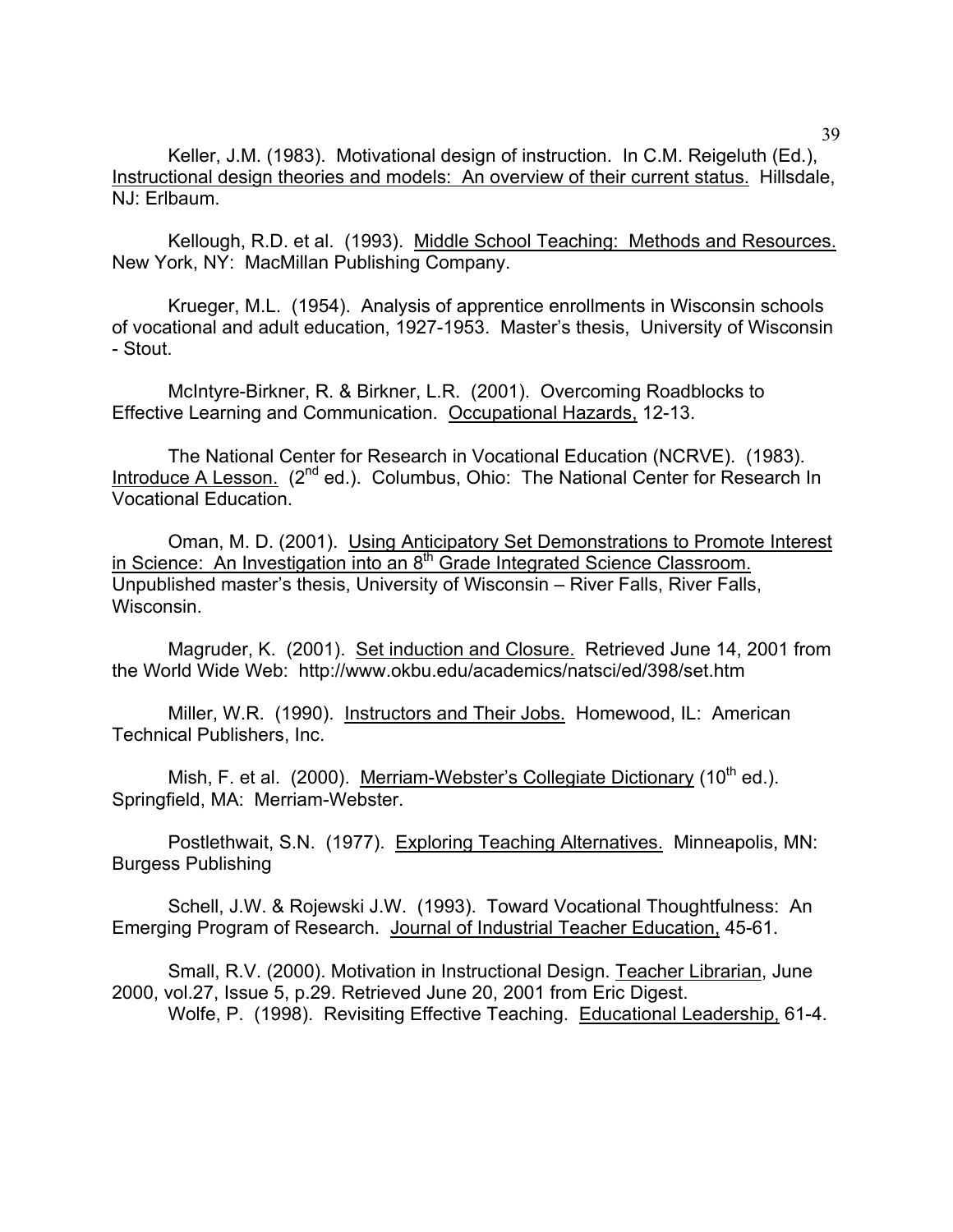**Appendix A: Ten Technology Education Set Inductions**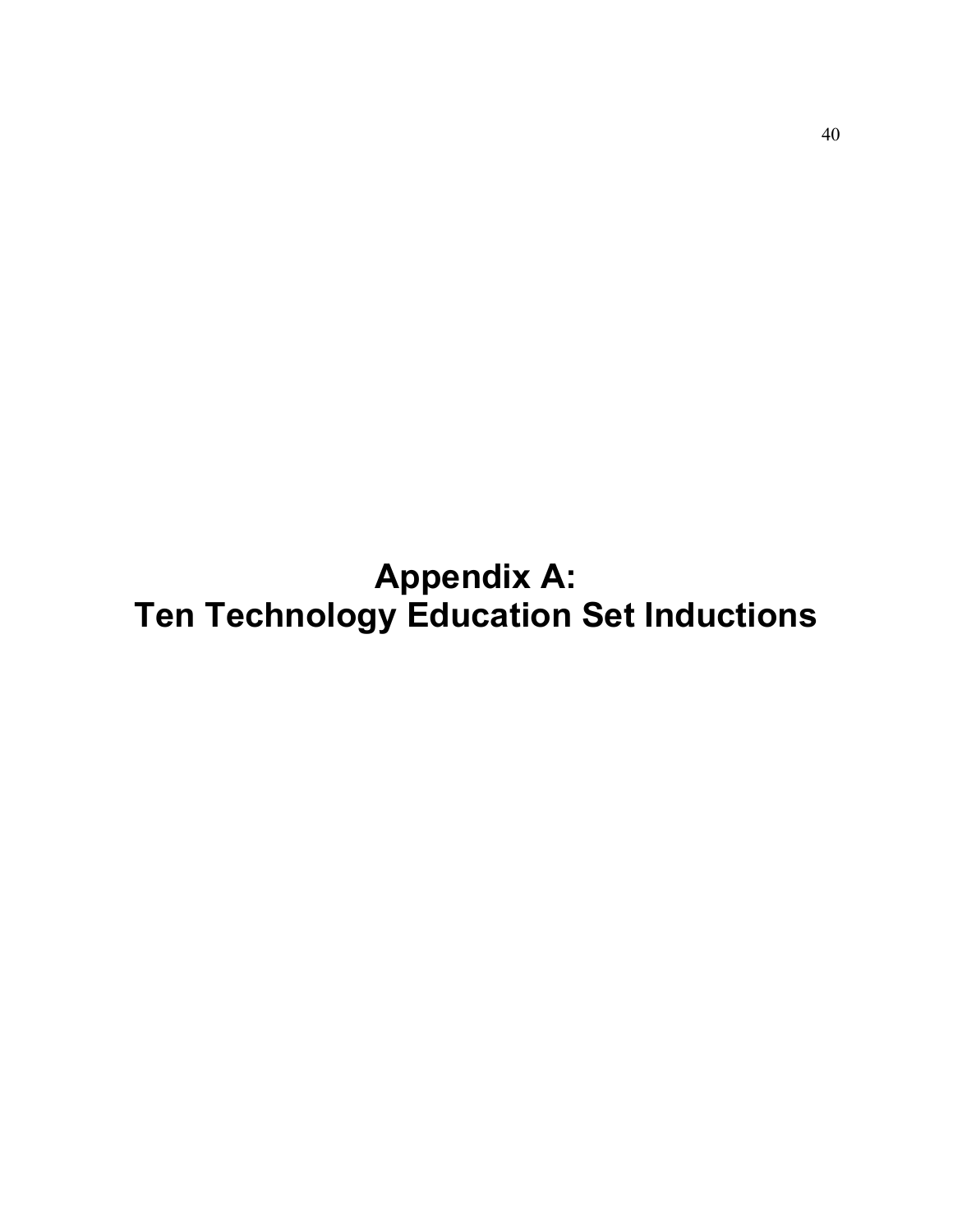## **1.) Packaging Shipping Simulation**

12 of 14 subjects present (9 male, 3 female)

The instructor began by holding up and displaying to the students a corrugated cardboard box, which had an egg inside of it. There was not any cushioning in the box for the egg. The students were not informed about the contents of the box. However, on the outside of the box was written "Fed Ex" and "Fragile".

Set Induction Objective: To show students something that they had not seen before.

 There were 4 large tables in the classroom, for which students used as desks. The front-left table contained two females. They were designated as the "Somerset, WI" table. In the back-left table, there were two males and one female. This table was designated as "Minneapolis, MN." The front-right table contained four males. They pretended be in "Memphis, TN". Finally, the back table contained three males and they were labeled "Orlando, FL". The teacher pretended to be the mode of transportation between each of the hubs.

The box was to be shipped from Somerset, WI to Orlando, FL. The path of the box would be simulated as it passed through the various Federal Express hubs, St. Paul and Memphis. In Somerset, the sender handed the box to the other student. The teacher instructed her to handle it roughly, so she tossed the box to the instructor. This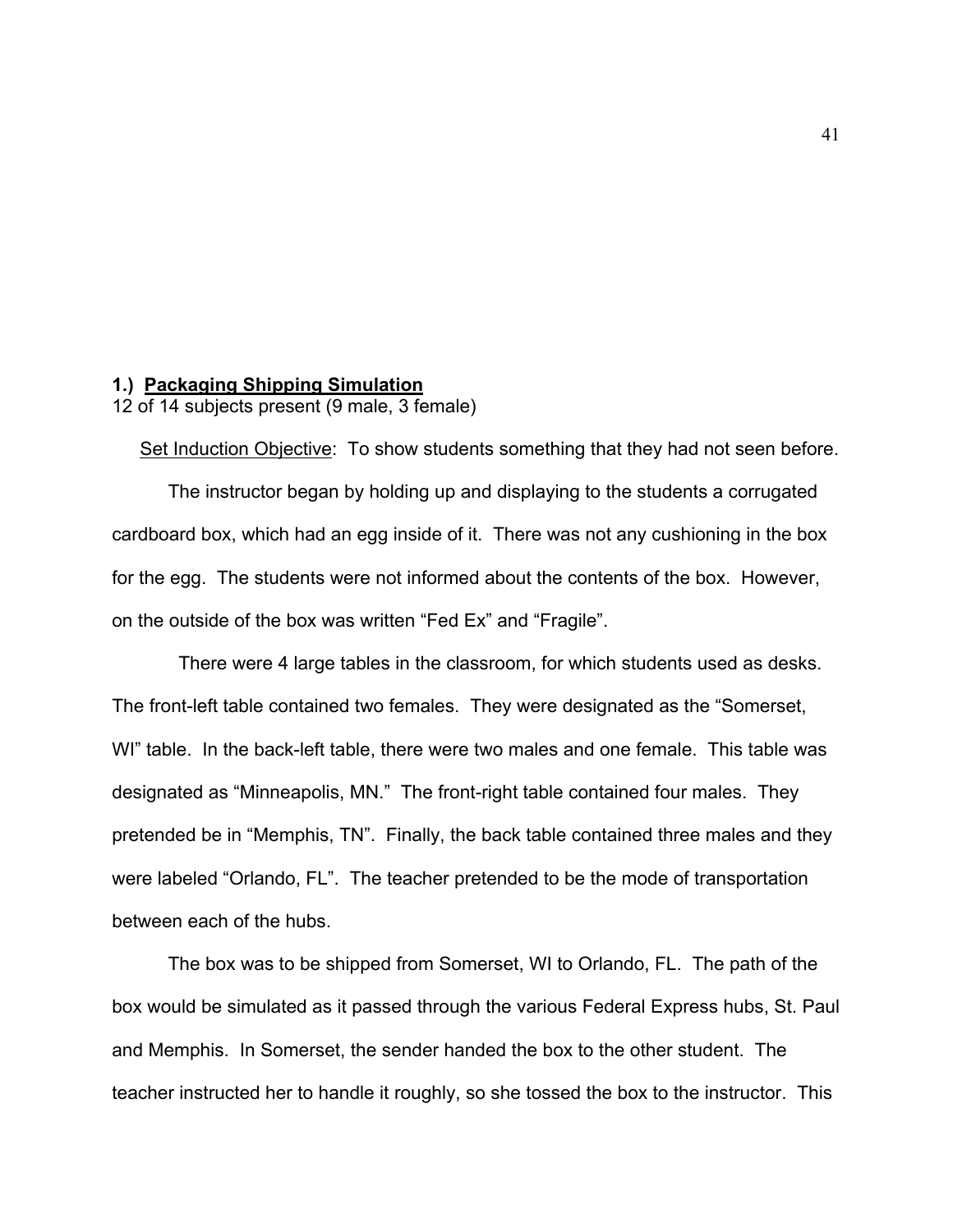simulated a Fed Ex worker tossing a box into the truck. The teacher now simulates the truck that drives the box to the Minneapolis table. The teacher, to simulate vibration from the road, bounces the box up and down. Now in Minneapolis, one of the students was instructed to slide the box along the tabletop and on to the floor. This demonstrated a conveyor belt. The other handled the box roughly before tossing it back to the instructor. At that point, the instructor is simulating the plane that takes the box to Memphis. The students at the Memphis table each had a chance to simulate rough handling and a conveyor drop. Again they tossed it back onto the plane (instructor) and it was flown to Orlando. Rough handling occurred once again. The receiver was given the package. He opened it and the egg was unharmed. The survey was immediately handed out.

#### **2.) Introduction to Air Transportation**

13 of 14 students present (10 male, 3 female)

Set Induction Objective: To demonstrate the upcoming project prior to any lecture on the topic.

The instructor built a wooden stand, for which a DC toy motor was to be mounted to. A propeller blade that the instructor also made of wood was mounted on the axle of the motor. Directly in front of the motor/propeller mount another stand was placed, which held an 8-1/2" x 11" sheet of paper. One edge of the paper was wrapped around a horizontal-mounted wooden dowel and taped so that it could rotate freely about the dowel. When a 12-volt DC battery engaged the motor, the propeller would turn and create airflow. The paper is intended to rotate about the dowel according to how much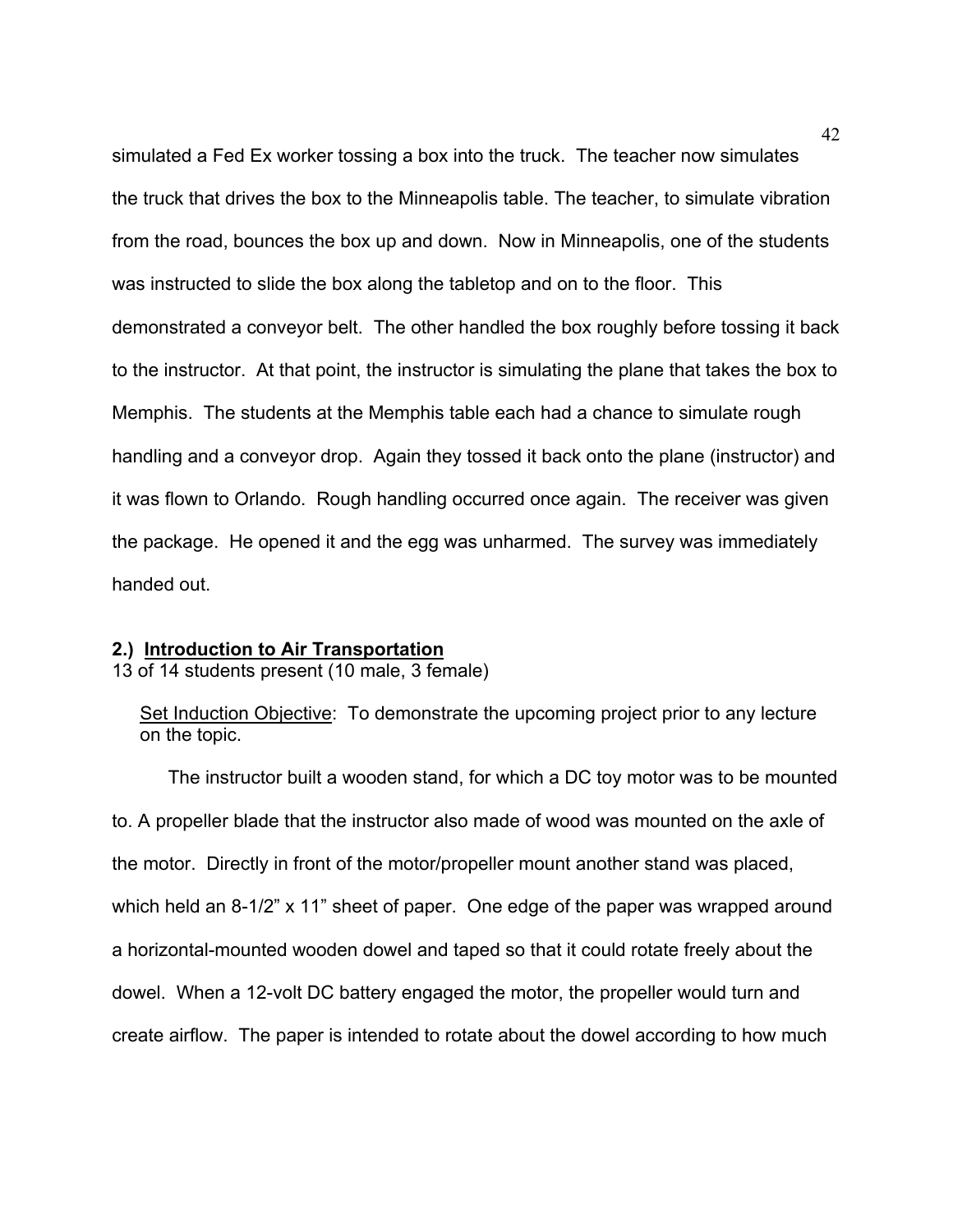airflow occurred from the motion of the propeller. Ultimately, the amount of movement by the paper serves as the measuring gauge for wind speed.

The students were told that they would be making airplane propeller blades later on in the class period. They took note of the motor and paper stands that were placed on the front desk. The instructor took the propeller off of the motor and explained what was about to happen. The blade was intended to create a draft by which air was to be pulled toward the blade. The students would be able to view the airflow by how much the paper sheet moved.

Next, the demonstration was performed. The paper sheet moved a considerable amount. The students could see the paper moved towards the blade. Immediately following the demonstration, the surveys were handed out. This led into a lesson on Bernoulli's Principle and how air pressure differences create "lift".

## **3.) Bernoulli's Principle**

13 of 14 students present (10 male, 3 female)

Set Induction Objective: To show students something that they had not seen before.

The set induction began with a hair dryer being turned on "high". The dryer was then pointed vertically, towards the ceiling. Now that the air was flowing upward, a pingpong ball was placed into the line of airflow. The rushing of air around the ball caused the ball to suspend in "mid-air". After asking the students about what they thought was happening, the instructor provided a concrete answer. The faster moving air around the outsides of the ball contains the ball within the air stream, resulting in the suspension of the object.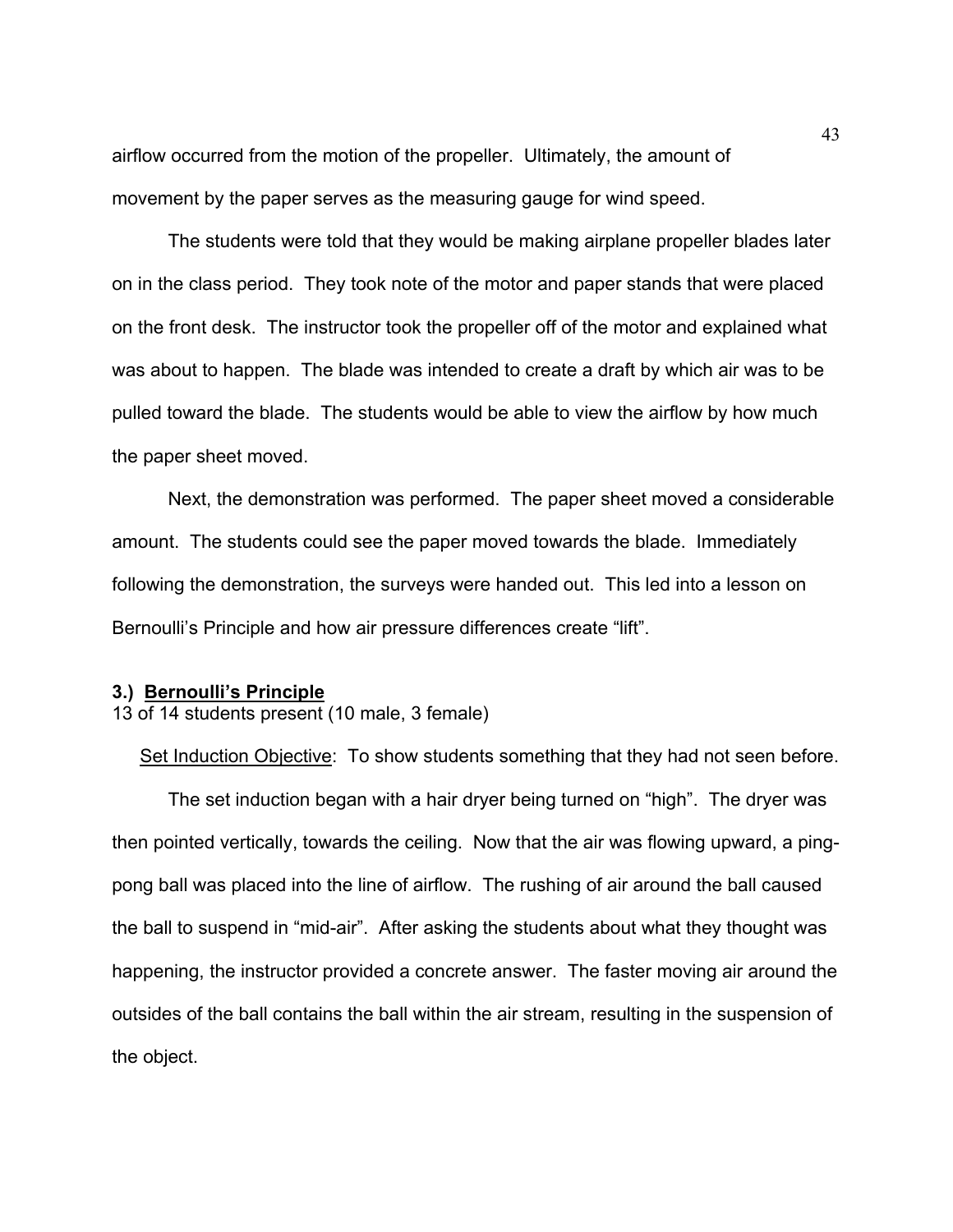Next, to further illustrate Bernoulli's Principle, the instructor held a sheet of paper by two adjacent corners, one in each hand. The included edge of paper of those two corners was then held up to the instructor's lower lip. Air was then blown over the top of the sheet. The paper began to rise. Some students responded by saying "weird". A few students visually seemed to understand that Bernoulli's Principle caused this. A brief explanation of how the faster moving air over the top created lower air pressure, resulting in the higher air pressure below the paper to push it up. At this point, the surveys were handed out. This led into a lesson on Bernoulli's Principle and the Forces of Flight.

#### **4.) Introduction to Drafting**

12 of 14 students (9 male, 3 female)

Set Induction Objective: To help students access previous knowledge by activating their schemata.

This approach primarily included the use of questions. A typical demonstration was not performed. A floor plan of a home was held up for display to the class for viewing.

 This set induction was not performed immediately at the beginning of class. First, the students went into the lab where they finished a previous project. This was the testing of their "boat hull" designs. That was a positive experience for most, which generally yielded good attitudes. This was due to the excitement that it brought to the students and the fact that they had not done this project before. One student, whose hull performed very well, actively participated during this following set induction. When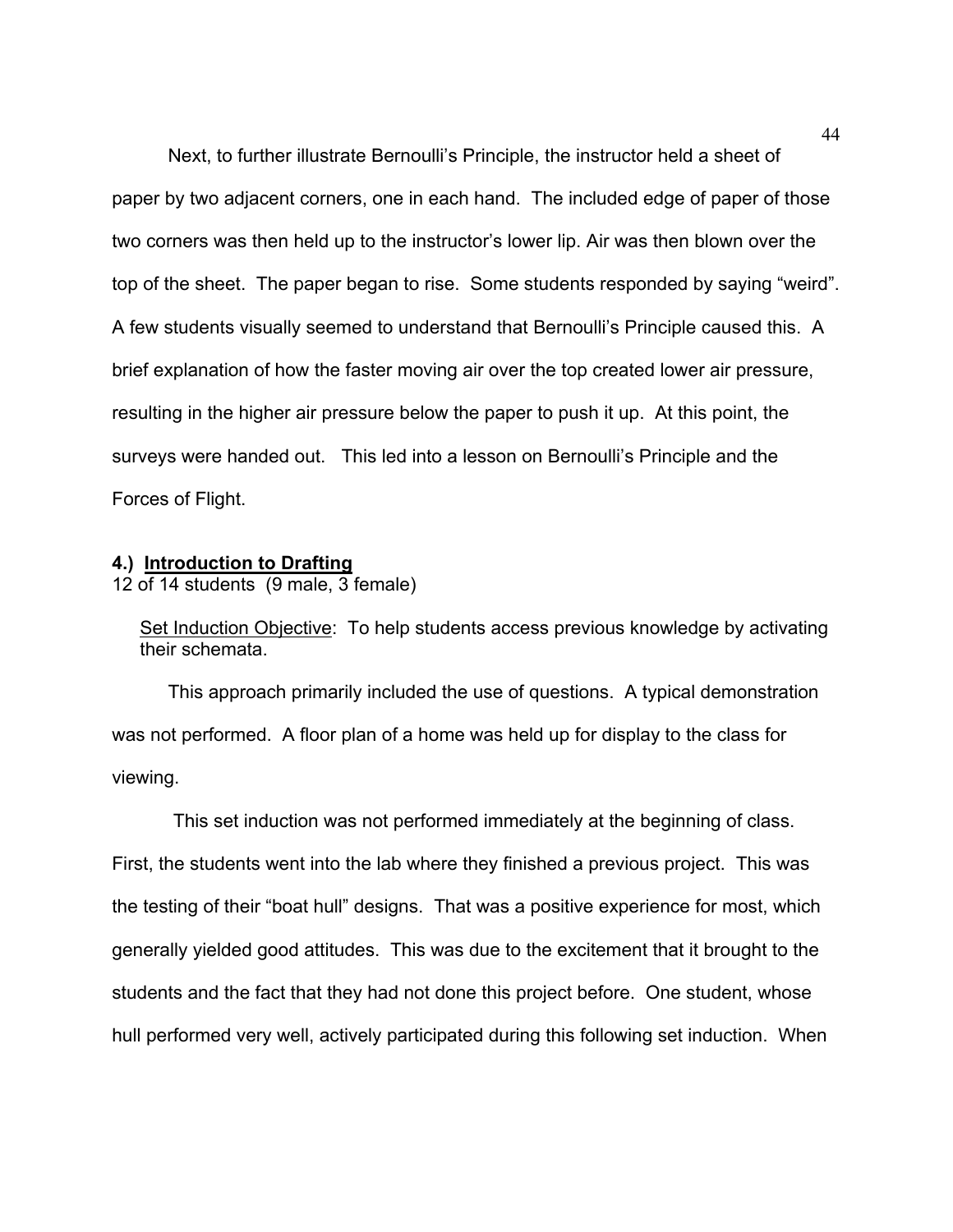this activity was finished, the group went back into the classroom to move on to the topic of drafting.

At this time, the set induction was performed. The dialogue went as follows: "Other than in this class, how many of you have ever done some form of measuring? (Hands rise) What did you measure? (Various responses came from the students) Which basic need are we trying to meet? (No one responded so I told them that it was 'Communication', which was discussed in earlier lectures)." At this point, the instructor brought out a floor plan for a one-story home and showed it to the class. Some students thought that it was impressive, probably due to its level of detail. After this layout was displayed, the survey was distributed.

#### **5.) Dimensioning CAD drawings**

13 of 14 students present (10 male, 3 female)

Set Induction Objective: To show students why it is important to have dimensions on a drawing.

The set induction began with the questions, "If I were to go out and build the subject in your drawings thus far, what else would I need in the drawings to do this?" After several guesses by students, someone finally answered "measurements". (The drawings that they had done thus far did not contain dimensions.) This was the correct response.

A floppy disk was used to illustrate why dimensions are important on a drawing. The instructor discussed with the students about how the person that patented the disk at 3M probably did not want to have to tell the person who was making the disks what the dimensions should be every time a disk was made. Therefore, dimensions are very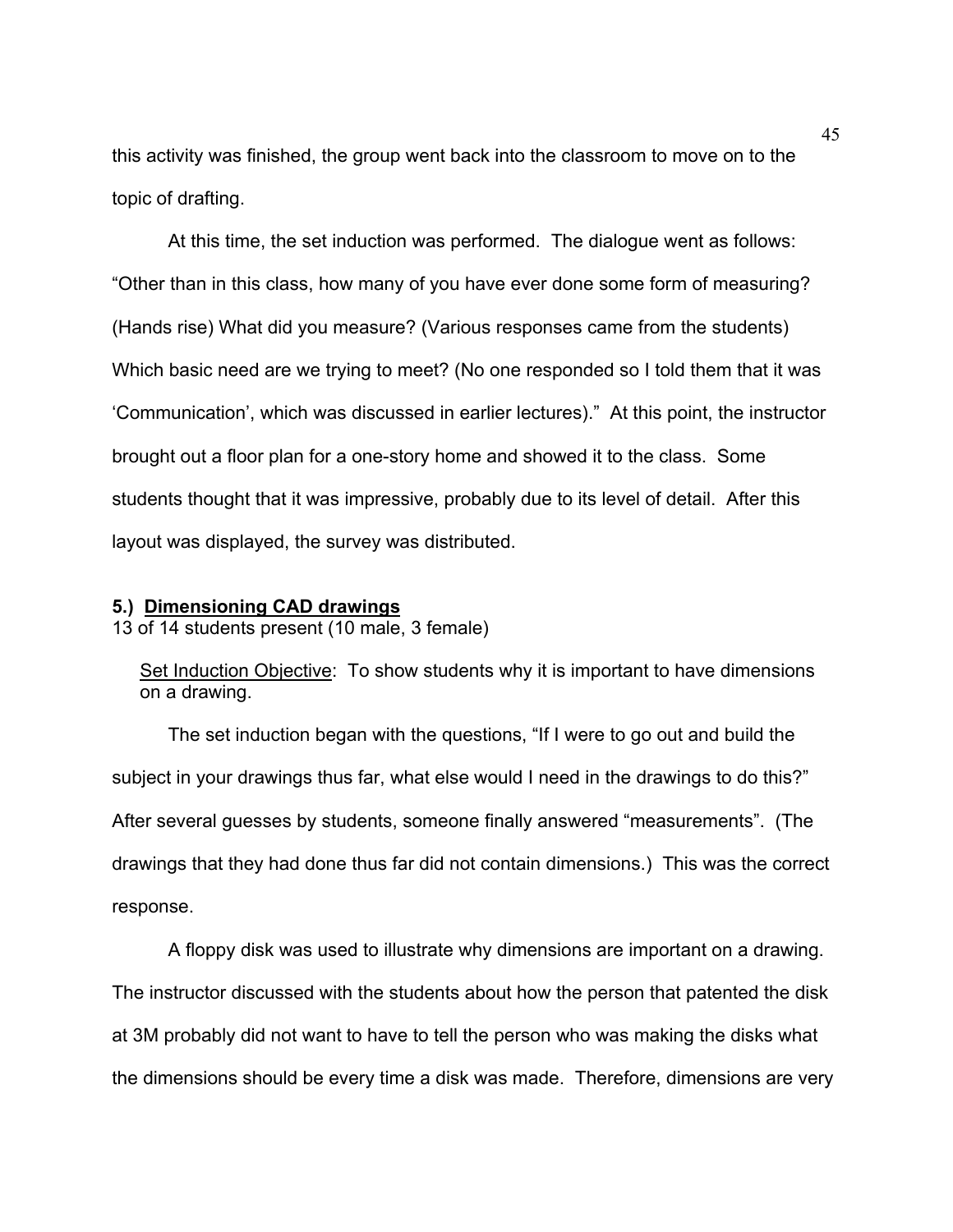necessary on a drawing to communicate to someone how to make an object. The survey was handed out at this time.

## **6.) Rule of Thirds**

13 of 14 students present (11 males, 2 females)

Set Induction Objective: To pique the students' interest to learn more about photography.

A series of questions were used to heighten student interest in the lesson. Materials included a digital photo, which did not comply with the "Rule of Thirds" and the same photo that was edited by the instructor to comply with the Rule of Thirds. The Rule of Thirds is a general rule of photography. It states that if a photo were divided equally into three rows and three columns, the subject of the picture would be situated at one of the four intersections of those rows and columns.

The series of questions included, "Take a look at these photos, (1) What differences do you see? (2) What is missing in the second photo?" Both photos were displayed at the same time for the students to see while the questions were posed. Some students provided a few educated guesses. Finally, one student responded by saying that the subject of the photo was not centered in the first photo, while the second one was centered. Rather, the subject was now 1/3 to the right and 1/3 closer to the top of the photo. Once they realized what happened, the instructor explained reiterated the differences. The surveys were handed out.

## **7.) Intro to Space Transportation; Model Rocketry**

13 of 14 students present (10 male, 3 female)

Set Induction Objective: To demonstrate the upcoming lab activity that the students would be participating in during that class period.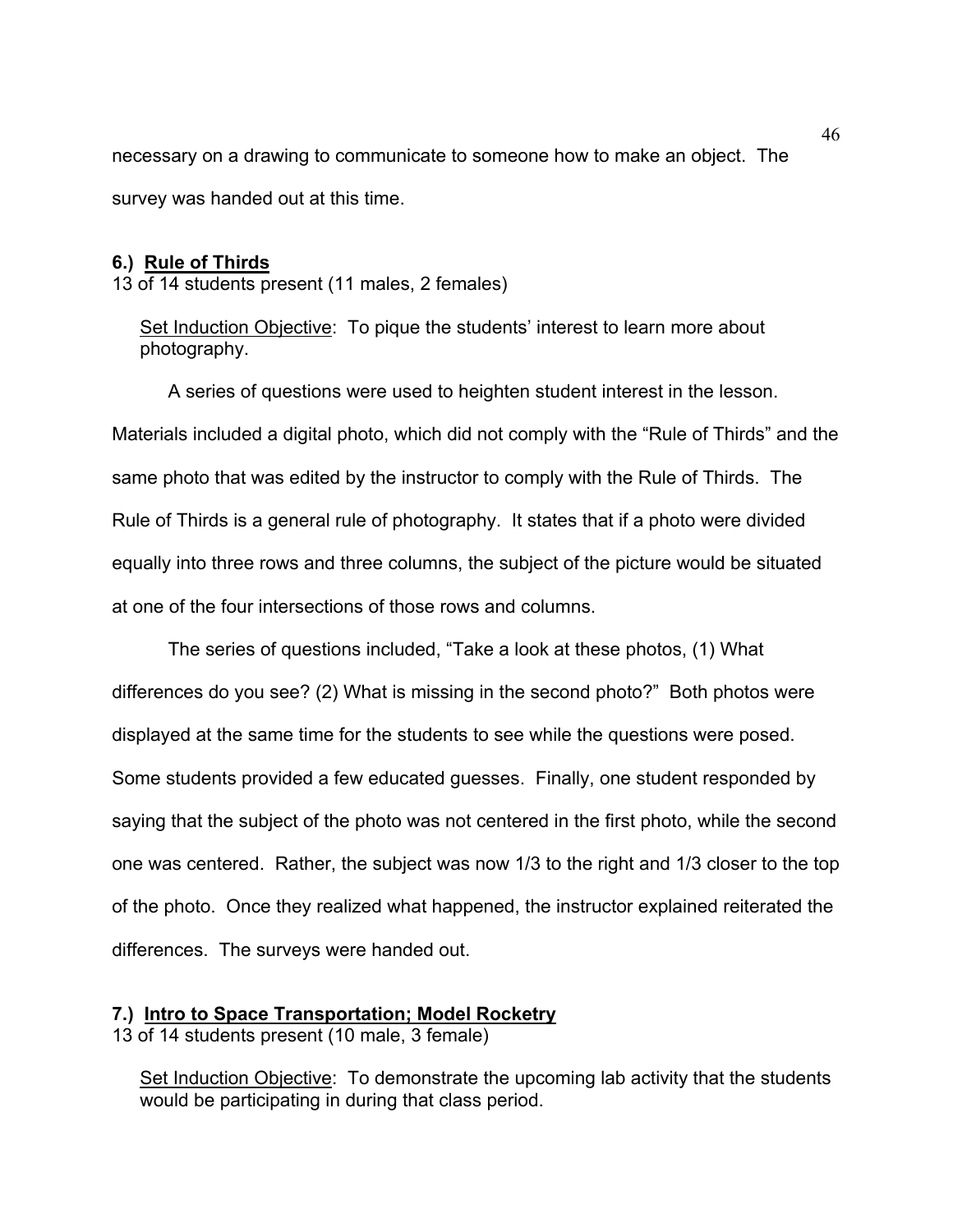The instructor used a model rocket that he had built as a prop for the demonstration. The same model was to be built by the students later on in the period.

The set induction began with the question, "How many of you have ever done any model rocketry before?" About a one-fourth of the group had. The teacher went on to state that the students would be continuing to learn about transportation technology. This exercise was in space transportation. Previously marine and air transportation were studied. This was also stated, in order to tie this upcoming subject with previous topics.

From there, the teacher demonstrated the stages that a model rocket goes through from beginning to end: Ignition, Liftoff, Burnout, Apogee, Momentum, Ejection, and Landing. The locations of those stages in the flight path of the rocket were noted throughout the demonstration. The survey was handed out immediately.

## **8.) Intro to Land Transportation; Brain Teaser**

13 of 14 students present (11 males, 2 females)

Set Induction Objective: To obtain the students' attention, but not directly towards the topic at hand.

The instructor began by asking the class to take out a sheet of paper because they were going to be doing a brainteaser with the person sitting next to them. The instructor proceeded by asking the question, "How can you cut a doughnut into 12 pieces using only 3 cuts?"

The students were allowed to ponder this question for about 6 minutes before they were given a clue (since no one had figured it out yet). The clue was that the cuts do not have to be perfectly straight. Curved cuts are an option. They seemed to regain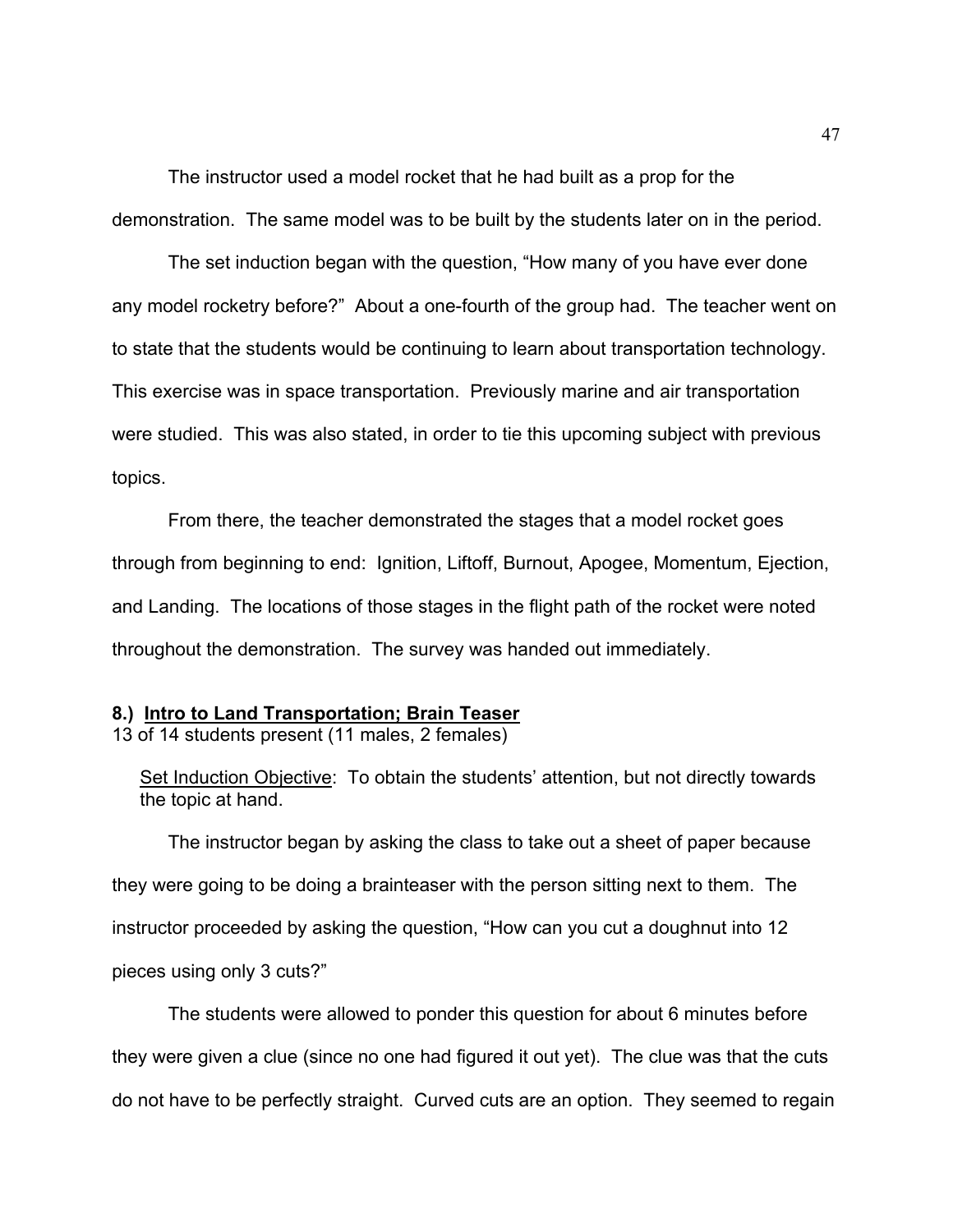interest in the problem at this point. After about 10 minutes, they were told to think about the third dimension since most of them were working with a 2-dimensional drawing on their paper. One group was able to solve the problem. The other 6 groups were able to get 8-10 pieces, but not 12. The successful group was instructed to put their answer on the board. The instructor put his answer on the board. The survey was handed out.

## **9.) Bridge Structures**

13 of 14 students present (10 males, 3 females)

Set Induction Objective: To show something to the students that they had never seen before.

There were some VCR problems during the first ten minutes of class. Finally, when a different TV/VCR system was retrieved the set induction started. The instructor began by saying that he found this upcoming video to be "pretty cool". Someone in the class responded under their breath by saying, "All teachers say that." Someone else said, "Yeah, but he's younger."

The set consisted of a 2-minute video segment, which showed footage of the Tacoma Narrows Bridge. This bridge was famous for how it swayed in the wind due to its solid construction. The video showed this swaying action as well the final collapse of the bridge. The video was stopped and the survey was dispersed.

## **10.) Basic Energy: Torque**

14 of 14 students present (11 males, 3 females)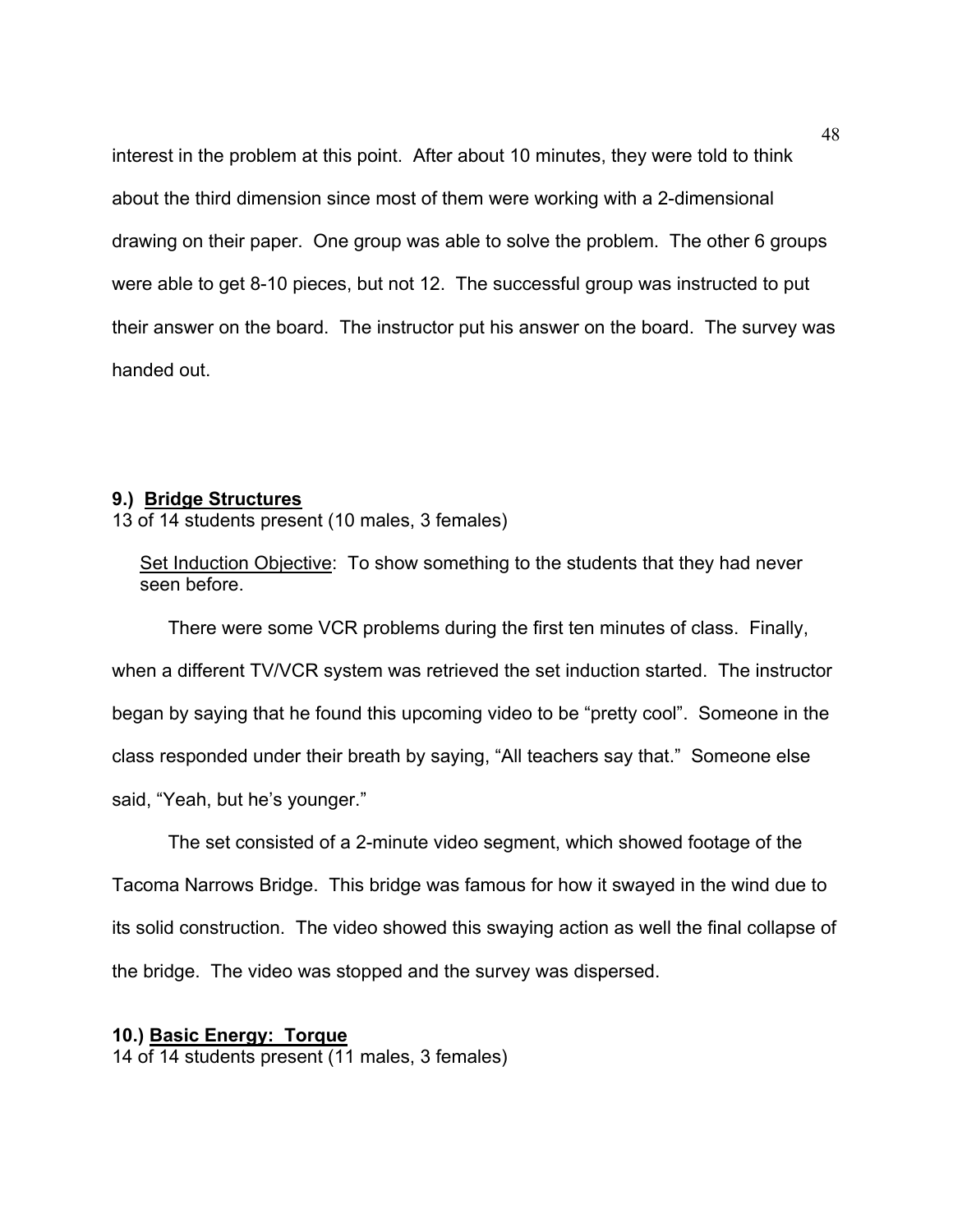Set Induction Objective: To demonstrate a concept that the students have previous experience with.

The instructor asked for a volunteer to help with the set induction. The teacher asked the class, "Is anyone here going out for track this year?" Two people raised their hands. Those two students were asked, "Do you know how the outside lane is longer than the inside lane? This student is going to try to keep up with me. The teacher walked a small circle in the class while the student, who was about an arm's length away from the teacher, tried to keep up by walking a further distance around in a circle. The student had to walk slightly faster in order to keep up.

After that, the teacher walked another small circle in the middle of the room while the same student tried to keep up walking around the perimeter of class. He had to go much faster that time. The point was proven. The instructor commented on how the student had to expend more energy and move a lot faster in order to keep up that time. I handed out the survey.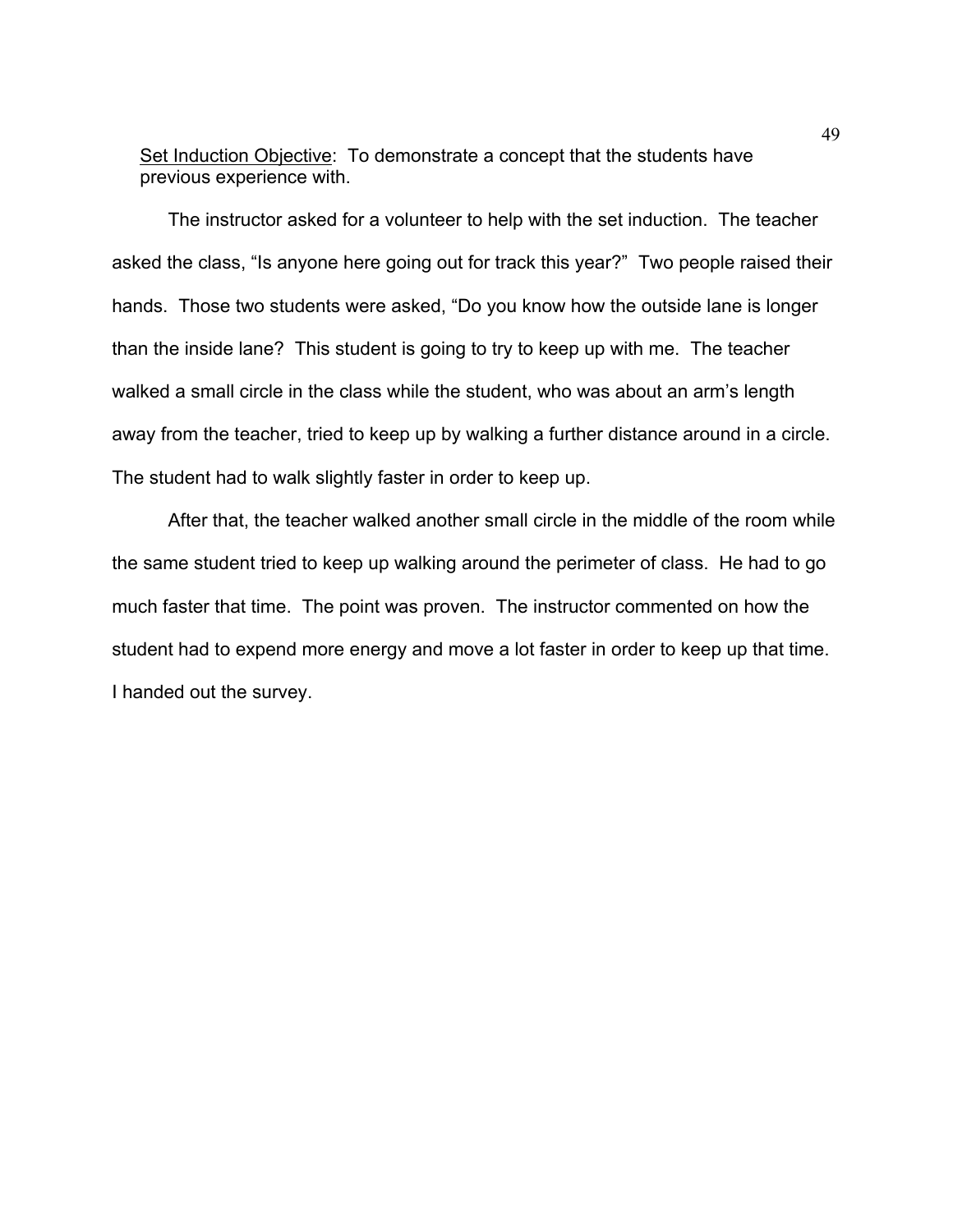**Appendix B: Student Survey of Set Inductions**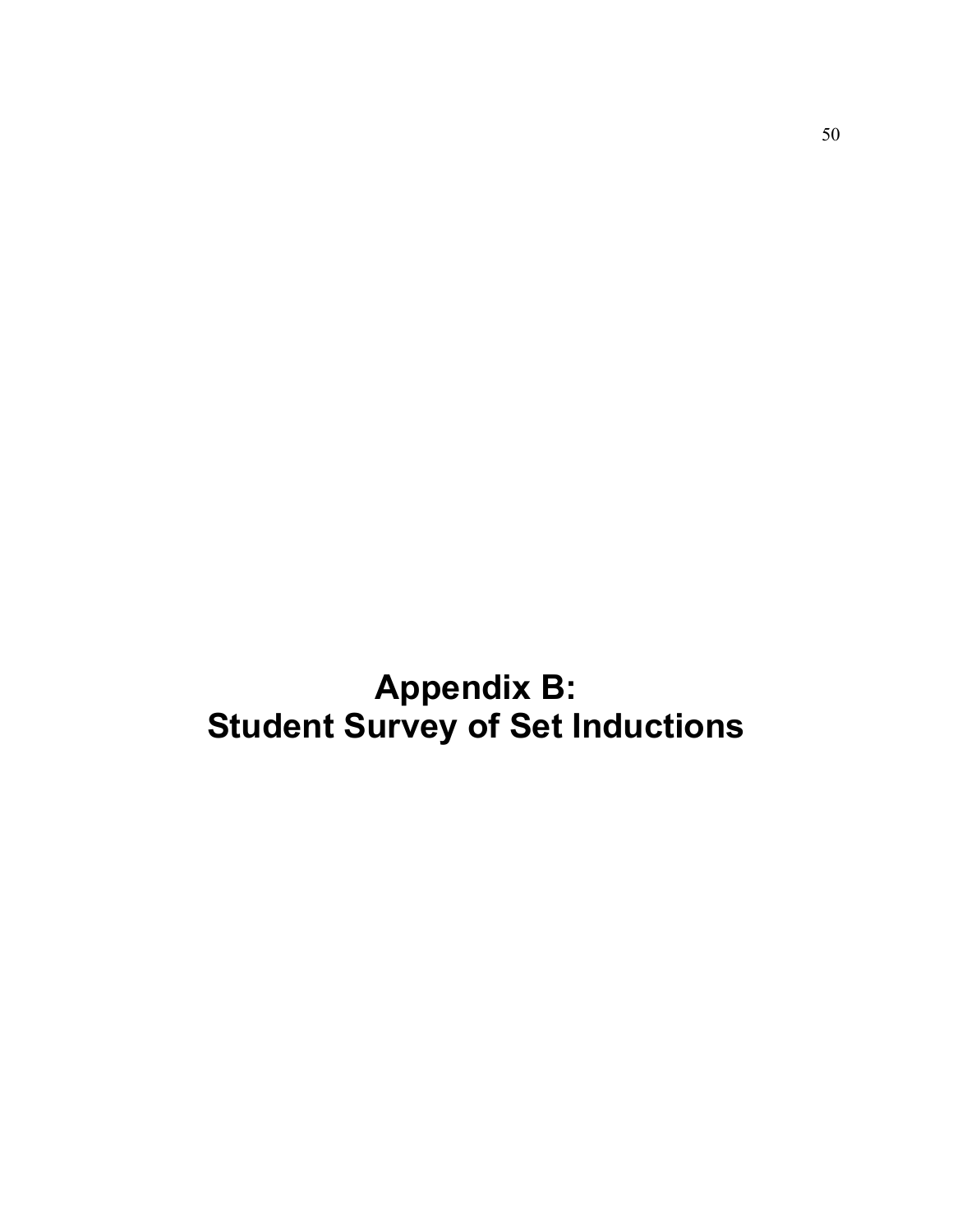Respond to the following statements according to the level of agreement that you have with them. Please do not compare this introduction to the other introductions that you have seen in this class. DO NOT put your name on this.

- 1. I found the activity to be interesting.
	- \_\_\_\_ Strongly Agree \_\_\_\_\_<br>
	Somewhat Agree Somewhat Disagree \_\_\_\_ Strongly Disagree No Opinion
- 2. The introduction showed me something that I had not seen before.
	- \_\_\_\_ Strongly Agree
	- \_\_\_\_ Somewhat Agree
	- \_\_\_ Somewhat Disagree
	- **\_\_** Strongly Disagree
	- No Opinion
- 3. The teacher was enthusiastic about teaching the activity.
- \_\_\_\_ Strongly Agree \_\_\_\_ Somewhat Agree **Example 20** Somewhat Disagree **Example 21 Strongly Disagree** No Opinion
- 4. It was clear to me what the introduction was trying to teach.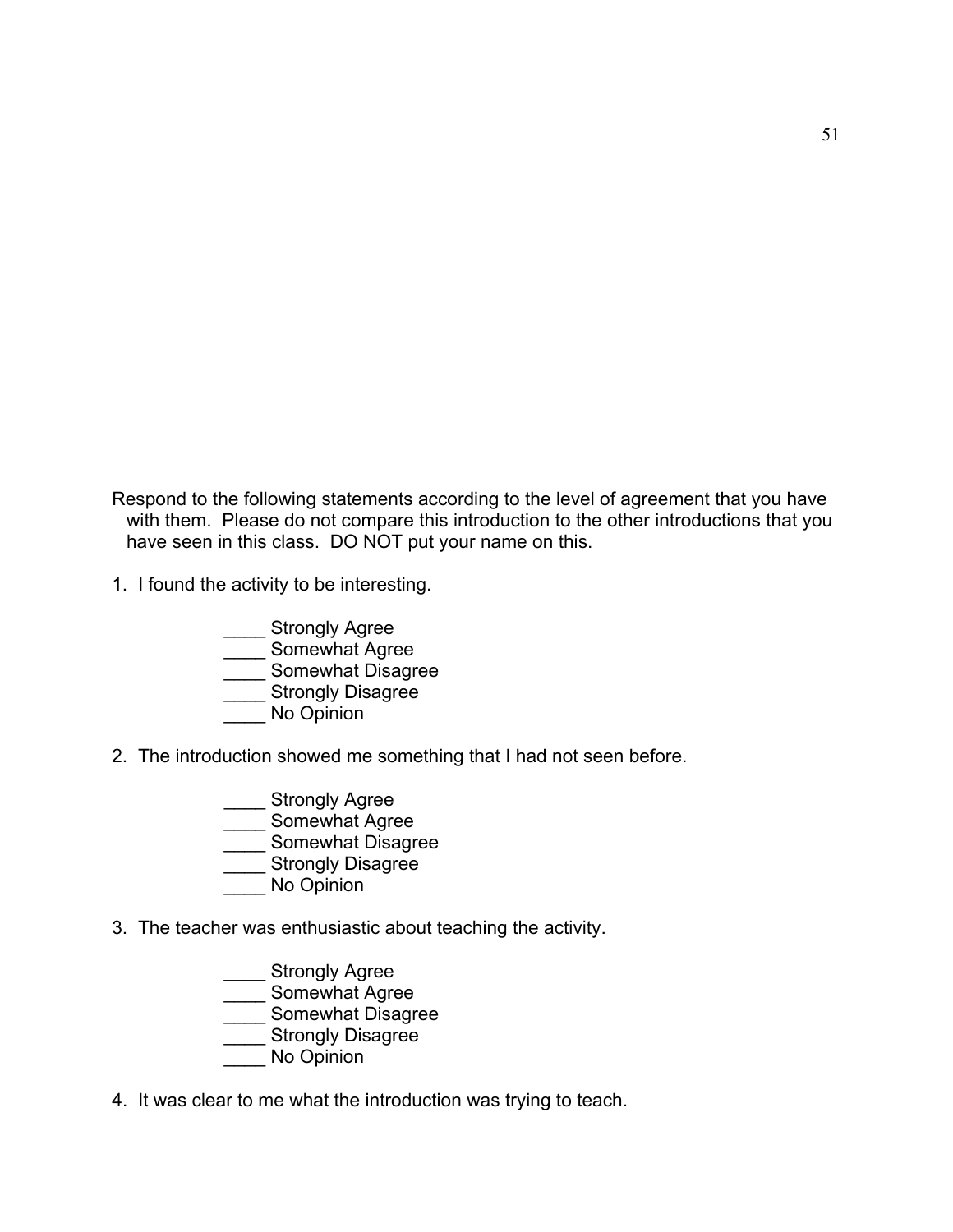\_ Strongly Agree

 $\equiv$  Somewhat Agree

\_<br>Somewhat Disagree

\_ Strongly Disagree

\_\_\_\_ No Opinion

5. The introduction made me want to learn more about the topic.

\_\_\_\_ Strongly Agree

Somewhat Agree

 $\equiv$  Somewhat Disagree

**Wille Strongly Disagree** 

No Opinion

# **Appendix C: Results of the Study**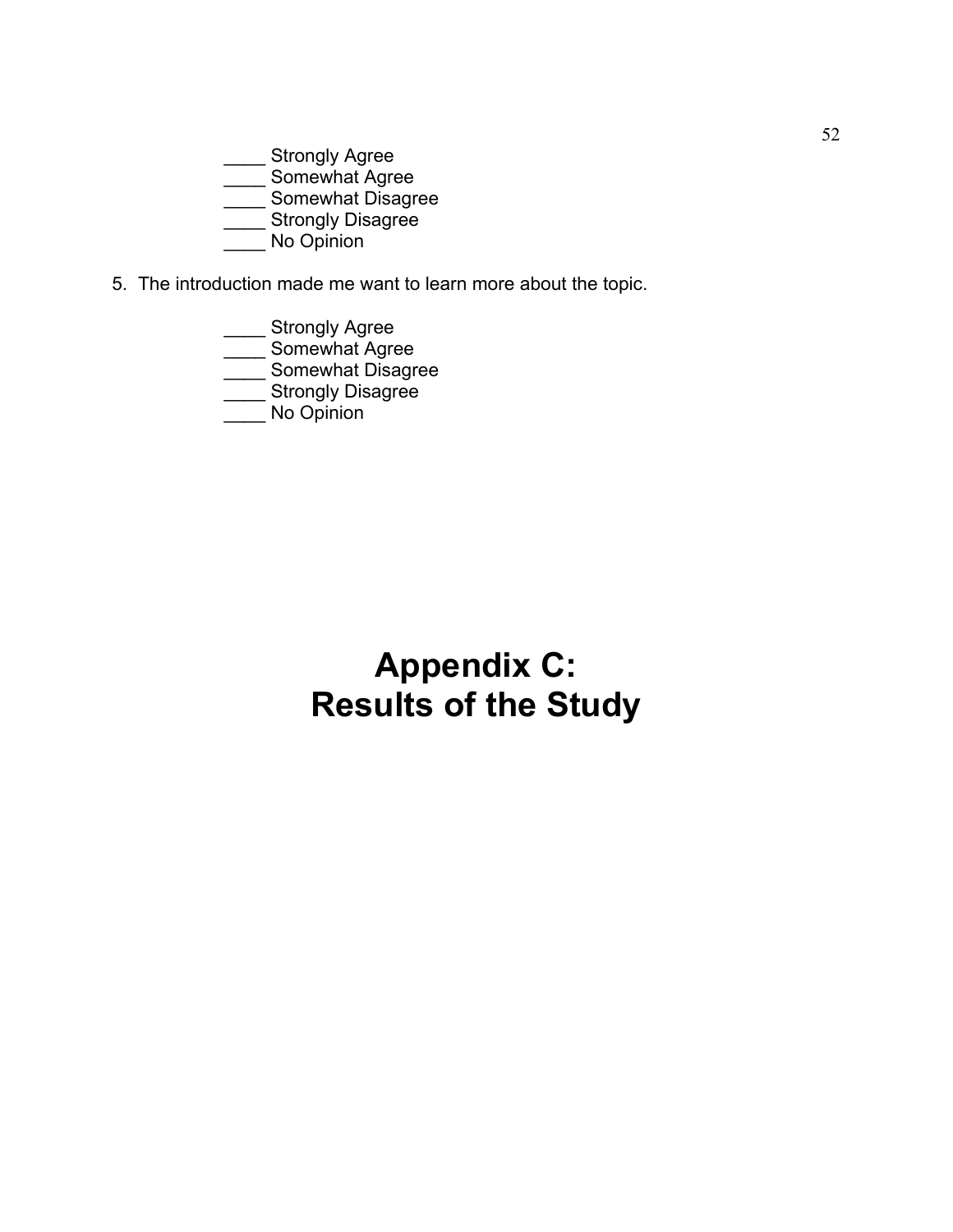## I found the activity to be interesting. (Number of respondents)

|                              |    | No Opinion | Strongly        | Somewhat        | Somewhat | Strongly |
|------------------------------|----|------------|-----------------|-----------------|----------|----------|
|                              | N  | (Missing)  | <b>Disagree</b> | <b>Disagree</b> | Agree    | Agree    |
| Packaging Shipping           | 12 |            |                 |                 |          |          |
| Air Transportation           | 12 |            |                 |                 |          | 8        |
| Forces of Flight             | 13 |            |                 |                 |          |          |
| <b>Drafting</b>              | 14 |            |                 | 5               | 6        |          |
| <b>CAD Dimensioning</b>      | 12 |            |                 |                 | 5        |          |
| Photography - Rule of Thirds | 13 |            |                 |                 |          |          |
| <b>Model Rocketry</b>        | 13 |            |                 |                 |          | 10       |
| <b>Fixed Route Vehicles</b>  | 12 |            |                 |                 |          | 10       |
| <b>Bridge Structure</b>      | 14 |            |                 |                 |          | 8        |
| <b>Basics of Torque</b>      | 13 |            |                 |                 |          |          |

The intro showed me something I had not seen before. (Number of respondents)

|                              |    | No Opinion | Strongly        | Somewhat        | Somewhat | Strongly |
|------------------------------|----|------------|-----------------|-----------------|----------|----------|
|                              | N  | (Missing)  | <b>Disagree</b> | <b>Disagree</b> | Agree    | Agree    |
| Packaging Shipping           |    |            |                 |                 |          |          |
| Air Transportation           | 12 |            |                 |                 |          |          |
| Forces of Flight             | 13 |            |                 |                 |          |          |
| Drafting                     | 14 |            |                 |                 |          |          |
| <b>CAD Dimensioning</b>      | 13 |            |                 |                 |          |          |
| Photography - Rule of Thirds | 12 |            |                 |                 |          |          |
| <b>Model Rocketry</b>        | 11 |            |                 |                 |          |          |
| <b>Fixed Route Vehicles</b>  | 13 |            |                 |                 |          |          |
| <b>Bridge Structure</b>      | 14 |            |                 |                 |          |          |
| <b>Basics of Torque</b>      | 12 |            |                 |                 |          |          |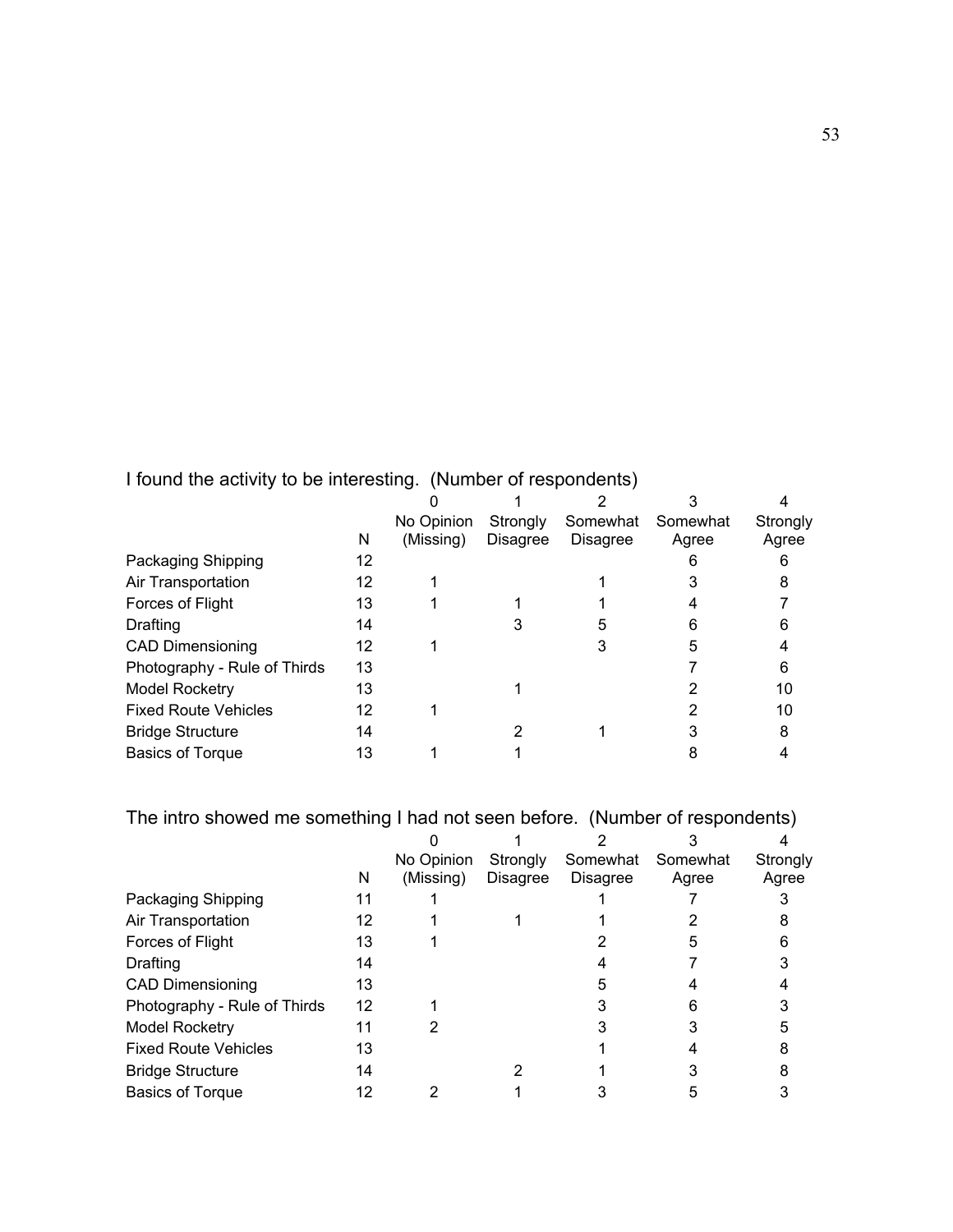| The leading was entitled as a about teaching the activity. Trighting to respondents) |    |            |                 |                 |          |          |
|--------------------------------------------------------------------------------------|----|------------|-----------------|-----------------|----------|----------|
|                                                                                      |    |            |                 |                 |          |          |
|                                                                                      |    | No Opinion | Strongly        | Somewhat        | Somewhat | Strongly |
|                                                                                      | N  | (Missing)  | <b>Disagree</b> | <b>Disagree</b> | Agree    | Agree    |
| Packaging Shipping                                                                   | 12 |            |                 |                 |          |          |
| Air Transportation                                                                   | 12 |            |                 |                 |          |          |
| Forces of Flight                                                                     | 11 |            |                 |                 | 5        |          |
| Drafting                                                                             | 14 |            |                 |                 | 6        |          |
| <b>CAD Dimensioning</b>                                                              | 10 | 3          |                 |                 |          |          |
| Photography - Rule of Thirds                                                         | 13 |            |                 |                 |          |          |
| Model Rocketry                                                                       | 13 |            |                 |                 |          |          |
| <b>Fixed Route Vehicles</b>                                                          | 12 |            |                 |                 |          |          |
| <b>Bridge Structure</b>                                                              | 13 |            |                 |                 |          |          |
| <b>Basics of Torque</b>                                                              | 12 |            |                 |                 |          |          |
|                                                                                      |    |            |                 |                 |          |          |

The teacher was enthusiastic about teaching the activity. (Number of respondents)

It was clear to me what the intro was trying to teach. (Number of respondents)

|                              |    | No Opinion | Strongly        | Somewhat        | Somewhat | Strongly |
|------------------------------|----|------------|-----------------|-----------------|----------|----------|
|                              | N  | (Missing)  | <b>Disagree</b> | <b>Disagree</b> | Agree    | Agree    |
| Packaging Shipping           | 12 |            |                 |                 |          |          |
| Air Transportation           | 12 |            |                 |                 |          | 8        |
| Forces of Flight             | 13 |            |                 |                 | 6        |          |
| <b>Drafting</b>              | 12 | 2          |                 |                 | 6        |          |
| <b>CAD Dimensioning</b>      | 13 |            |                 |                 | 5        |          |
| Photography - Rule of Thirds | 12 |            |                 |                 |          |          |
| <b>Model Rocketry</b>        | 12 |            |                 |                 |          |          |
| <b>Fixed Route Vehicles</b>  | 12 |            |                 |                 | 5        |          |
| <b>Bridge Structure</b>      | 13 |            |                 |                 |          |          |
| <b>Basics of Torque</b>      | 13 |            |                 |                 | 5        |          |

The intro made me want to learn more about the topic. (Number of respondents)

|                              |    | No Opinion | Strongly        | Somewhat        | Somewhat | Strongly |
|------------------------------|----|------------|-----------------|-----------------|----------|----------|
|                              | N  | (Missing)  | <b>Disagree</b> | <b>Disagree</b> | Agree    | Agree    |
| Packaging Shipping           | 11 |            |                 |                 |          |          |
| Air Transportation           | 12 |            |                 |                 | 5        | 5        |
| Forces of Flight             | 12 |            |                 |                 |          |          |
| Drafting                     | 13 |            |                 |                 | 8        |          |
| <b>CAD Dimensioning</b>      | 12 |            |                 |                 |          |          |
| Photography - Rule of Thirds | 13 |            |                 |                 | 6        | 6        |
| <b>Model Rocketry</b>        | 12 |            |                 |                 | 6        |          |
| <b>Fixed Route Vehicles</b>  | 11 |            |                 |                 |          |          |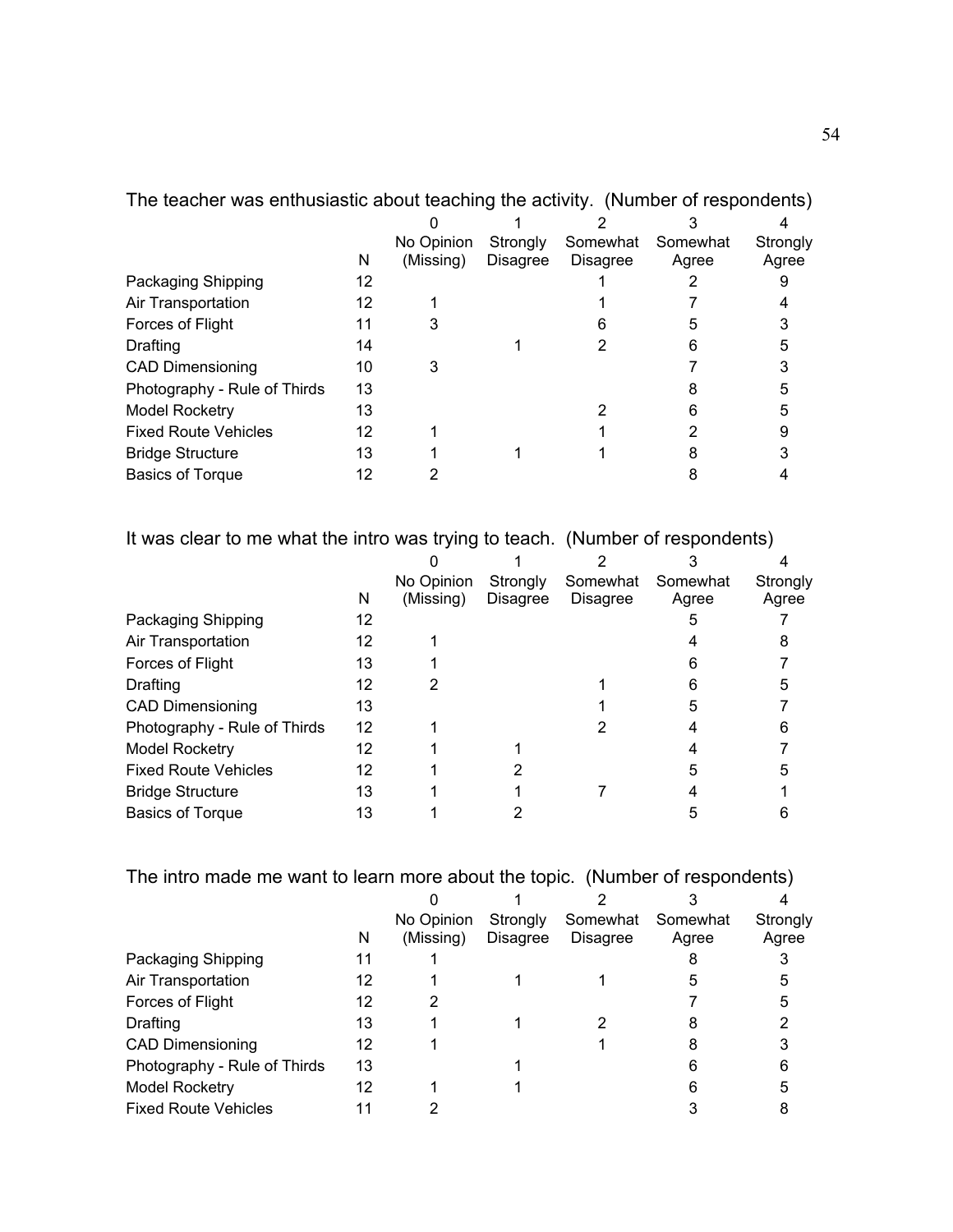| <b>Bridge Structure</b> | 13  |  |  |  |
|-------------------------|-----|--|--|--|
| <b>Basics of Torque</b> | 13. |  |  |  |

# **Appendix D: Parent/Guardian Consent Form to use Minors as Human Subjects**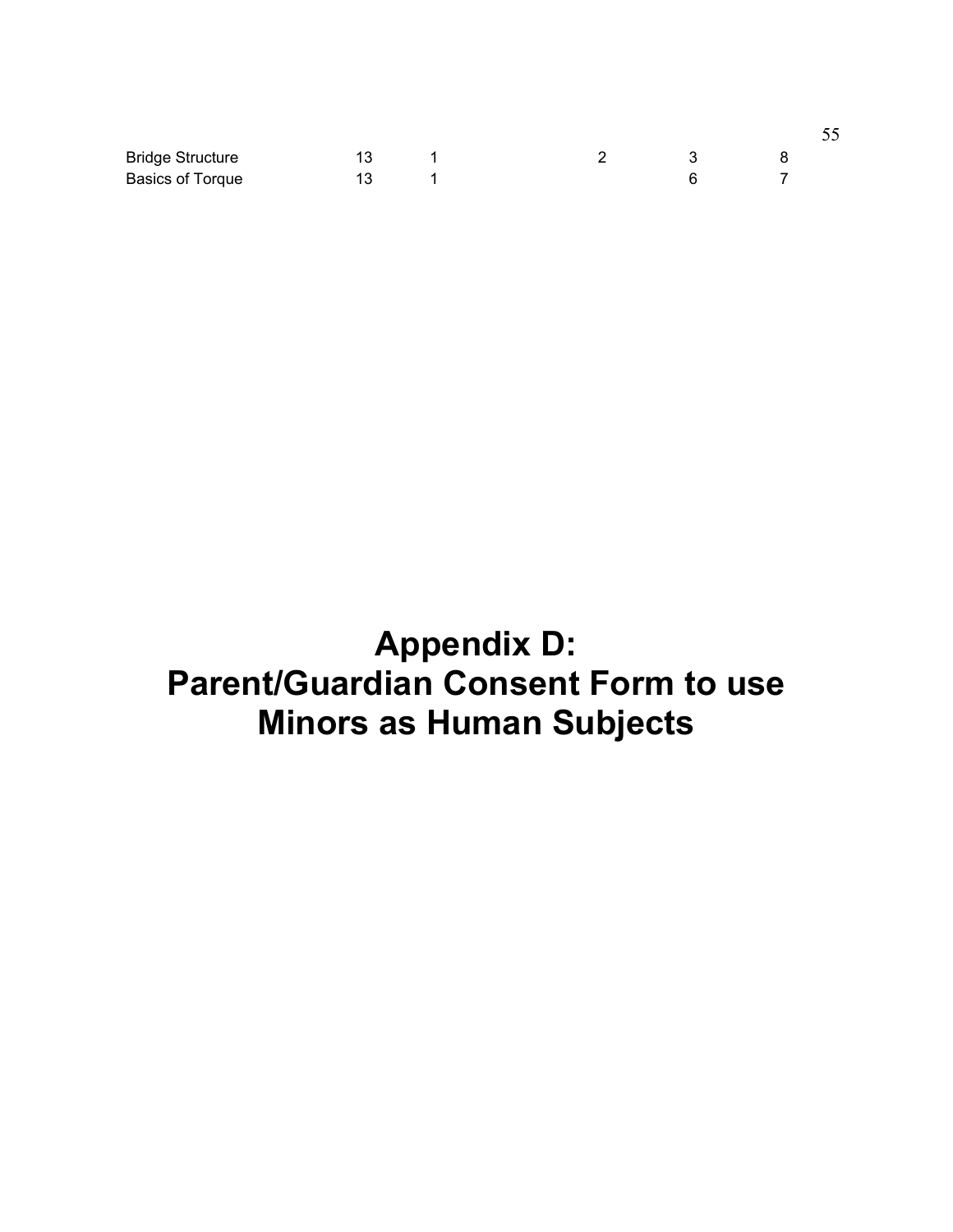## **Parental Permission to Obtain Student Feedback of Lesson Introductions**

My name is John Oman. I am a graduate student at UW-Stout in the Technology Education program. I will be student teaching in your son/daughters' Principles of Technology course at the high school. Throughout the third term of the school year, I plan to perform a variety of lesson introductions and have the students provide me feedback on the effectiveness of each introduction.

Their responses will be used as a part of my thesis research paper required for graduation from this program. The responses that they provide will be completely anonymous and will in no way affect their grade. The following questions will be given to the students upon viewing each introduction. They will be asked to respond according to their level of agreement with each statement.

- 1. I found the activity to be interesting.
- 2. The introduction showed me something that I had not seen before.
- 3. The teacher was enthusiastic about teaching the activity.
- 4. It was clear to me what the introduction was trying to teach.
- 5. The introduction made me want to learn more about the topic.

## **Student and Parent Understanding**

I understand that my participation in this study is strictly voluntary and I may discontinue my participation at any time without prejudice. I understand that the purpose of this study is to investigate introductions to class lessons. I further understand that any information about me that is collected during this study will be held in the strictest confidence and will not be part of my permanent record. I understand that at the conclusion of this study all records, which identify individual participants, will be destroyed.